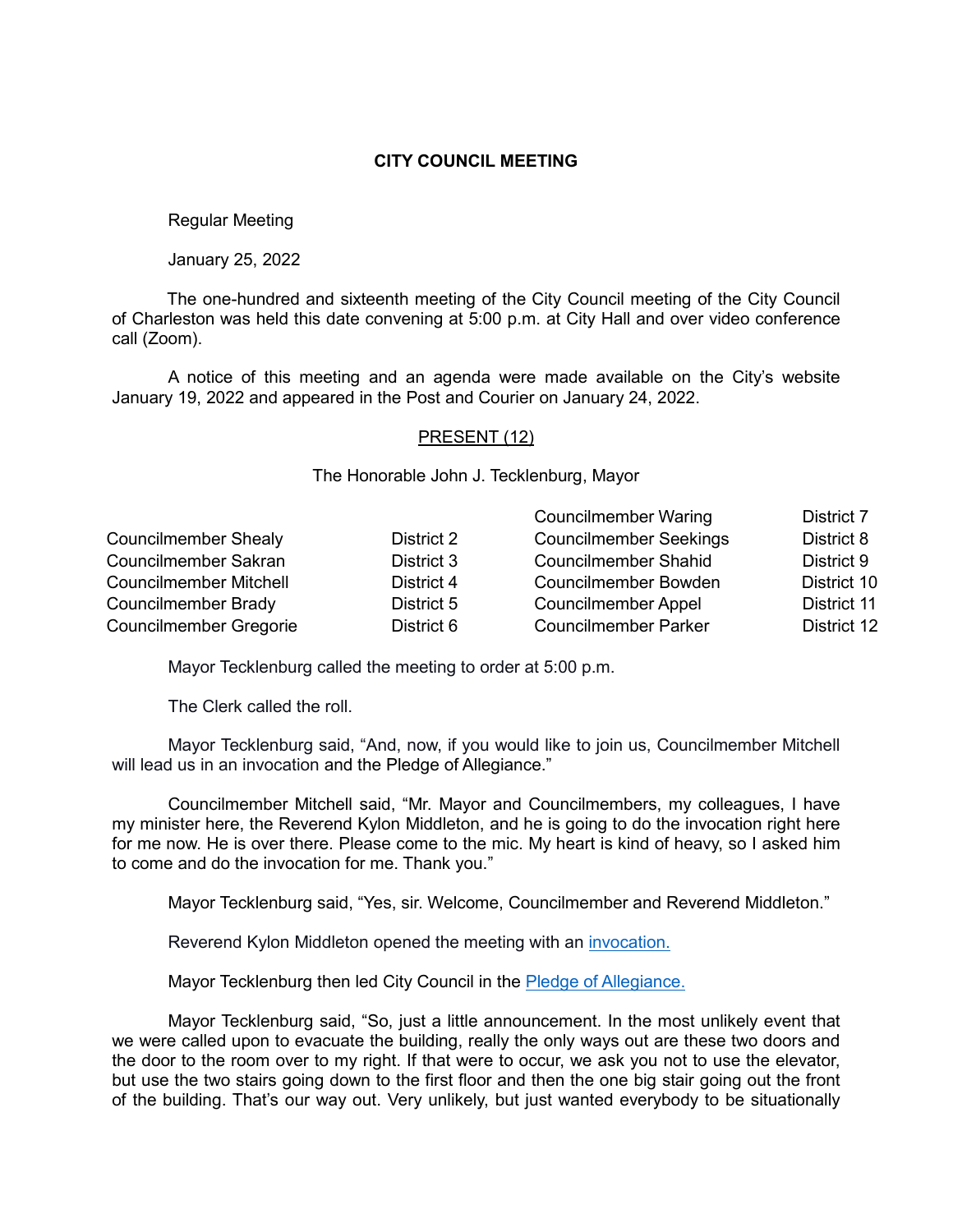aware of that. Now, next, by way of explanation, we did have the requirement tonight to add an item for Executive Session. It's a legal matter that, it's a settlement that calls for a quick response. Senator Sandy Senn has been representing us on the opioid lawsuit litigation that we've been involved in really for some time now. So, the way the timing works out, we have so many people signed up for Citizens Participation and we're on a strict deadline to start the State of the City at 6:00 p.m. What I'd like to ask Council to consider is have a motion to go into and amend the agenda to go into Executive Session after we give approval of the minutes at Item (g) on our agenda, which should be in short order, like 5:30 p.m. We do the Executive Session, have the State of the City, and then come back for our Citizens Participation. Does that sound like a plan? Can I entertain a motion to amend the agenda?"

Councilmember Waring said, "Move for approval."

Councilmember Appel said, "Second."

Mayor Tecklenburg said, "Okay. Any discussion about that?"

No one asked to speak.

On a motion of Councilmember Waring, seconded by Councilmember Appel, City Council voted unanimously to amend the agenda to add an Executive Session to review a settlement with regard to an opioid lawsuit.

Mayor Tecklenburg said, "Let the record show that this is a matter that needs our immediate attention. Exigent is the right word, I believe. So, we originally had three presentations, we're only going to do two this evening, and it's maybe a stroke of fate that our next meeting will be on Johns Island and so appropriate to honor Abe Jenkins who is 'Mr. Johns Island' at our next meeting. It will be more convenient for the family to join us, so Item 1 we're going to defer until our next meeting. And so, we go right to our [presentations of the City of](https://youtu.be/RQy-2ofNSXI?t=415)  [Charleston Minority and Women Business Enterprise Business Spotlight Awards,](https://youtu.be/RQy-2ofNSXI?t=415) and I want to ask Ruth Jordan to come up here and join me, and I'm going to shout-out to honorees."

Mayor Tecklenburg recognized Councilmember Gregorie.

Councilmember Gregorie said, "Should everyone have a mask on?"

Mayor Tecklenburg said, "We should, unless you're speaking. It's a City policy in City buildings, so I would ask everybody in the room, including Councilmember Parker, to please wear a mask while we're here. If you're not willing to wear a mask, you can attend the meeting virtually, either on your phone or online and, Councilmember, if you would like to use the computer right across the hall, that would be fine, as well."

Councilmember Parker said, "Is that what you would like me to do? Should I leave?"

Mayor Tecklenburg said, "That would be your choice. We ask you to please either wear a mask or attend virtually. Thank you.

So, Ruth, if you would join me up here. We have this program, you all, where we honor every month a minority- or women-owned business. Then, at the end of the year, we ask all 12 of them to join us, and then I'm just going to shout-out the names of these 12 firms and their owners and then ask Ms. Jordan to make some remarks about this program. They're joining us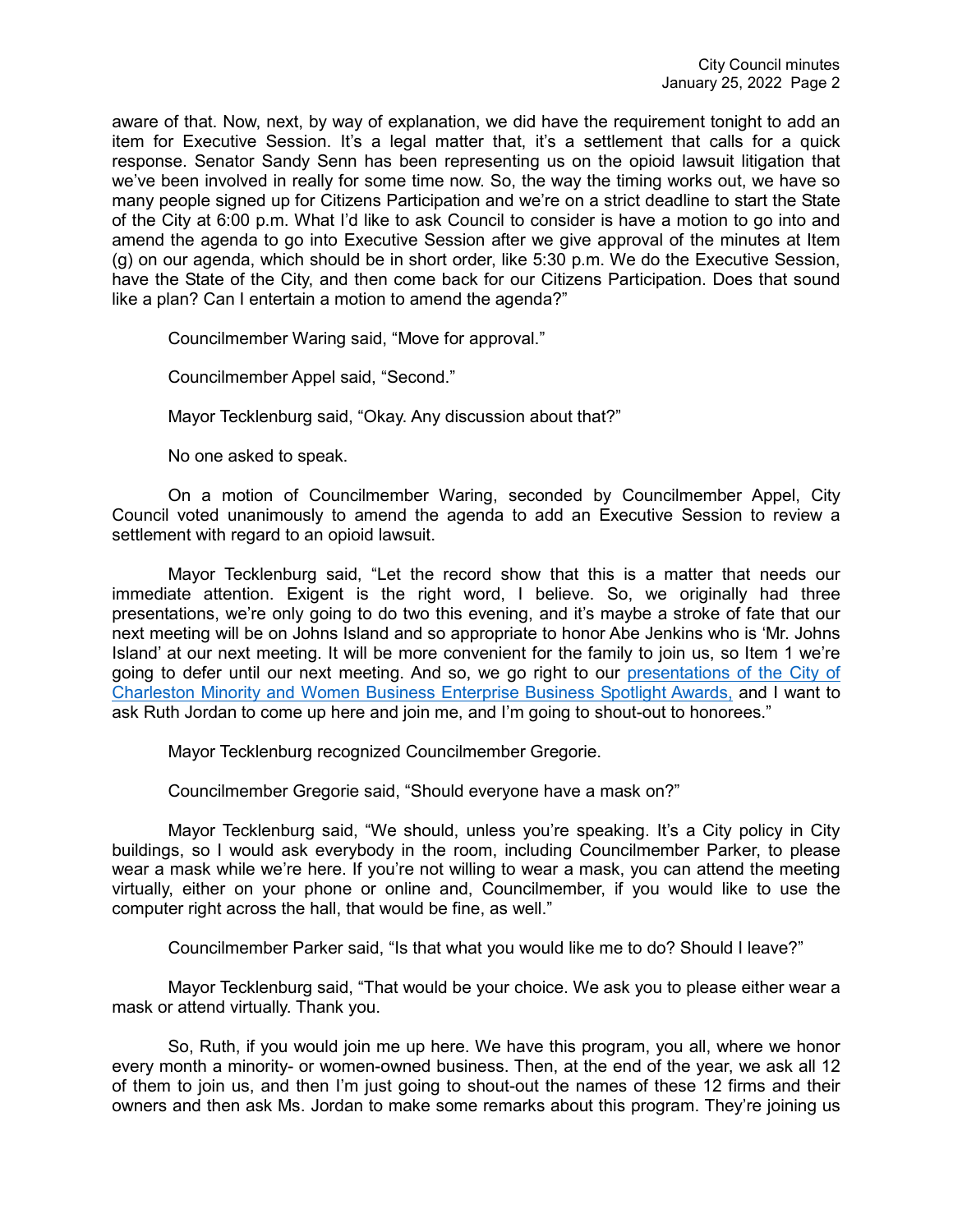virtually, and we'll be able to see them on the screen behind me. Charleston's Rigging & Marine Hardware with Jessica Sage; Inspired by Annette Event Planning & Rentals, Courtney Scipio; Old Whaling Company, April Budney; Hard Hat Transportation, Frank Ancrum; Trash Gurl, LLC, I'm sure you see those lovely containers around town, Melissa Polutta; MCC Property Solutions, Inc., Shawntelle Matney; Ed Rush Consulting & Development Group, LLC, Ms. Keena Edwards; Lee H. Moultrie & Associates, led by Lee Moultrie; To Expose You Digital Media, LLC, led by Darryl Goodman; Wellness & Beyond, LLC, led by Nilsy Rapalo; E2 Exhibits & Displays, Inc., led by Eileen Easler; and W.W. Productions, Inc., led by Karen Wright Chisolm. Now, for a few words from our wonderful Minority Business & Women Enterprise Director, Ruth Jordan. Ruth."

Ruth Jordan said, "Thank you, Mayor. So, on behalf of the City of Charleston Office of Women Minority Business, a division of Business and Neighborhood Services, this is a program that we do for our women and minority owned businesses. As you know, small businesses are the backbone of our community. It is through our small businesses, and particularly our womenowned businesses, that keep our economy going, and we would like you all to, please, support our women minority owned businesses. We accept nominations from the community, we often times say, if you know a great small business that is doing great things, keeping their business going, and supporting the community, go to our website and nominate a great small, women minority owned business. Again, Councilmembers, thank you for supporting our program and we hope to do more. Look for greater things in 2022. Thank you."

There was applause in the Chamber.

Mayor Tecklenburg said, "And thank you to all of our honorees here who are with us tonight virtually. Congratulations. Keep up the good work. We're behind you all of the way and hope you have a very prosperous 2022. God bless. Thank you for being with us. So, next up is a [presentation on our wonderful Keep Charleston Beautiful Program](https://youtu.be/RQy-2ofNSXI?t=668) and the impacts it has. I want to recognize, even though she's maybe not making the presentation, is Jamie Gillette in the room? Jamie, are you with us? There you are. So, Jamie is in our Parks Department and runs our Keep Charleston Beautiful Program, an amazing amount of coordination working with our citizens to help keep Charleston clean, and we're going to talk some more about that later tonight. But, right now, I'm going to call up Mallory Coffey with Keep South Carolina Beautiful. She is the State leader and is going to make some remarks about our Charleston Program. Mallory."

Mallory Coffey said, "Good evening, everyone. Again, I am Mallory Coffey, Palmetto Pride's Keep South Carolina Beautiful State leader and, Mayor, as you just said Jamie Gillette, she is an amazing woman. She is doing great things in the City of Charleston. As some of you may know, this program has been around for nearly 75 years, and Jamie has been here for about six, seven years now. We're just here today to really explain the things that Jamie, the volunteers, and the board members of Keep Charleston Beautiful do. We have nearly 36 affiliates across South Carolina and more than 700 across the entire nation. Whenever I'm asked, 'What affiliate should I look at for an example, or who does this beautification program? Who does this graffiti program? Who does this litter pick-up program?,' Jamie and Keep Charleston Beautiful are in the top five affiliates that I always talk about. The programs that she does, Councilmembers, when you look in your books that Jamie has created about the Annual Report, I guarantee you there is no other affiliate in the State, and I would probably put her up against the others in the nation, as well, that go out and do the number of programs that they have and have the impacts that this affiliate and the volunteers in this community have. This affiliate receives grant funds from Palmetto Pride, Keep South Carolina Beautiful, Keep America Beautiful, and some other sponsorships and donations, and the City. Thank you so much for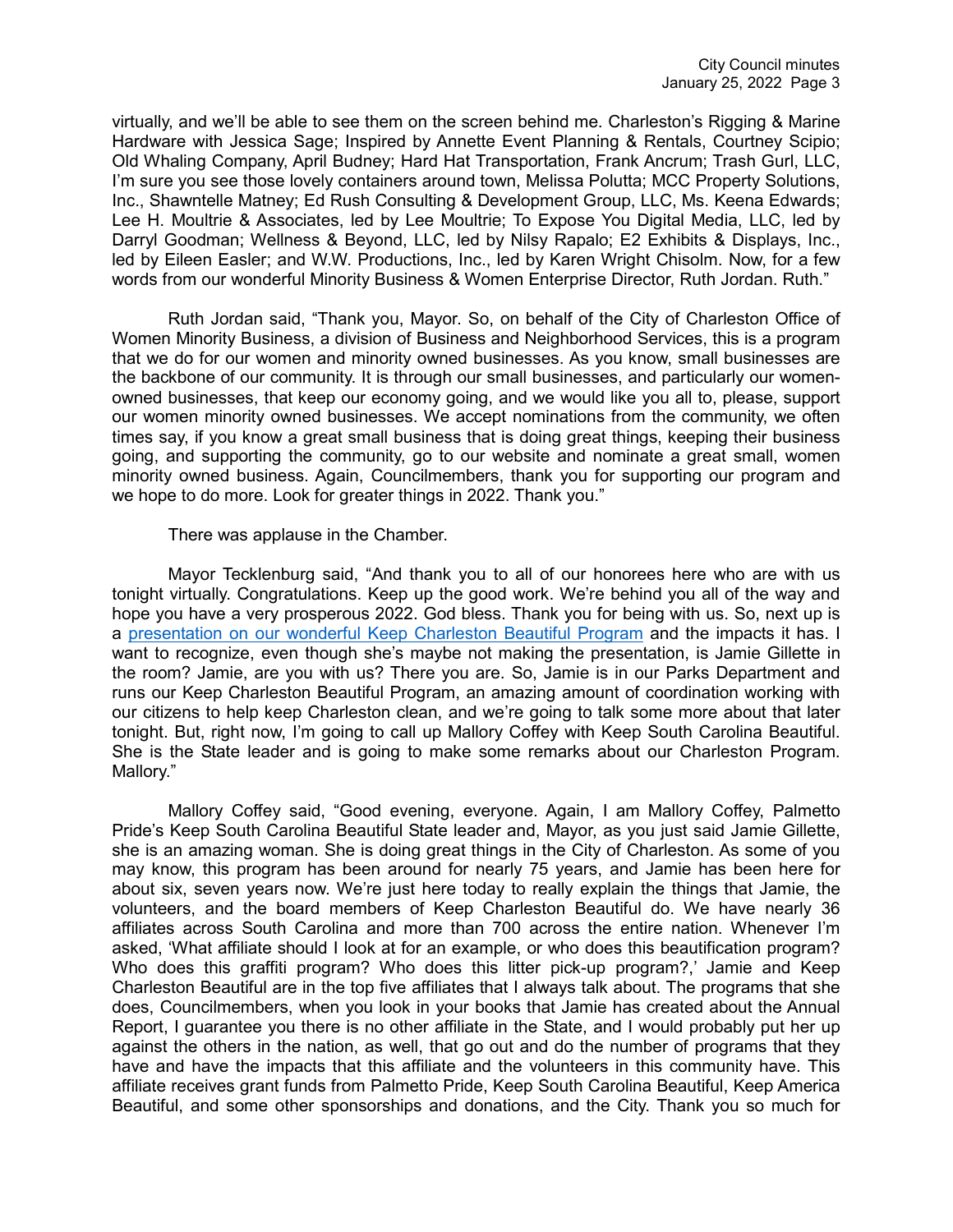providing her salary, and her truck, and her office. All of her programs are run off of grant funds and when you guys look through this manual of all of the great things that she does, like when do you sleep? That's what I want to know. When does she sleep? When do the volunteers sleep? It's such an impactful story that Keep Charleston Beautiful has to share not only with the City, but its volunteers, the State, and this nation. It just makes me want to move down here and work with Jamie every day."

Mayor Tecklenburg said, "Hey, you're welcome to. We've got plenty to do."

Ms. Coffey said, "Oh, I know I should, I should just travel on down and bring my 160 acres and all of my cows, right? You'll help me with that too, right, Jamie? Yes. So, I just want to congratulate you all and thank Jamie for what she does. She's an award-winning affiliate director, the affiliate's award-winning, and, you all, when you look through this Annual Report, all you have to do is call her, e-mail her, you can text her, get in touch with her on social media, and she will invite you to any pick-up that is going on, to any beautification project. If you like to remove graffiti, she'll put you to work. She'll put you to work today. If you want to remove decals that don't need to be on signs, she'll give you a scraper, and she'll put you to work, or if you just want to go into schools and talk about litter and beautification and recycling, anything that you're into when it comes to keeping a beautiful, clean, green community, she has a job for you today. So, thank you for the support that you all give, Mayor, Councilmembers. It's greatly appreciated and, again, congratulations, Jamie, for all of your hard work and success. It's much appreciated."

There was applause in the Chamber.

Mayor Tecklenburg said, "Thank you, Mallory, for being with us. Thank you for that recognition and, Jamie, you really do, as has already been said so well, you do such a terrific job. We're going to offer our citizens even more opportunities in 2022, which we're going to announce later this evening to clean up this town. Alright."

Councilmember Shahid said, "Mr. Mayor."

Mayor Tecklenburg recognized Councilmember Shahid.

Councilmember Shahid said, "So, as you know, Councilmember Waring, at our West Ashley Revitalization Commission meeting, we talked about focusing more on West Ashley and appreciate the recognitions that we're getting tonight on Citywide projects, and we want to partner some more with West Ashley. Teresa Tidestrom has been a very vocal component of all of that, so let's keep the momentum going, and don't forget about what we need to do in West Ashley, so I just want to make that plug for us."

Mayor Tecklenburg said, "Yes, sir. Absolutely. So, next we have some [public hearings,](https://youtu.be/RQy-2ofNSXI?t=969) I think we have four of them tonight. Mr. Morgan, do you want to announce these for us as we go?"

Christopher Morgan said, "Yes, sir, Mr. Mayor. Okay. Mr. Mayor and members of Council, we have the presentation up here. We begin with Item E-1, which is a re-zoning at 2003 Cherry Hill Lane in the Peninsula. It's about two-thirds of an acre. It is part of a tract that already has some Heavy Industrial zoning on it, on the northern end in the darker red, and it has General Business zoning on the remainder of the parcel. The applicants are interested in extending that Heavy Industrial zoning for a Heavy Industrial use on the northern end of the parcel, and then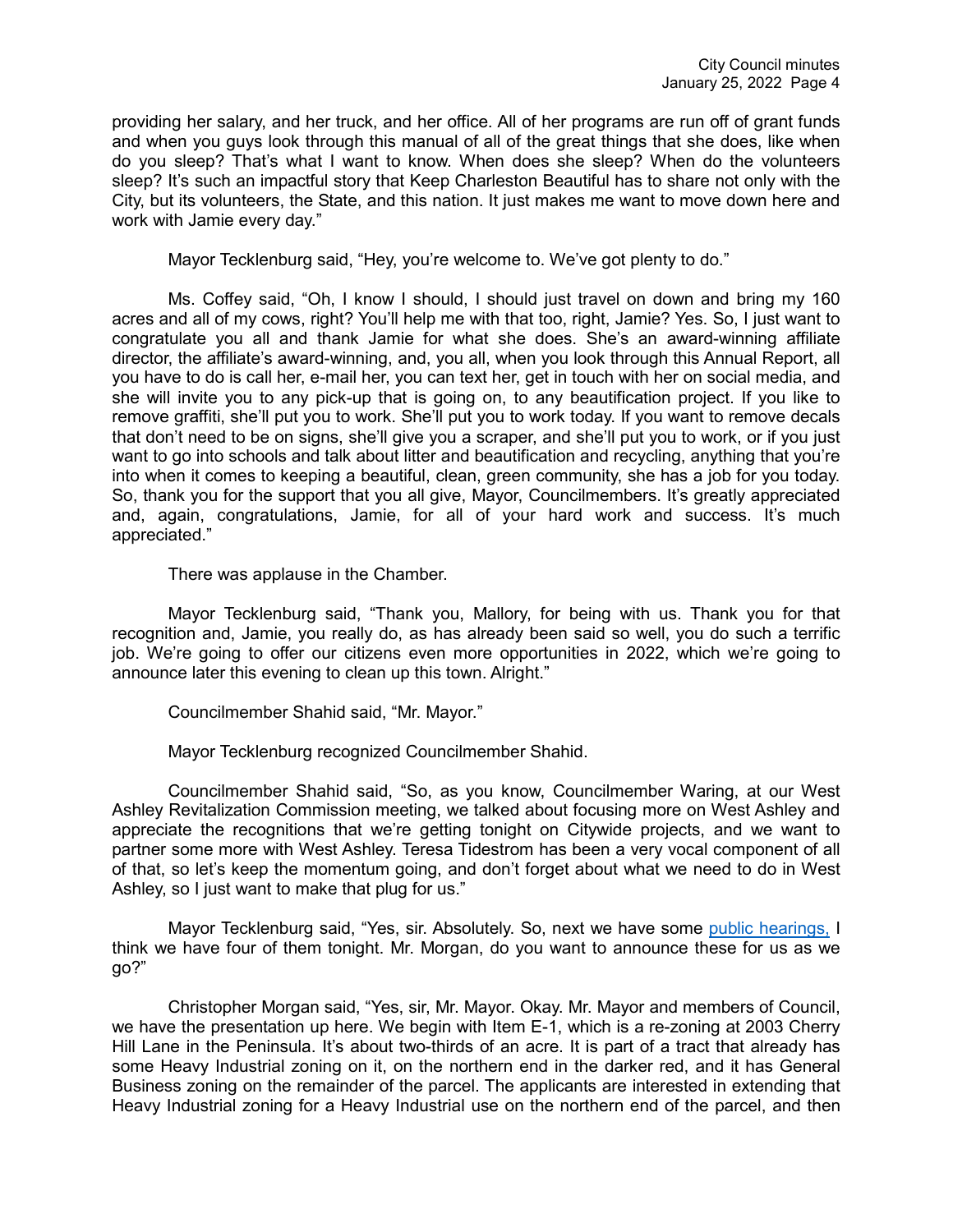they would use the remainder of the parcel for Residential purposes. In our Comprehensive Plan, the entire parcel is shown as Industrial, and this is an image from the Comprehensive Plan showing that item, that site. Here is an aerial image of the site, and you can see that it currently houses Industrial operations, container storage, a warehouse, and things like that. Our future Public Service yard is to the east. If you'll see where it says City property, that is adjacent of this tract to the southeast. Then there are other Industrial sites further to the north, and there is a small Residential enclave, the Four-Mile community to the west, and then other General Business-type uses to the south and southwest. Here is another image of the site in use, another image of the site, you see our Public Service yard in the distance at the top of the image here, and here is a view from Cherry Hill Lane. So, that is the portion of the property that would have the Heavy Industrial use. Here is another image of the property across Cherry Hill Lane. This went before our Planning Commission, and they recommended approval of the Heavy Industrial zoning 7 to 0."

Mayor Tecklenburg said, "Terrific. Thank you, Mr. Morgan. Would anyone like to be heard on this matter? Please come forward."

Councilmember Shealy said, "Move for approval."

Councilmember Mitchell said, "Second."

Mayor Tecklenburg said, "We have a motion to approve. I do have one person who would like to be heard on this matter. Yes, sir. Please state your name and address."

The Clerk said, "Mr. Mayor, what is the time limit?"

Mayor Tecklenburg said, "A minute-and-a-half this evening since we're on a schedule."

1. Anthony Bryant said he was going to speak on items 1 through 4 because errors were made and corrected by the Clerk regarding his past public comments regarding zoning where there was a police power. He was concerned, in terms of his name, and he wanted to clear that up. The Senate and redistricting was about land use and space. He and Councilmember Appel talked about land use and space. Senator Marlon Kimpson said that Charleston County was race neutral. He had made his public comment on redistricting regarding land use policies on August 10, 2021, so Senator Kimpson and probably Senator Senn, too, because of his comment on investments and money being made by LLCs, hedge funds, and local banks. He was concerned about that, and he had shared supporting documents with the Clerk that needed to be added to that regarding his name, Anthony G. Bryant, because he didn't live in Los Angeles, California. He had been in Charleston for ten years, so somebody put something out there.

The Clerk said, "Time."

Mayor Tecklenburg said, "Thank you, sir. Would anyone else like to be heard on this matter?"

No one else asked to speak.

Mayor Tecklenburg said, "We have a motion on the floor to approve."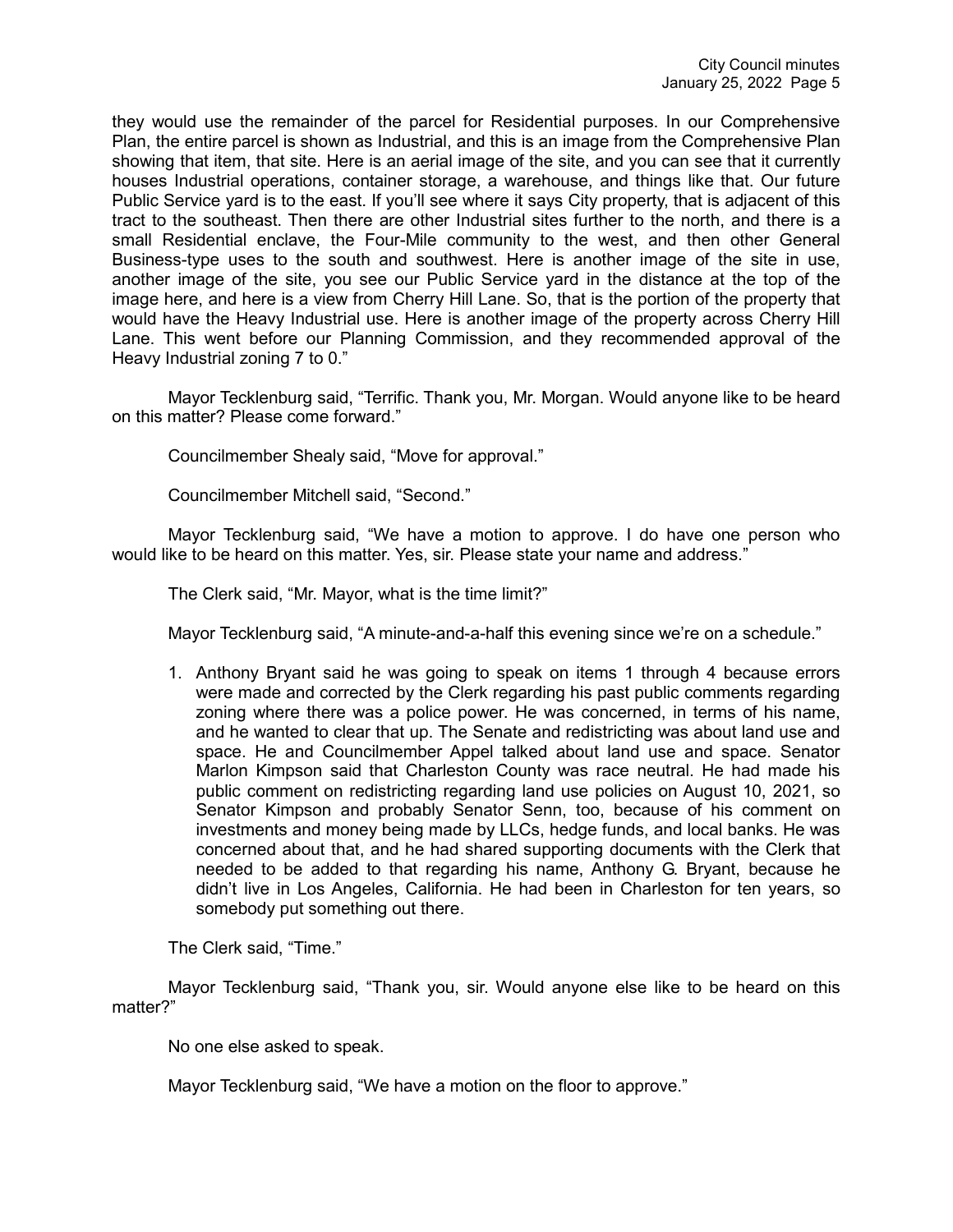The Clerk said, "Mr. Mayor, we did have someone who signed up virtually. Brian Riley, if you're on, if you could press \*6."

2. Brian Riley, Thomas & Hutton Engineering, said he was there on behalf of the applicant if there were any questions related to the zoning application.

Mayor Tecklenburg said, "Alright. He can answer any questions if we have any. The matter is before Council. We have a motion on the floor. Any questions or discussion?"

The Clerk said, "Mayor, there was one person who signed up in person, Matt Poindexter, to speak on this public hearing. Is he here?"

3. Matt Poindexter said he was the applicant and was available to answer any questions.

Mayor Tecklenburg said, "Great. Any questions or comments?"

No one asked to speak.

On a motion of Councilmember Shealy, seconded by Councilmember Mitchell, City Council voted unanimously to give first reading to the following bill:

*An ordinance to amend the Zoning Ordinance of the City of Charleston by changing the Zone Map, which is a part thereof, so that a portion of 2003 Cherry Hill Lane (Peninsula) (approximately 0.69 acre) (TMS #464-02-00-053) (Council District 4), be rezoned from General Business (GB) classification to Heavy Industrial (HI) classification. The property is owned by Gerald F McMahon.*

Mayor Tecklenburg said, "Number 2."

Mr. Morgan said, "Okay. This is an item in Daniel Island on Island Park Drive. It's a very tiny parcel that is in the midst of the golf course. This would be a re-zoning from the Daniel Island Residential District to Daniel Island Conservation. This is to put a cell tower in, and I believe they have been working with the community over there to find the most innocuous location for the cell tower. I think the fact that this has gone through pretty well is a sign that they probably have. Just some images here. Again, the green shows the park area of the golf course on Daniel Island. It is in a grove of trees. I believe we have an aerial image. You can kind of see it here with the arrow pointing to it. It's not near houses, and I believe we have one more image that shows it a little bit closer, so, again, as unobtrusive as a cell tower can be, I think. The Planning Commission reviewed this and recommended approval. Here are some more images of it here, as well, and that's just a grove of trees and, again, Planning Commission did recommend approval."

Mayor Tecklenburg said, "Would anyone like to be heard on this matter? Yes, sir. This is regarding a re-zoning on Daniel Island. Yes, sir."

1. Anthony G. Bryant said it was about police power, and it was in the Comprehensive Plan. He said it was land use and density being taken up that could be used for other things. Daniel Island would be a part of the re-districting plan. In the City of Charleston and the BID, those types of zonings and past zonings diluted the Black population. Senator Marlon Kimpson and others in the Senate and the redistricting of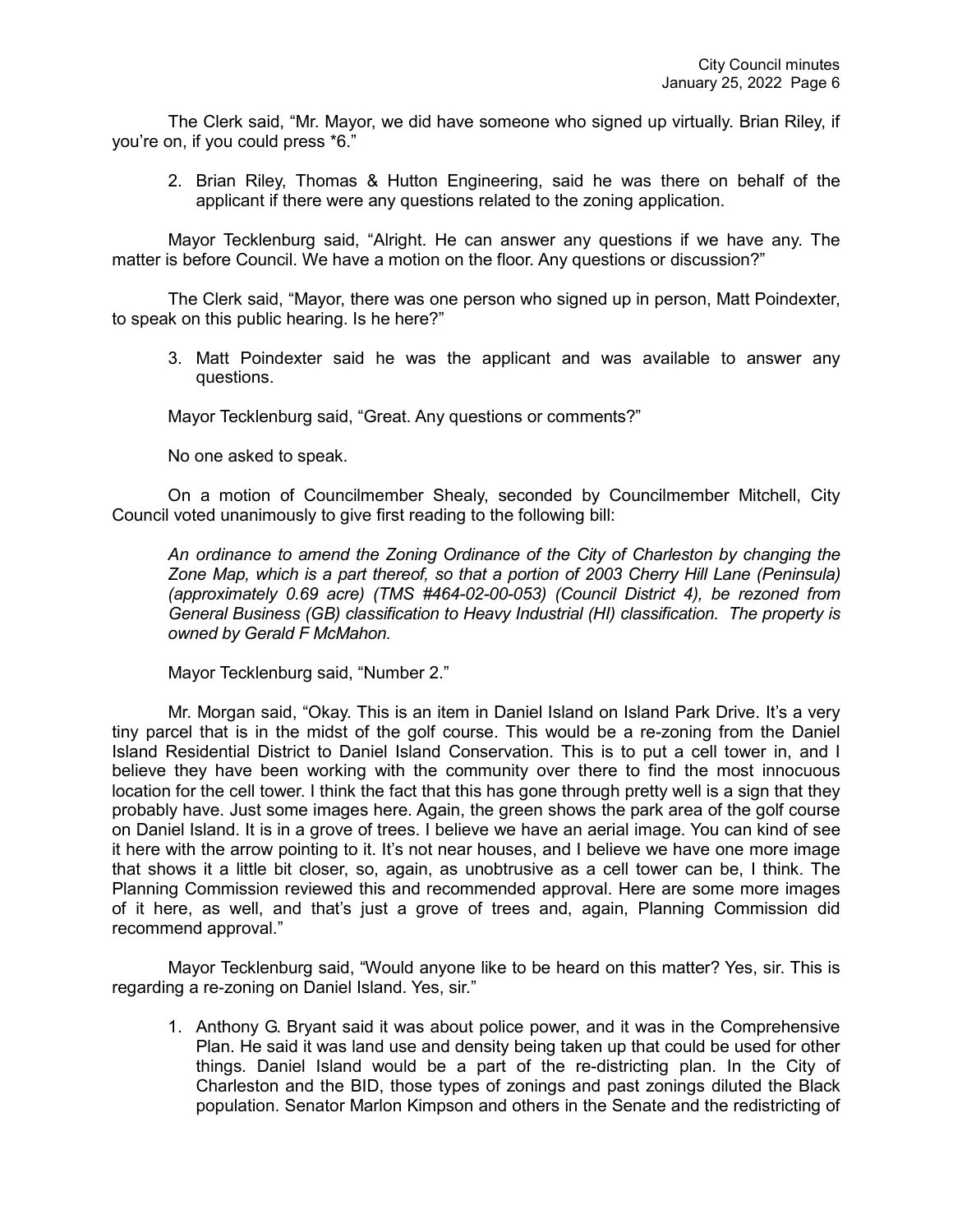Congressional seats believed that Charleston was race neutral and there was no need for race conscious politics any longer.

Mayor Tecklenburg said, "Thank you, sir."

The Clerk said, "Mayor, we had two people sign up online, Brian Riley."

2. Brian Riley, Thomas & Hutton Engineering, said he was there on behalf of the applicant if Councilmembers or the Mayor had any questions related to the application.

Mayor Tecklenburg said, "Thank you."

The Clerk said, "Greg Keating."

3. Greg Keating, President and CEO of Daniel Island Club, said he was there in case Council had any questions with regard to the application.

Mayor Tecklenburg said, "Great. Anyone else?"

No one else asked to speak.

Mayor Tecklenburg said, "Hearing none, it comes to Council."

Councilmember Shealy said, "Move for approval."

Councilmember Brady said, "Second."

Mayor Tecklenburg said, "We have a motion to approve and a second. Any discussion or questions?"

No one asked to speak.

On a motion of Councilmember Shealy, seconded by Councilmember Brady, City Council voted unanimously to give first reading to the following bill:

*An ordinance to amend the Zoning Ordinance of the City of Charleston by changing the Zone Map, which is a part thereof, so that a portion of property on Island Park Drive (Daniel Island) (approximately 0.08 acre) (TMS # 271-00-00-001) (Council District 1), be rezoned from Daniel Island Residential (DI-R) classification to Daniel Island Conservation (DI-C) classification. The property is owned by Daniel Island Golf Club LLC.*

Mayor Tecklenburg said, "Number 3."

Mr. Morgan said, "E-3 is an ordinance amendment. It's an amendment that would allow for alternates for our Design Review Board. Our BAR boards currently have alternates, and this is very helpful, particularly with our design and review-type boards because of conflicts with various members because of the specialized nature of the items they review, and this would just add them for the DRB. The text is in your packages and is shown on the screen here, but essentially it would add for two additional members to the DRB for alternate purposes. The Planning Commission and staff recommended approval of this, and it was a 7 to 0 vote at the Planning Commission."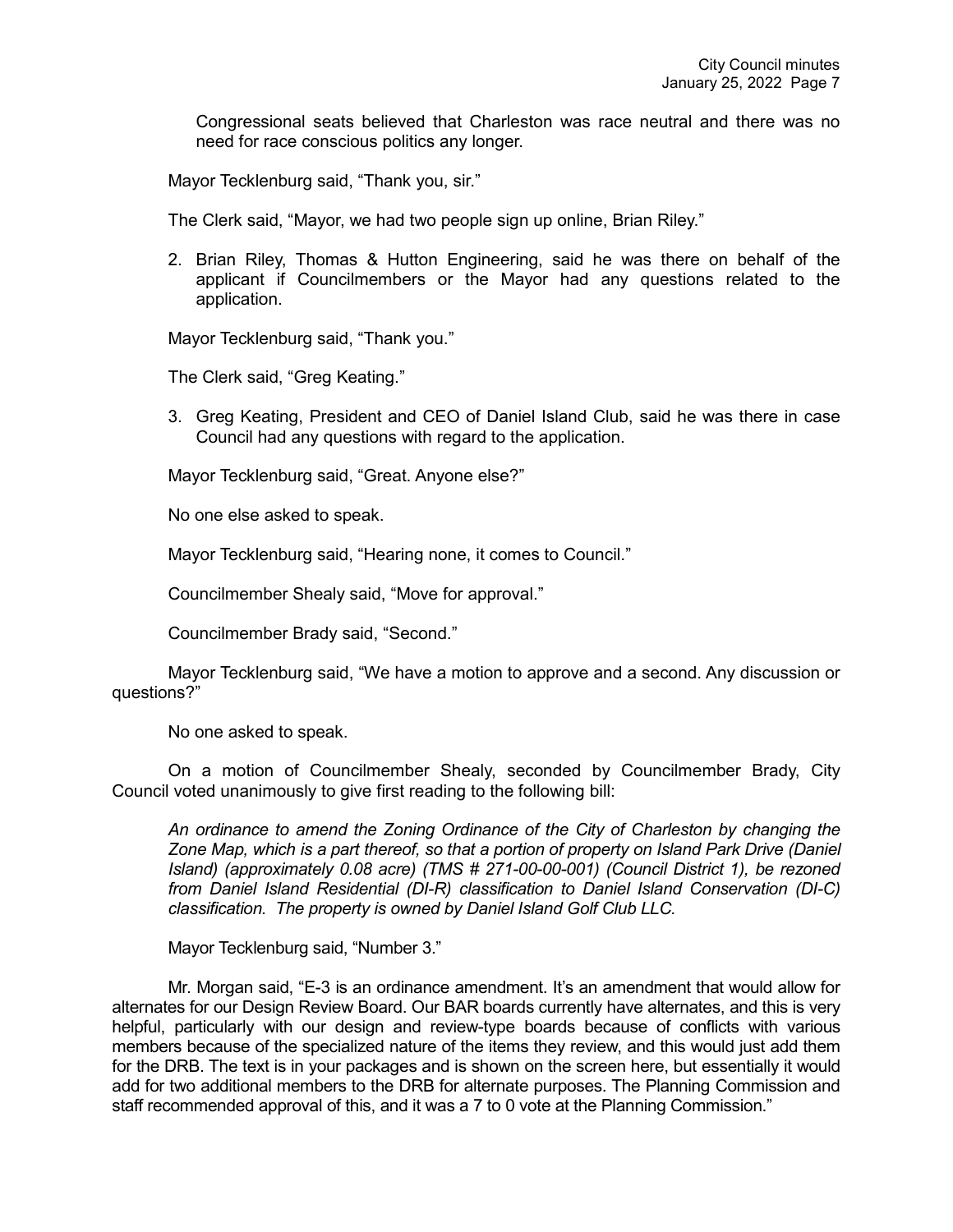Mayor Tecklenburg said, "Alright. Would anyone like to be heard on this matter? Yes, sir. This is regarding adding alternates to our Design Review Board."

1. Anthony Bryant said the Planning and Enabling Act of 1994 provided for City Councils to appoint, however, they wanted to appoint the boards. Because of the lack of inclusion, diversity, equity, and now race neutral policy, would there be other folks in line to become members? People that just had a concern and interest from the community standpoint, like in Councilmember Mitchell's district and others, who may be impacted and affected by specifically very technical people that had serious biases by using their technology and their skill sets to be bias in a systemic kind of way.

Mayor Tecklenburg said, "Thank you, sir. Anyone else that would like to be heard?"

No one else asked to speak.

Mayor Tecklenburg said, "Hearing none, it comes to Council. This is for second reading. Any questions or comments?"

No one asked to speak.

On a motion of Councilmember Waring, one (1) bill (Item E-3) received second reading. It passed second reading on motion by Councilmember Appel and third reading on motion of Councilmember Shealy. On further motion of Councilmember Mitchell, the rules were suspended, and the bill was immediately ratified as:

**2022 – 009 -** AN ORDINANCE TO AMEND CHAPTER 54 OF THE CODE OF THE CITY OF CHARLESTON (ZONING ORDINANCE) BY AMENDING APPLICABLE SECTIONS RELATED TO THE DESIGN REVIEW BOARD IN ORDER TO ESTABLISH BOARD MEMBER ALTERNATES.

Mayor Tecklenburg said, "Thank you. Mr. Morgan."

Mr. Morgan said, "Item E-4 is a zoning for a recently annexed property at 326 Geddes Avenue in West Ashley. It's nearly a half-acre tract. In this area, when properties come into the City, they've typically been R-4 in Charleston County, and we recommend them for SR-1, which is the closest compatible City zoning district, and that is the recommendation for this site. Here is an image of it in our new Comprehensive Plan. It's Suburban Edge, which is in line with this, and this is in the outer areas of West Ashley. We have recommended, through the Planning Commission, 7 to 0 for this SR-1 for the property."

Mayor Tecklenburg said, "Can we let someone from District #5 slip in?"

There was laughter in the Chamber.

Mayor Tecklenburg said, "Would anybody like to be heard on this matter? Please come forward. Yes, sir."

1. Anthony Bryant said, for the Chairman of the Public Safety Commission, he received a letter from the Supreme Court Susan Closson vs. Bank of America, Bryant vs. Comcast Corporation in protest against the Chairman of Public Safety. In terms of annexations coming into the City of Charleston, West Ashley or any other area, from 1974 to now,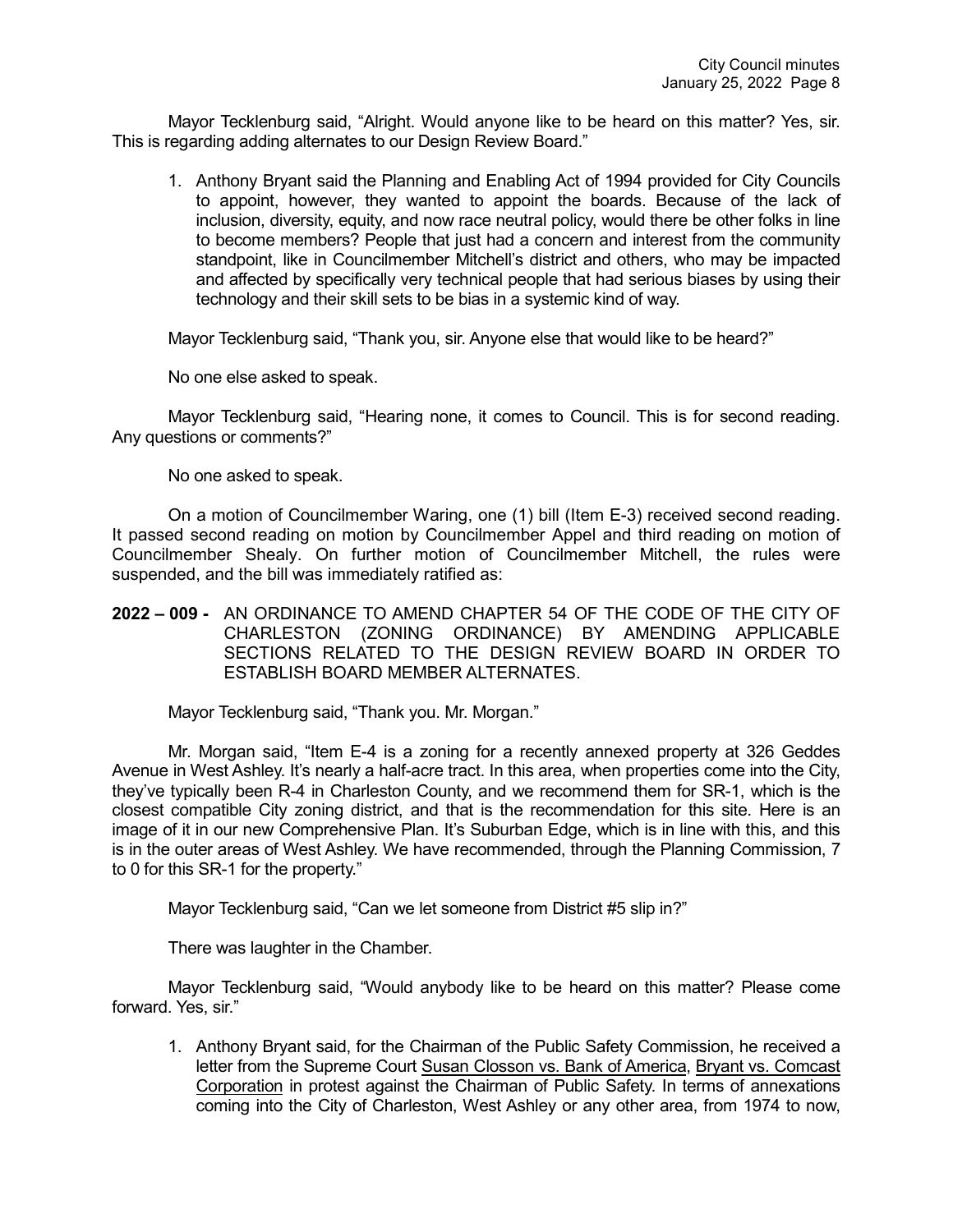those annexations lead to the dilution of the Black population. He asked if raceconscious policies were so necessary if single-member districts were used to mitigate those racially bias issues for 54 years.

Mayor Tecklenburg said, "Thank you, sir. Anyone else like to be heard?"

No one else asked to speak.

Mayor Tecklenburg said, "Hearing none, it comes to Council."

Councilmember Shealy said, "Move for approval."

Councilmember Brady said, "Second."

Mayor Tecklenburg said, "We have a motion to approve. Any questions or comments?"

No one asked to speak.

On a motion of Councilmember Shealy, seconded by Councilmember Brady, City Council voted unanimously to give first reading to the following bill:

*An ordinance to amend the Zoning Ordinance of the City of Charleston by changing the Zone Map, which is a part thereof, so that 326 Geddes Avenue (West Ashley) (approximately 0.45 acre) (TMS #350-10-00-138) (Council District 5), annexed into the City of Charleston December 7, 2021 (#2021-177), be zoned Single-Family Residential (SR-1) classification. The property is owned by Megan Elizabeth Moore and Willie Tosh Moore.*

Mayor Tecklenburg said, "Next, we would be approving our minutes, but they're not ready, so we're going to defer the January 11<sup>th</sup> minutes to our next meeting. It was a five-hour meeting, so they want to review that one more time apparently. So, could I entertain a motion that we go into [Executive Session?"](https://youtu.be/RQy-2ofNSXI?t=1762)

Councilmember Waring said, "Move for approval."

Councilmember Appel said, "Second."

Mayor Tecklenburg said, "Alright. And this is for the purpose of reviewing the settlement of an opioid lawsuit that we're engaged in."

On a motion of Councilmember Waring, seconded by Councilmember Appel, City Council voted unanimously to go into Executive Session at 5:27 p.m.

On a motion of Councilmember Gregorie, seconded by Councilmember Brady, City Council voted unanimously to come out of into Executive Session at 5:56 p.m.

Mayor Tecklenburg reported that no action was taken during Executive Session. City Council received an update on the proposed settlement in the opioid litigation. He said although no action was needed from Council, he would be open to one. At that time, Councilmember Waring moved to approve the settlement and instruct the Mayor to sign.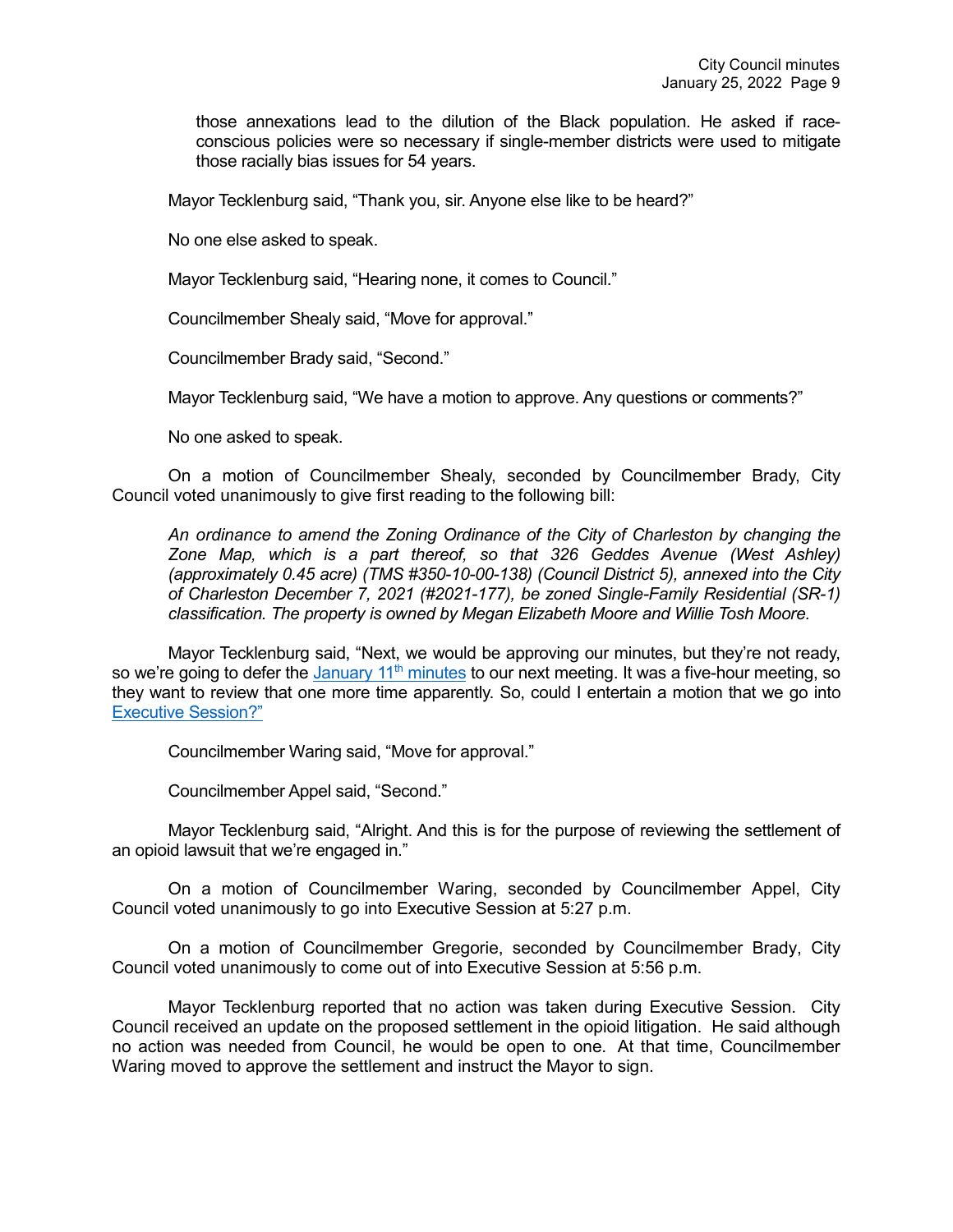The January 25, 2022 regular meeting of City Council recessed at 5:58 p.m. for the State of the City Address.

City Council reconvened at 6:22 p.m.

Mayor Tecklenburg said, "Alright. If I could call you all back to order, we'll get going again. We are now back in order, and the next item on our agenda is our [Citizens Participation](https://youtu.be/RQy-2ofNSXI?t=5040)  [Period.](https://youtu.be/RQy-2ofNSXI?t=5040) As Council knows, we haven't yet given second and third reading to our new protocol. If you all want to accept that, we'll have that on the agenda later this evening. So, we do have 22 people in person and 29 people online that signed up, and I would like to give everyone a minute, so that will run us over our 30 minutes again but, I think, we found giving less than a minute makes it hard for people to even get their thoughts out. So, if that's okay with Council, we'll proceed. Madam Clerk will call your name, and please come right to the mic, give us your name and address, and a minute of your comments. We look forward to hearing from everyone. Madam Clerk."

The Clerk said, "Anthony Bryant."

1. Anthony G. Bryant said the question with the opioid piece was that it was amazing that Sandy Senn helped the Police Department arrest African Americans for years and justified excessive use of force against Black people. He said that it was serious to be a State Senator with 13 Sheriffs in South Carolina that broke State and Federal laws supported by U.S. magistrates, excessive use of force by and large against Black people, since 1986 in the first crime bill under Joe Biden. He said maybe he didn't have common sense, and maybe he was one of the people being called out, but it was a shame before God that so many Black people had been humiliated in the City for many years. He heard the Mayor's speech, and it was the Mayor's free speech, but he disagreed with it.

The Clerk said, "Time."

Mayor Tecklenburg said, "Thank you, sir."

The Clerk said, "Michael Kogan."

2. Dr. Michael Kogan said two on Council had flipped their votes and they were about to establish the 'so-called' new Commission on 'so-called' racial reconciliation, a move that most of Council knew their constituents opposed. He said Councilmember Shahid assured him that the new Commission was totally different from the old one, with a pared down agenda from the extremist propositions of the old Commission. He said they could prove Councilmember Shahid's words to be true by seeing that the members of the old Committee, who presented the extremist agenda which Council rejected, did not serve on the new Committee. He said if they did serve, the people of Charleston would know that, despite the change in name of the Committee, they were still dealing with the same extremist, divisive agenda that the first Committee was responsible for. He told Council not to go down that road, as they needed peace in the City, not racial division.

The Clerk said, "Mary Neale Berkaw."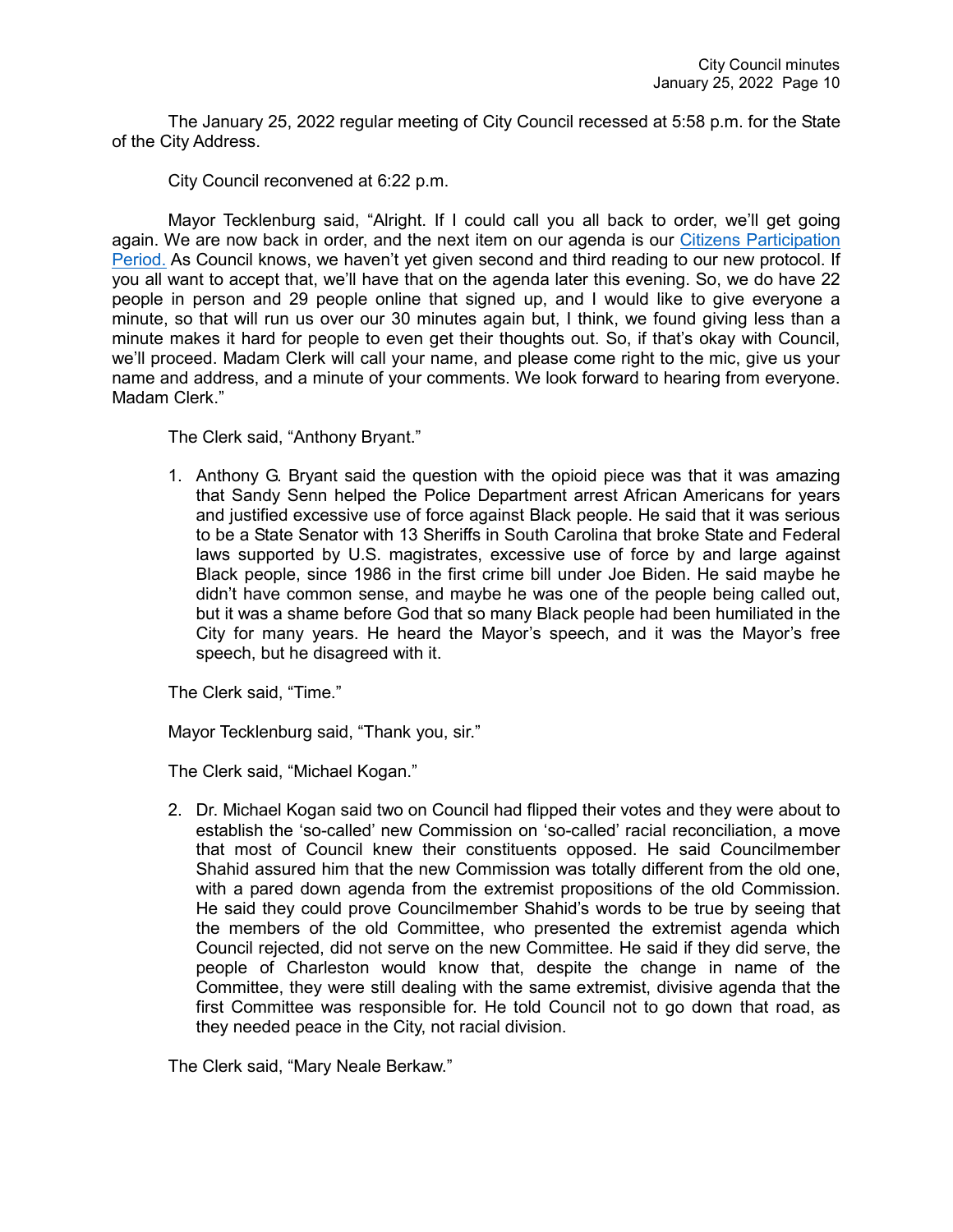3. Mary Neale Berkaw said she fully supported establishing the Committee, and she agreed with the Mayor's words two weeks prior when he passionately stated his wish to make Charleston a better place for all citizens and to reduce the vast disparities across education, life expectancy, housing, and policing. She said the Mayor asked what they we going to do about it. The Mayor and Council had a perfect opportunity before them to reduce racial disparity in policing via the audit. However, they had tried unsuccessfully to speak with him over the past year. She said that effort was failing. She said they were committed to help the City realize their Holy City. She asked the Mayor to ensure integrity for Charleston's commitment to racial equity by meeting with Charleston Area Justice Ministry (CAJM) before another year passed with no progress.

The Clerk said, "Time."

Mayor Tecklenburg said, "Thank you, ma'am."

The Clerk said, "Betsy Martin."

4. Betsy Martin asked Council to vote in favor of the ordinance establishing the Human Affairs and Racial Conciliation Commission. She said that while some suggested that the Commission would be divisive, she believed the opposite. To have true reconciliation in the community, they needed to show with their actions which would lead to equity. She believed they needed to establish the Commission as a strong mechanism for communication as they grappled with the complex issues of their shared history and future. She said if they wanted unity in the community, they needed to support the establishment of the Commission on Human Affairs and Racial Conciliation.

Mayor Tecklenburg said, "Thank you."

The Clerk said, "Taylor Daniels."

5. Taylor Daniels said he fully supported the Human Affairs and Racial Conciliation Commission. He urged the Mayor and Council to vote in favor of the official establishment of the Commission and to continue working towards advancing racial equity by also voting in favor of the Commission's previous and future recommendations. He told Council to look at the agenda. The next item was appointments for the Municipal Golf Course Commission. He asked how they had a Commission on golf and not racial equity. He said it didn't make any sense. He said Councilmembers Appel and Parker were two people who were going to be appointed to the Golf Commission, yet they had voted against the Racial Conciliation Commission. He thought they needed the Commission to bring themselves back in focus.

The Clerk said, "Time."

Mayor Tecklenburg said, "Thank you."

The Clerk said, "Bruce Burris."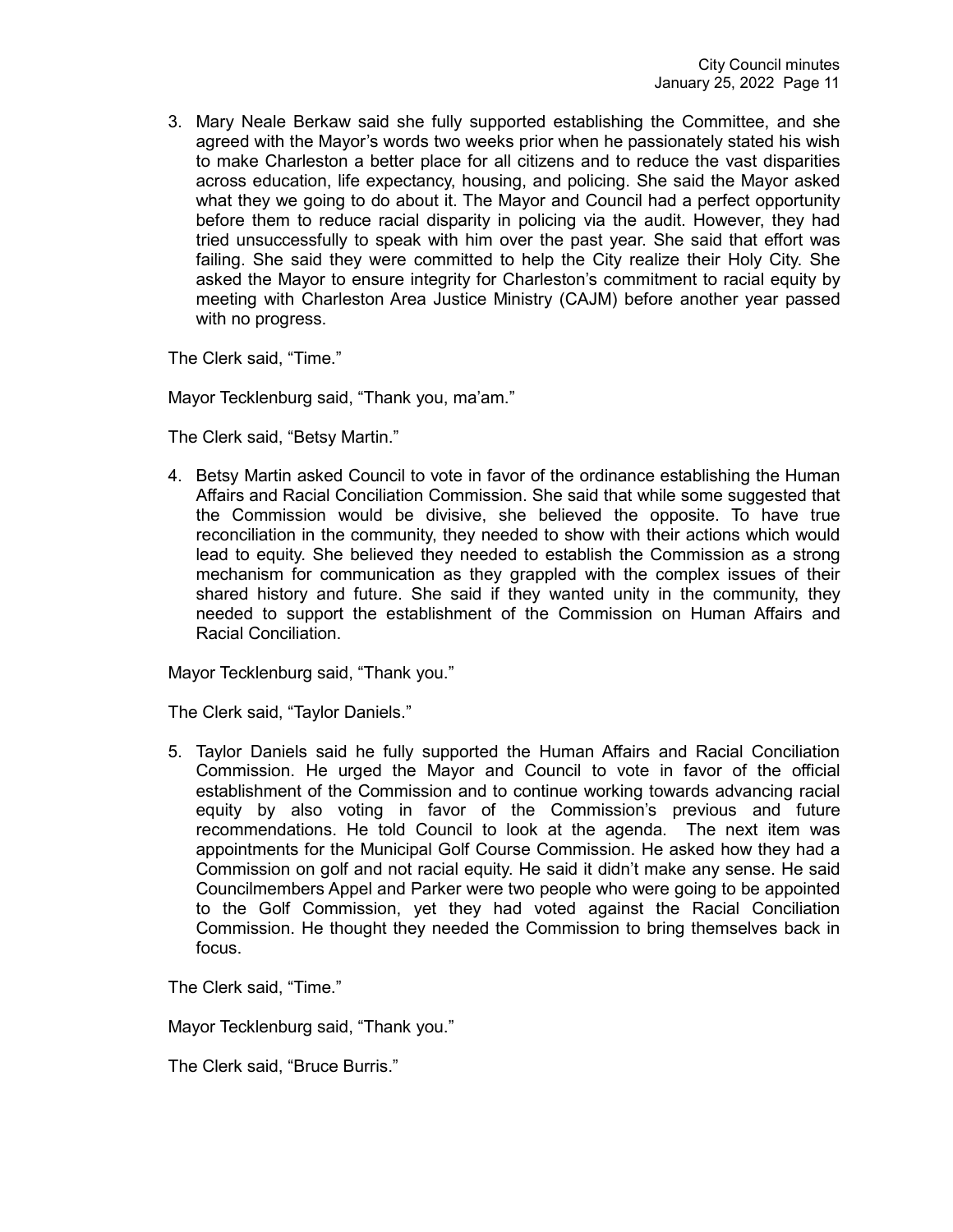6. Bruce Burris said his son Lt. Burris had spent seven years as a Lieutenant in the Navy, three years on the USS Gettysburg, and four years in Special Ops. He had just been appointed by a group and the President to the White House Fellow Scholarship Program. He said 60 people from the United States were appointed, one from each State. From South Carolina was his son, from Charleston. There were also ten atlarge members. His son would have the ear to the White House, but politics were local, and he wanted his son to be able to tell people in Costa Mesa that Charleston was a great place. He told Council to do their job.

The Clerk said, "Time. Eugene Kuhn."

7. Eugene Kuhn spoke in support of the ordinance creating a Standing Human Affairs and Racial Conciliation Commission. He said in their history, the City bore responsibility in the advent of slavery, secession, and racial injustice. Therefore, it was fitting that they would create a standing Commission that would work to right those wrongs and ensure they would build a City whose prosperity benefited everyone. He said they all agreed that racial harmony, equity, and inclusion were public goods. He asked how they might promote such a public good. He said they could through the establishment of a Standing Commission such as the one the ordinance brought about. He said given their past and present, the creation of a Commission would be a giant step in the progress of racial harmony, equity, inclusion and more. He said equity in Human Affairs ensured prosperity for humanity, and that was their responsibility.

The Clerk said, "Time. Indyah."

8. Indyah Bunkem said the City was built on the backs of her ancestors, and she would do everything she could in her power to stand up for them since they couldn't do it for themselves because of the oppression they had to carry due to the injustice, discrimination, and hardships weighed down on them. She said after today, she hoped there would be a future where no one had to carry that on their shoulders. She didn't want her future kids, or any Black or Brown kids, to fight the same battles that she and her ancestors had to fight. She stood, hopefully for the last time, to urge the Council and the Mayor to vote in favor of the Commission. She said they could be a part of the right things that could be a better Charleston tomorrow.

The Clerk said, "Jessica Wright."

9. Jessica Wright said she strongly supported the permanent establishment of the Human Affairs and Racial Conciliation Commission. She invited Council to take a look around the room, specifically at the sculptures and portraits on display. She said proof of institutional privilege and unequal access to power surrounded them. Since its founding, the Country and the City had systemic forces at play that continued to the present to disadvantage and hold back BIPOC individuals and communities. She said if Council believed racial equity was not a problem in Charleston, they were probably part of the White privileged caste. She invited Council to listen to BIPOC voices in leadership in the City that told them that the Commission was necessary. She said they knew for a fact that BIPOC members of the community faced unequal housing, policing, access to health, education, economic opportunities, and more. She said the Commission was an opportunity to understand and rectify.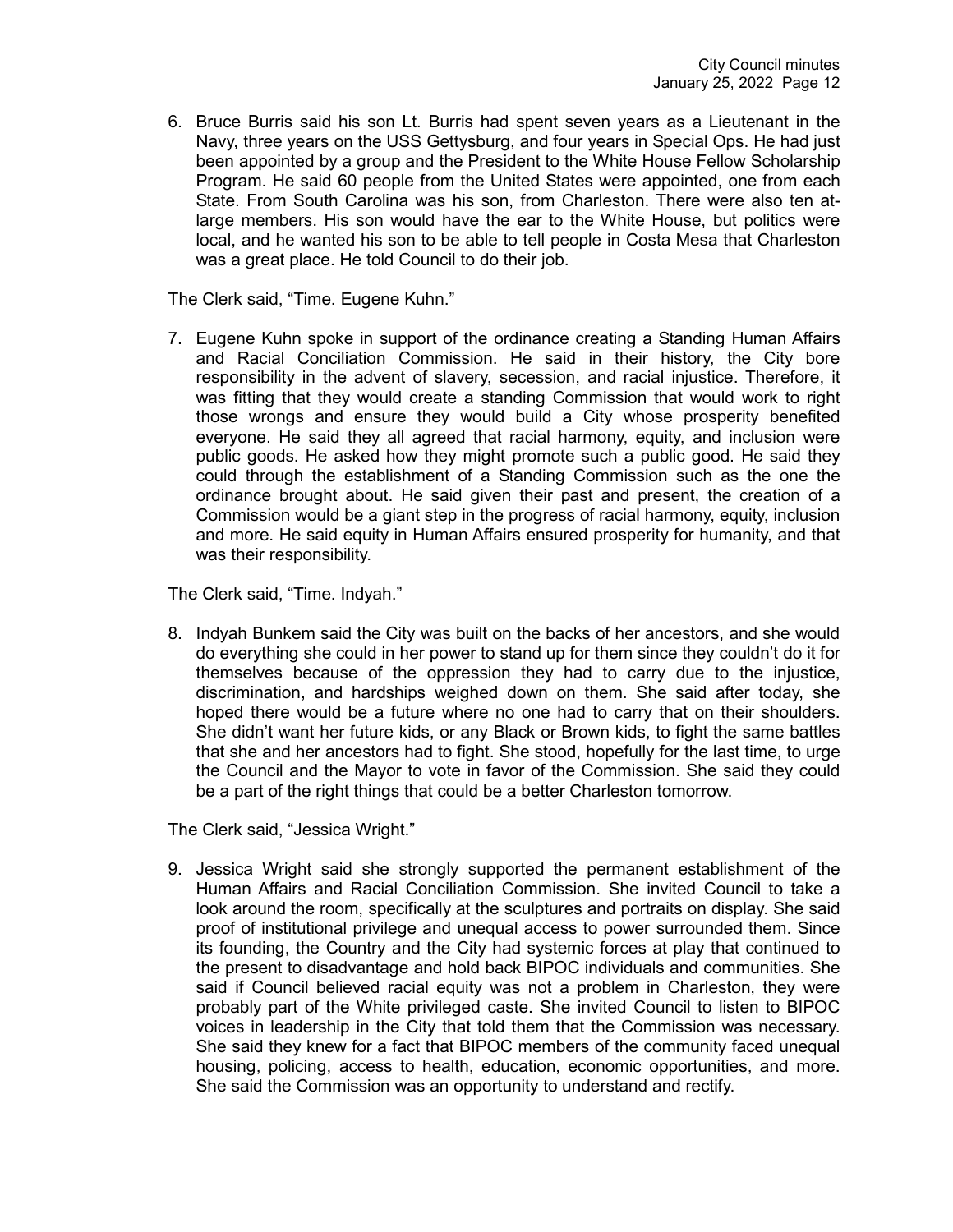The Clerk said, "Time. Peyton Davis."

10. Peyton Davis said she grew up in Charleston, and in 2015, she went to the church where Dylann Roof assassinated several people, and that affected the Black people in the City. As one, she expected the City to do something to genuinely impact and improve life for Black people. All she saw was Charleston Strong and performative action, but now they had a chance to actually work towards genuine work for the Black community. She encouraged Council to make the right choice.

The Clerk said, "Marcus McDonald."

11. Marcus McDonald, lead organizer of Charleston Black Lives Matter and substitute teacher at Burke High School, said it was his 25<sup>th</sup> birthday. He urged Council to vote in favor of the Human Affairs and Racial Conciliation Commission as originally amended. He pointed out that much of the opposition had come from places like Charlotte, Spartanburg, Rock Hill, and Mt. Pleasant. He wanted to let them know it was Charleston, and he didn't want anybody calling it divisive and racist. Even before, they had united so many people, age, sex, race, and all of that. He said not to call them divisive, as they had united everybody around Charleston under it. He said they were supposed to honor Abraham Jenkins, and may his sole rest in power. He said Mr. Jenkins fought his whole life for racial equity and justice. Dr. Martin Luther King fought his whole life for racial justice and equity, and he died violently. Reverend Clemente Pinckney fought his whole life for racial justice and equity, and he died violently. He asked how many more of them would have to die before the City realized that racial harmony had not been achieved. He said they needed to take the steps to achieve that, to have a City where less of them died and more of them had a full, long life.

The Clerk said, "Time. Marcus Miles."

12. Marcus Miles said he fully supported the Human Affairs and Racial Conciliation Commission, and he urged the Mayor and Council to vote in favor of it and for its future establishment. He said it seemed like time and time again, the same thing was happening, and it seemed like Council was up there, while everybody else was down there, and Council had the power to change that for whatever the future may hold. He strongly urged Council to pass it, keep everybody equal, and make it equal, because they couldn't move forward if everybody was arguing back and forth. He strongly urged Council to do that, and he said he appreciated them.

The Clerk said, "Kayla Hall or Kayla Hill."

13. Kayla Hill said she fully supported the Human Affairs and Racial Conciliation Commission. She urged the Mayor and Council to vote in favor of the official establishment of the Commission and to continue working towards advancing racial equity by also voting in favor of the Commission's previous and future recommendations.

The Clerk said, "James Yanney."

14. James Yanney said he agreed and listened and heard the hearts on both sides. He thought everybody wanted the same thing. He was concerned about the way things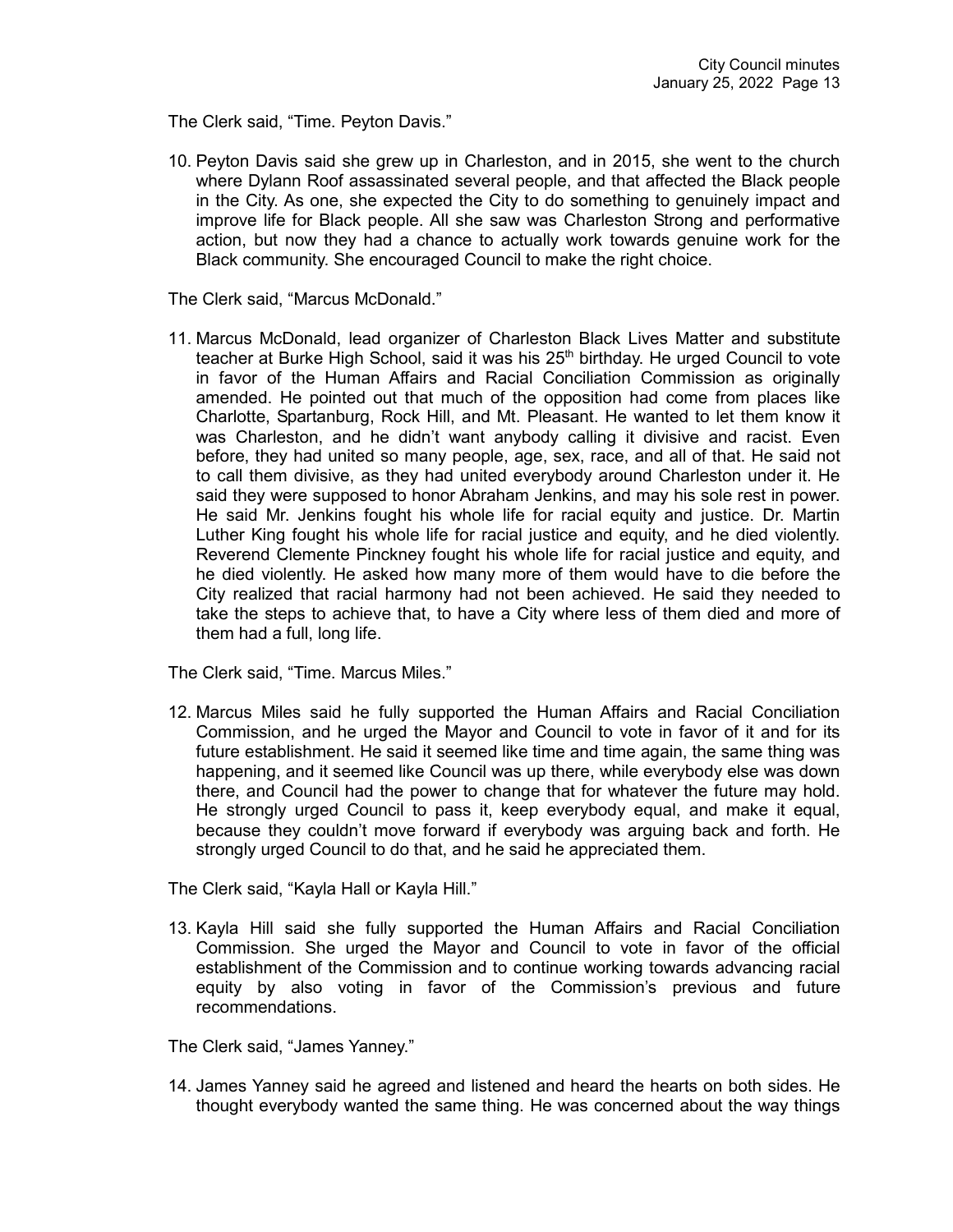had been written and handled. He encouraged Council to look at things that he thought were divisive and national movements that were using racism to stop racism, which he thought was an oxymoron. He thought they had to stop things such as CRT and 1619, which he said would be utilized to poison the minds of their children. He did Inner City Ministry with Reverend Jimmy Gallant, and they knew it would not be a good effect, especially on the children, but he did approve of coming up with a Commission that could solve the problems rationally and with things that would be empowered through God's wisdom. He agreed with the prayer at the beginning, but they had to think about it thoroughly and do it properly.

The Clerk said, "Time."

Mayor Tecklenburg said, "Thank you, sir."

The Clerk said, "Sally Young."

15. Sally Young said she was a  $4<sup>th</sup>$  generation Charlestonian, member and lay leader at the Cathedral of St. Luke and St. Paul's, and a public librarian. She strongly supported the establishment of the Human Affairs and Racial Reconciliation Commission. She said generations after enslaved people built the City, the rights and opportunities of their descendants continued to be limited. When that happened, the whole community suffered, but not all bore the true weight of that suffering. She said now was a moment to move forward, bearing one another's burdens, to grow a stronger, more equitable community for all. As a public librarian, she had seen the support gaps in education, housing, healthcare, workforce, social services, and more, particularly for their neighbors of color. She said they could and must do more. The City had already made a commitment to prioritize equity and inclusion.

The Clerk said, "Time."

Mayor Tecklenburg said, "Thank you very much."

The Clerk said, "W.G. Kosenta."

No one asked to speak.

The Clerk said, "Sydney Gilbreath."

16. Sydney Gilbreath said she fully supported the Human Affairs and Racial Conciliation Commission. She urged the Mayor and Council to vote in favor of the official establishment of the Commission and to continue working towards advancing racial equity by also voting in favor of the Commission's previous and future recommendations. She hoped it would work towards the expulsion of racism in the City.

The Clerk said, "Chase Heffron."

17. Chase Heffron expressed his support for the Human Affairs and Racial Conciliation Commission. He urged the Mayor and Council to support the Commission, as well. He grew up in Charleston, and he thought they were all familiar with gentrification, its effects, and how it had particularly hit the African American community really hard.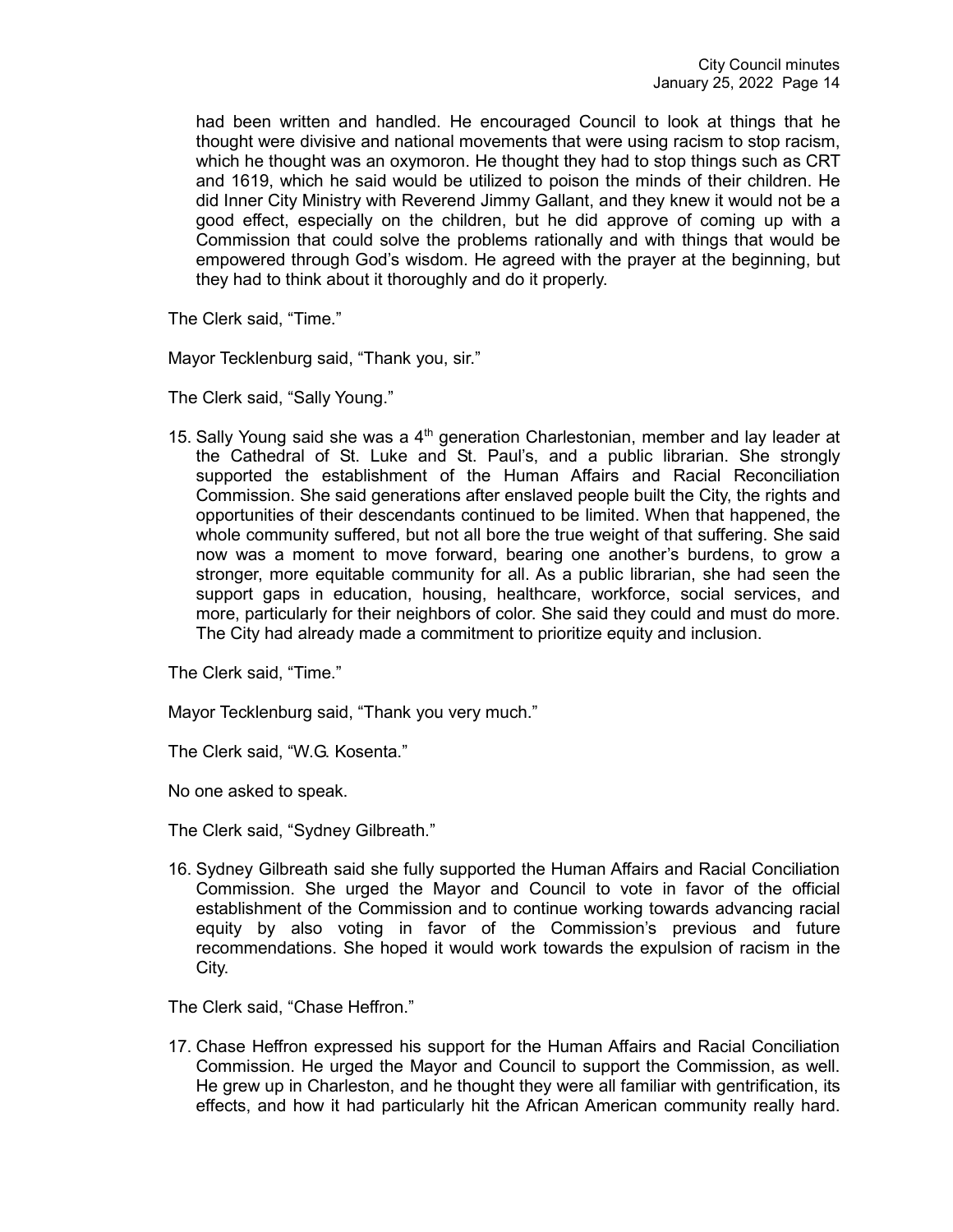He said they were also disproportionately affected by poverty and incarceration, and that was something that needed to change. He believed the Commission would act as a catalyst for bringing about serious racial equity and change for the people, and that was something they all would benefit from.

Mayor Tecklenburg said, "Thank you, sir. Appreciate it."

The Clerk said, "Beth Webb Hart."

18. Beth Webb Hart said she had lived in the City for 25 years as a writer, teacher, member of the Cathedral of St. Luke and St. Paul, and as a mother. She said she was grateful for the opportunity to raise her children in a place known for its natural wonders, hospitality, robust faith communities, and commitment to the arts. She voiced her support for the establishment of the Human Affairs and Racial Conciliation Commission because its purpose of identifying disparities was an essential first step in their collective hopes and aims of providing equal access to every one of their citizens. She knew the splendor of the City was not just a façade, one-dimensional and capable of collapse, and that the ancient definition of hospitality, to see the plight of those in need and serve them, could be fully realized in this place.

Mayor Tecklenburg said, "Thank you."

The Clerk said, "Parker Ussery."

19. Parker Ussery said she was in full support of the Human Affairs and Racial Conciliation Commission. As a sophomore in high school in Mt. Pleasant and a member of the youngest generation, she was part of the future that Council worked towards. Her generation needed Council to approve the Commission, as they were the ones who would be there the longest to live in the effects of the decisions Council made. She told Council to do it for them. She said there were large racial disparities that still existed and affected the lives of Black people living in Charleston. She said if Council chose to vote against the Commission, they were making a conscious choice to be complicit in the oppression of Charleston's Black community. She said there could be no more excuses. She told Council to act now in support of racial equity for the City, or else they weren't working for the good of the people they claimed to serve.

The Clerk said, "Bill Hecht."

20. Bill Hecht said he represented the Coalition on Racial Harmony, which had 1,551 petitioners sign a petition urging the Council to reject the Commission as it was written. The key words were 'as it's written,' and to delay until it was written properly. He said there was a reason why the first Commission failed. If there was a Commission, they would have liked for it to be successful. He thanked Councilmember Shahid, as well as the Mayor, for productive conversations, and he said they wanted to continue those productive conversations into the future.

The Clerk said, "Mohammed Idris."

21. Mohammed Idris said racism was dead, and they needed to implement the ethics laws they already had. He said a black man came from Africa, married a white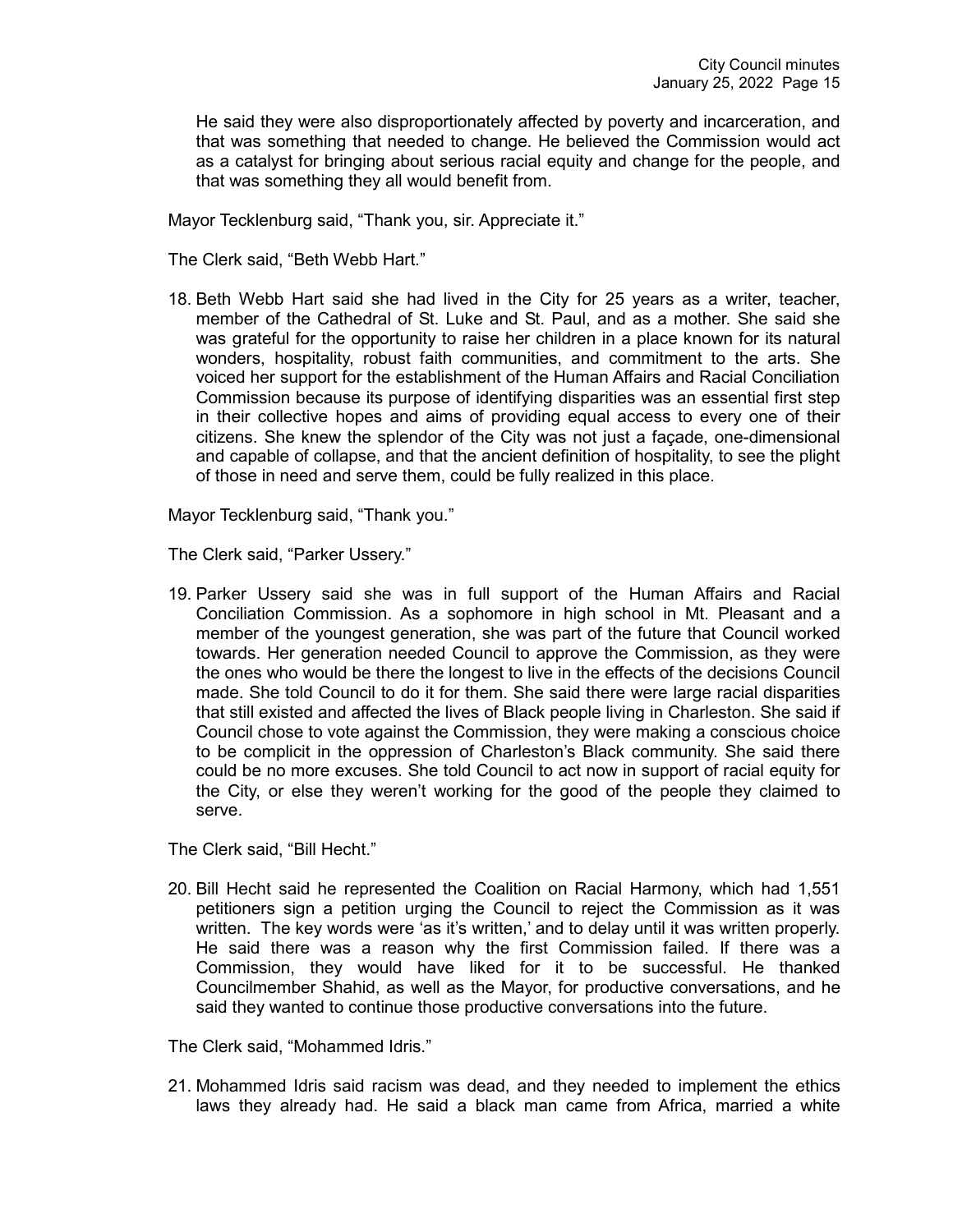woman from Kansas, and produced a baby that became the President of the United States, who was elected twice, so he knew for sure that racism was dead. He said they weren't suffering from racism. They were suffering from greed, envy, jealousy, and ignorance. That's what they were suffering from.

The Clerk said, "We will move onto our virtual list. Do we have that ready to go? Our first speaker online is Reverend Cecelia Armstrong, if you could press \*6."

22. Reverend Cecelia Armstrong said she stood on behalf of the Charleston Area Justice Ministry and the 40 other congregations that made up that organization. She was the Associate Pastor at St. James Presbyterian Church on James Island. She said those 40 organizations had an average worship attendance of over 10,000 people, and their reach in the community was even further. She said they called on Council to vote 'yes' and support the formation of the Human Affairs and Racial Conciliation Commission. She said CAJM's vision was for their community to build a community where justice and equity prevailed, and this Commission would help move them forward toward that vision. She said they also called on the Mayor to sit down with them and address the shortcomings of the implementation of the police audit. She said the audit was the City's first true test at racial equity and a step in making sure CPD was functioning fairly without discrimination and bias. She said using the audit as an example, it could be perceived that the City was not being genuine in the pursuit of equity. She invited and encouraged the Mayor to meet with them and address those concerns.

The Clerk said, "Time."

Mayor Tecklenburg said, "Thank you."

The Clerk said, "Judy Dixon, and if you're online, if you could press \*6."

23. Judy Dixon said she fully supported the Human Affairs and Racial Conciliation Commission and urged Council to vote in favor of its official establishment, to continue working towards advancing racial equity in Charleston. As a white woman, she recognized that her lived experience had been very different than that of her black or brown peers and fellow citizens of Charleston from opportunities in housing and education, to professional mentoring, and just getting the benefit of the doubt. She, as well as her children, didn't deserve those opportunities any more than her black or brown colleagues, as well as their children. She hoped that Charleston's leadership and citizens would be open to the continued dialogue and to keep learning or perhaps unlearning, to borrow a phrase from Rachel Cargle, so that Charleston could continue to evolve.

The Clerk said, "Margaret Seidler."

No one asked to speak.

The Clerk said, "Christine Jennings."

24. Christine Jennings said she supported the Commission, and Council had the framework to seriously engage in the conversation of racial equity and the means to turn the apology for slavery into reductions in vast disparities, and that was inspiring.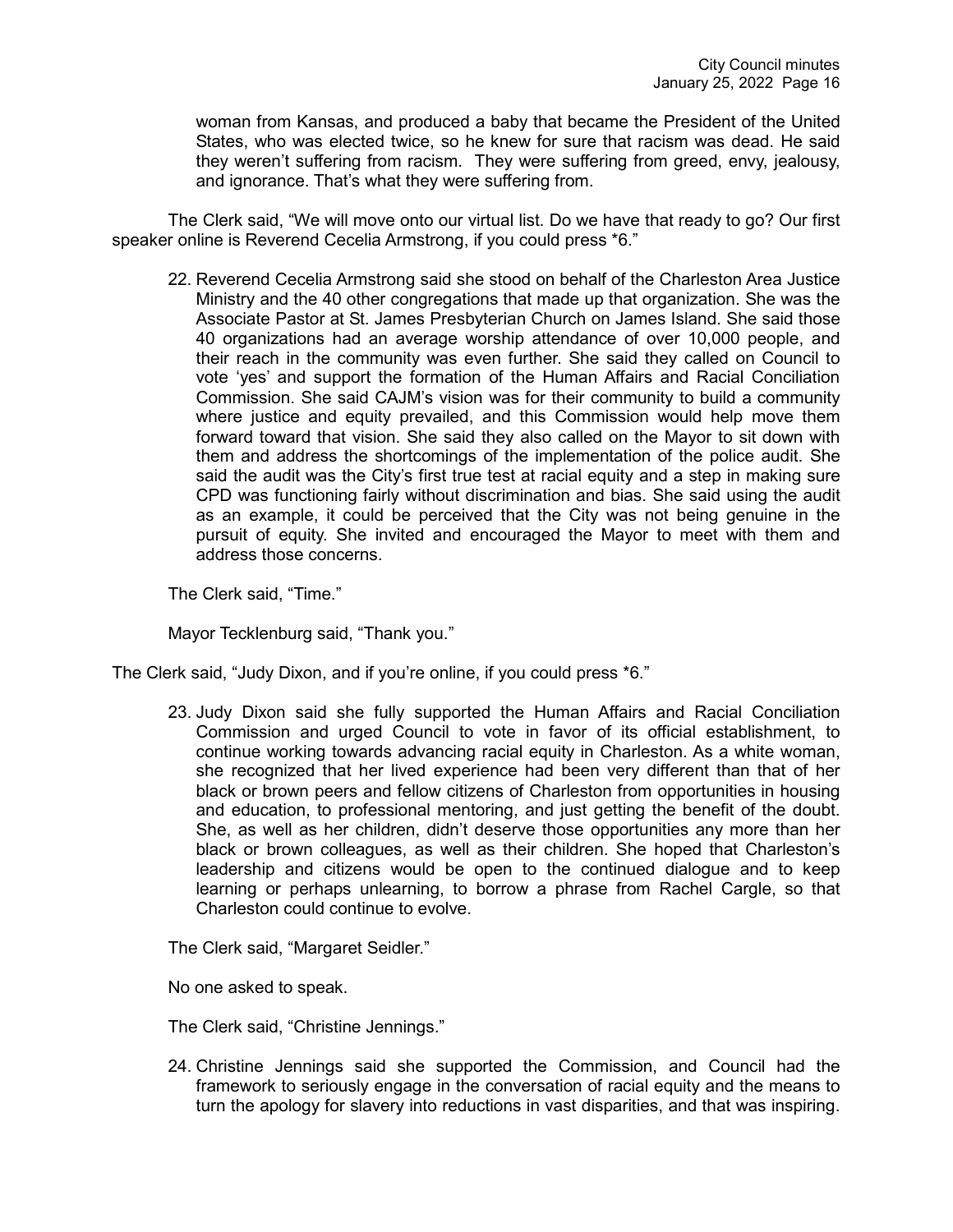She said they didn't have to wait for action to happen somewhere in the future, as they had a racial bias audit of CPD in their lap that showed massive disparities. She said Black people were arrested 3.8 times the rate of White people, Black drivers were arrested for suspended licenses 12.5 times more, and for marijuana possession, 9.4 times the rate of Whites. She said two-and-a-half years into the audit no progress had been made to reduce disparities, and more frightening was the fact that CPD would not acknowledge that reducing disparities was the goal of implementation. She said the Mayor asked what they were going to do about disparities. She asked for him to demand a reduction plan from CPD now.

The Clerk said, "Jerome Harris."

25. Jerome Harris said, as a member of the much maligned Special Commission, the work was often misrepresented. He was encouraged to read the comments and see the support for the Commission on second reading. He said it reflected an attempt to reconcile deeply polarized opinions that had become the basis for vitriol and division in Charleston. He said the continued opposition to putting in place a compromise that would allow citizens and members of Council to engage in an intentional set of discussions on the future of race relations and racial justice was reminiscent of the backlash experienced in the 1960s over desegregation and dismantling of Jim Crow. He urged Council to pass the ordinance, and he called on those members who were in opposition to identify a proposal in the report that they could support and work to bring it to fruition. He said by doing so they would contribute to building community rather than feeding polarization that led to chaos.

The Clerk said, "Time. Mike Trama."

No one asked to speak.

The Clerk said, "Roman Hammes."

26. Roman Hammes said that last meeting they learned from a College of Charleston professor, who was a supporter of the Commission, that the term 'southern hospitality' should be extricated from their vocabulary. He asked if there was any clearer example that the people who supported the Commission wanted to turn their culture on its head. He said it was time to say 'no,' and he asked Council to please vote 'no' on the Commission.

The Clerk said, "Mara Brockbank."

Margaret Seidler said, "This is Margaret Seidler."

The Clerk said, "Ms. Seidler, please proceed."

27. Margaret Seidler, an  $8<sup>th</sup>$  generation Charlestonian, said she invited each member of Council to open their hearts and vote on the third and final reading to establish the Human Affairs and Racial Conciliation Commission. She said much had happened in the City's history, and they recognized that none of them could change the past, yet Council's vote in favor could provide citizens a structured way to gain the tangible benefits of moving forward together. She said any further delay would keep them from getting to the important work at hand.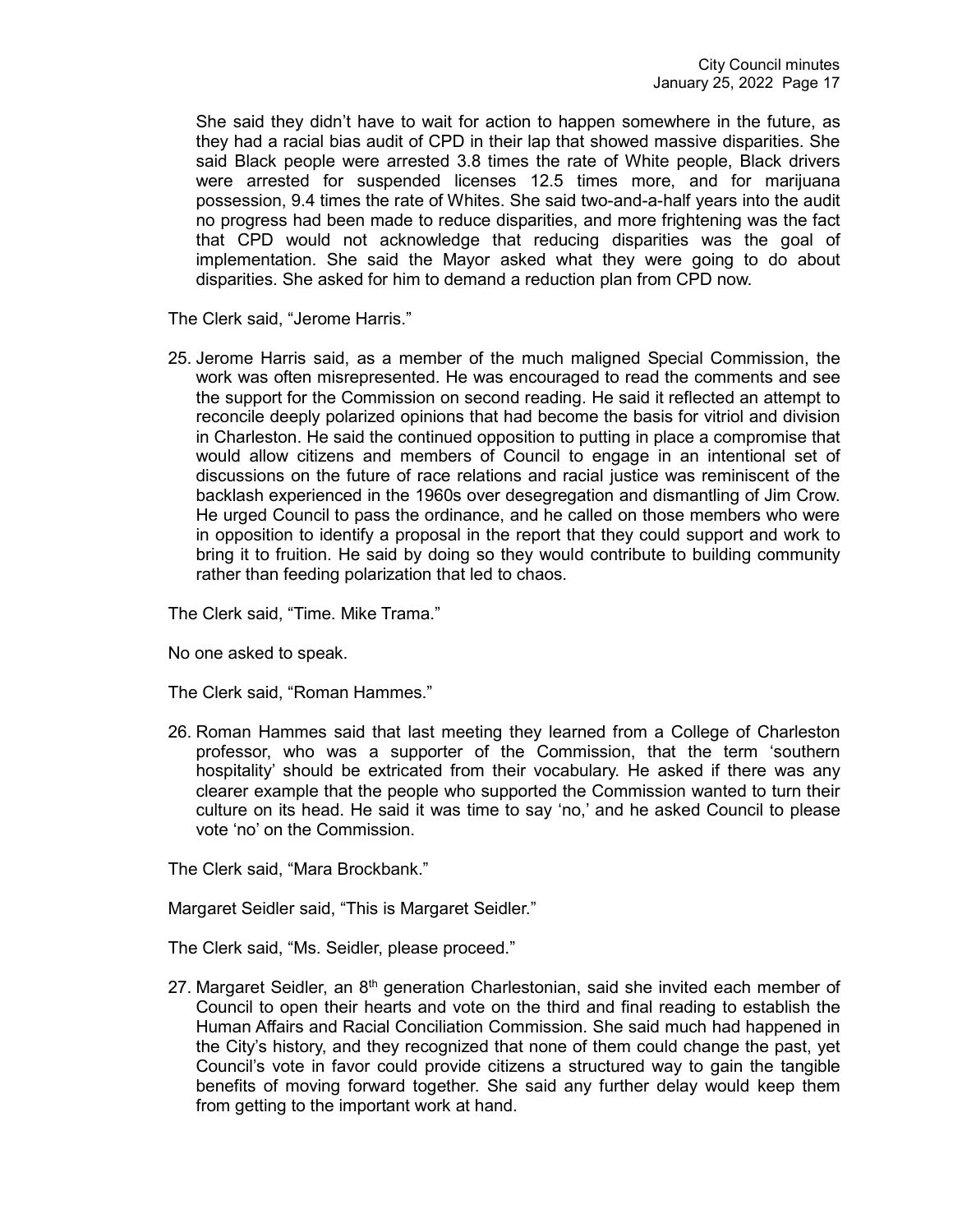The Clerk said, "Katie King."

No one asked to speak.

The Clerk said, "Reverend Jimmy Gallant."

28. James Yanney said he spoke on behalf of Reverend Jimmy Gallant, as he was out of town on a family matter. He said Reverend Gallant wanted to express and encourage the Councilmembers—

Mayor Tecklenburg said, "Sir, I'm sorry, but he needs to be present to speak."

Mr. Yanney said, "Okay, that's fine."

The Clerk said, "Joyce Myers."

No one asked to speak.

The Clerk said, "Reverend Charles Heyward."

29. Reverend Charles Heyward said he grew up on Johns Island and never thought that Council would take and pursue equity and justice seriously. He said Council's action to conduct the police audit for racial bias gave him hope for what the future might hold and the formation of the Human Affairs and Racial Conciliation Committee would be a continued pursuit of equity, justice, and hope for all residents of Charleston. He said what would make the City apart from others was not to wait, but to have a unanimous vote of 'yes.' He said as a Black husband, father, grandfather, and Christian pastor, his faith tradition declared that doing justice, ensuring the policies and practices of fairness was the weightier matter of the law. He said Jesus was always questioning and drawing attention to the unfair laws of the Roman Empire. Let them make Charleston more historic and equitably beautiful.

The Clerk said, "Time. Was Joyce Myers trying to join? Joyce Myers."

No one asked to speak.

The Clerk said, "Sully Sullivan."

30. Sully Sullivan said he was in full support of the Human Affairs and Racial Conciliation Commission, and for those who were confused and still not understanding it, and those Councilmembers who did not support it, in 1955 a lot of people through education didn't learn that the Cannon Street All Star Team, an all African American baseball team from the YMCA on Cannon Street, was denied access to the whitesonly Little League Tournament. He said, upon them trying to register, all teams forfeited, which led to a team win and, through that, they started their own Dixie Youth Baseball Team. He was sure many on Council understood what that meant. He asked them not to repeat the past and to take the Human Affairs and Conciliation into the future, and progress, and include everyone.

The Clerk said, "Heyward Hamilton."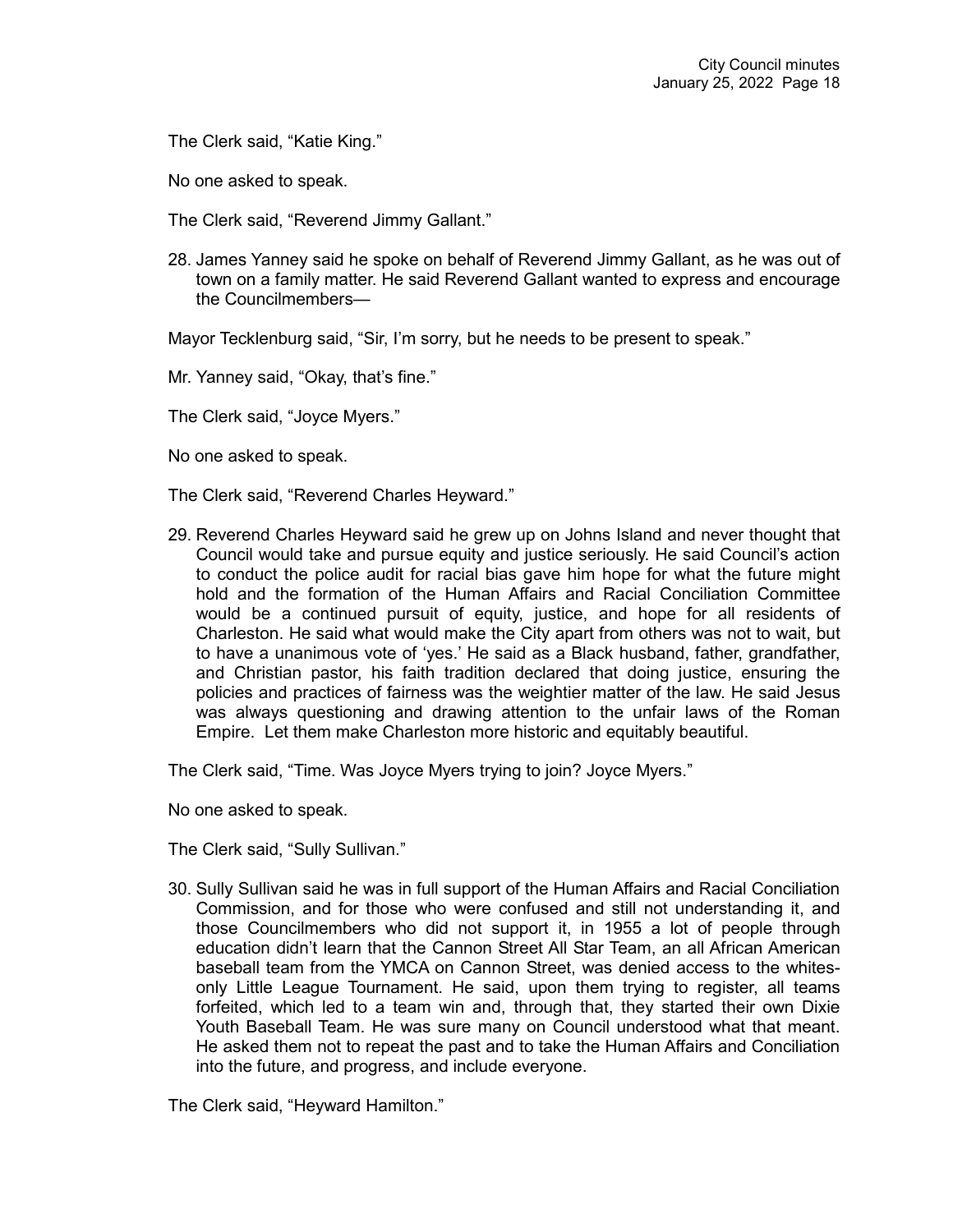31. Heyward Hamilton opposed the creation of the Commission as the greater good was not being accomplished by racially dividing the City through the creation of a permanent Commission of Equity. He said the lie was that changing the name of the Commission changed the mission, which it did not. He said in August the Council rejected it because of the baseless points, and the report was still based on reparations, page 26; critical race theory, page 52; reallocating funds from the police, page 49; eliminating bail, page 23; the false 1619 Project, page 53; and removal of historic monuments, page 36. He said the Commission would only divide their fair City. He asked what the harm was in taking the recommendations one-by-one to create a fair and balanced Commission. He said to please stop the Mayor and his brother from promoting a destructive program and vote 'no' on the divisive Commission.

The Clerk said, "Joel Sadler."

32. Joel Sadler said he was in support of the Human Affairs and Racial Conciliation Commission. He expressed his appreciation and respect to Councilmembers Gregorie, Sakran, Mitchell, Waring, Bowden, Shahid, and Brady for standing in support of the Commission and publicly affirming that it would move the City forward. He said, from listening to and reading hundreds of public comments, he recognized that it had not been easy for any of them. He asked Councilmembers Seekings, Shealy, Appel, and Parker to join the majority and send a clear message that their elected officials unanimously supported economic empowerment for all Charlestonians, not just its white citizens.

The Clerk said, "Charles Stephens."

33. Charles Stephens asked Council to delay voting on the Commission until the Daniel Island seat was seated and they were able to participate in the discussion and represent those folks.

The Clerk said, "Allyson Sutton."

34. Allyson Sutton said she supported the Human Affairs and Racial Conciliation Commission. She was proud of the Councilmembers who had stuck with the work from the beginning, as well as those who had recently taken the time to educate themselves and vote in its favor. She wished those that had voted against the Commission would recognize how they perpetuated white supremacy in the City and realize that they blocked the path towards equitable progress for all Charlestonians. She urged them all to consider the future the citizens deserved and vote to approve the Commission.

The Clerk said, "Ben Cash."

35. Ben Cash said he supported the Commission for Human Affairs and Racial Conciliation. He said it was important that all voices were heard, and he appreciated Council, and especially the Mayor, ensuring an opportunity for everyone to speak. He said it was not about blame and shame, scary sounding acronyms, or a national political agenda. It was simply about establishing a local Commission to lead the Holy City into a brighter, more inclusive, and equitable future. He said if they read the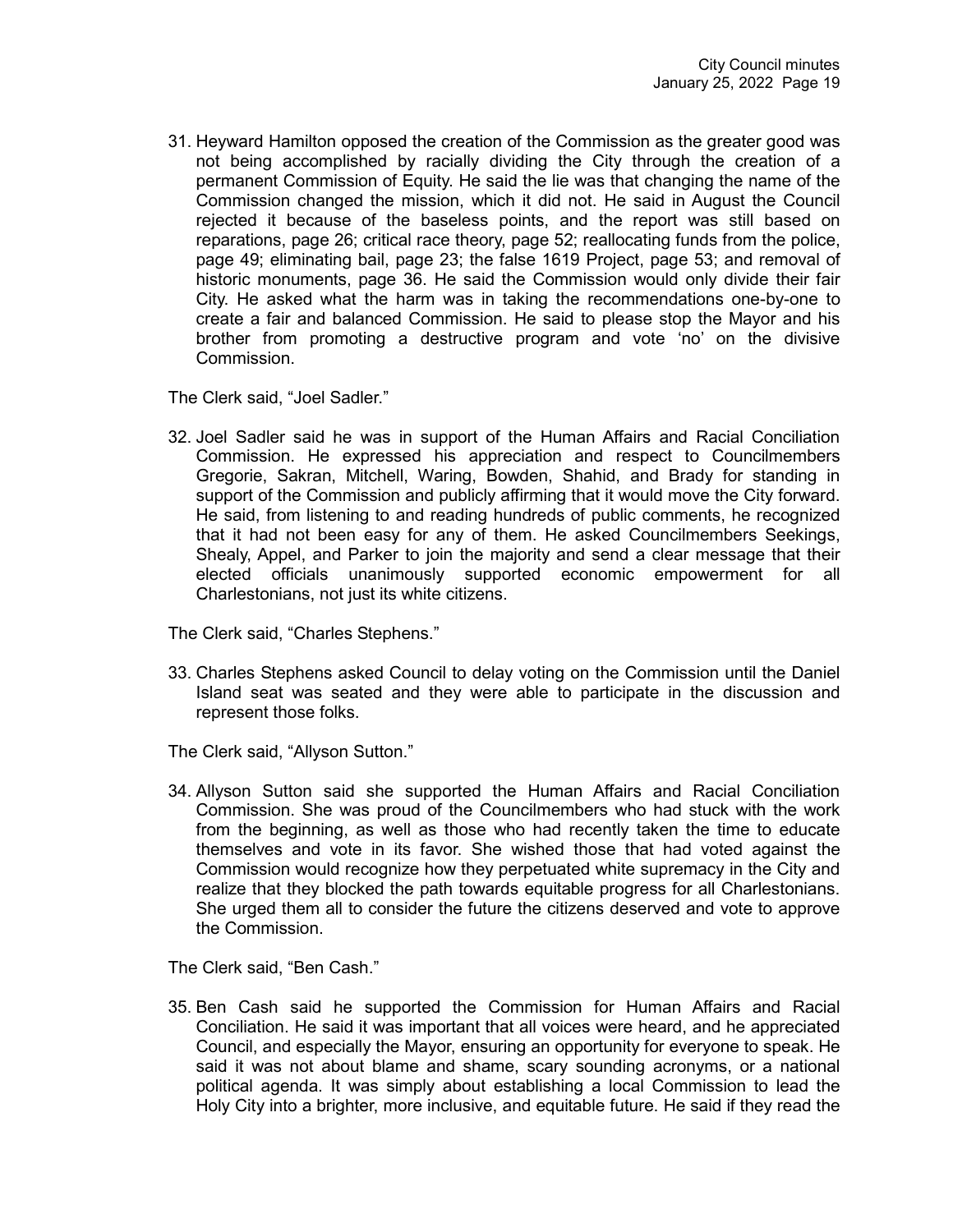report, they would see it included things like improving access to healthcare for low income residents, seeing how environmental design could be used to support residents' safety and crime prevention, investing in more opportunities to address flooding in low income areas, and establishing a livable wage for all City staff that was on par with what it actually cost to live in the City. He asked what they were for if they were against those things.

The Clerk said, "Michael O'Neill."

No one asked to speak.

The Clerk said, "Cava Compton."

No one asked to speak.

The Clerk said, "Caroline Frady."

36. Caroline Frady said she was a student at the College of Charleston and also a network member of the Charleston Area Justice Ministry. She was in full support of the Human Affairs and Racial Conciliation Commission, and she vehemently urged Council to vote in favor of the official establishment of the Commission as it was long overdue. She found it unfortunate how much time was spent debating something that truly would do the bare minimum in even beginning to address racial reconciliation in the City. She said the Commission had the potential to change and benefit real people's lives in Charleston, so she encouraged Council to make the right decision.

The Clerk said, "Sarah Thompson."

37. Sarah Thompson said she was in full support and demanded that Council be on the right side of history, for once, and vote unanimously in favor of HARCC. She said the racist, white pushback on the Commission further showed the level of incompetence and fraying grasp on an accurate U.S. History due to the whitewashed education system. She said reparations were not radical when it came to Jewish people or Asian Americans. She said human rights were not a political issue. She read the statement that said the same people that threw rocks at Ruby Bridges didn't want their kids or grandkids to know that they threw rocks at Ruby Bridges. She said the same could be same for Charlestonians that didn't want the true history of the south and/or the confederacy to be taught. She said the spoiler alert was that racist Confederate statues did and would come down, just like slave-owner John C. Calhoun did, and the successful fight and demand for racial equity through radical yet peaceful action was justified by any means necessary would not stop no matter what side of history Council decided to be on. She said the truth always revealed itself, and they would not let up.

The Clerk said, "Time. Dya Betty."

No one asked to speak.

The Clerk said, "Dr. Khan."

No one asked to speak.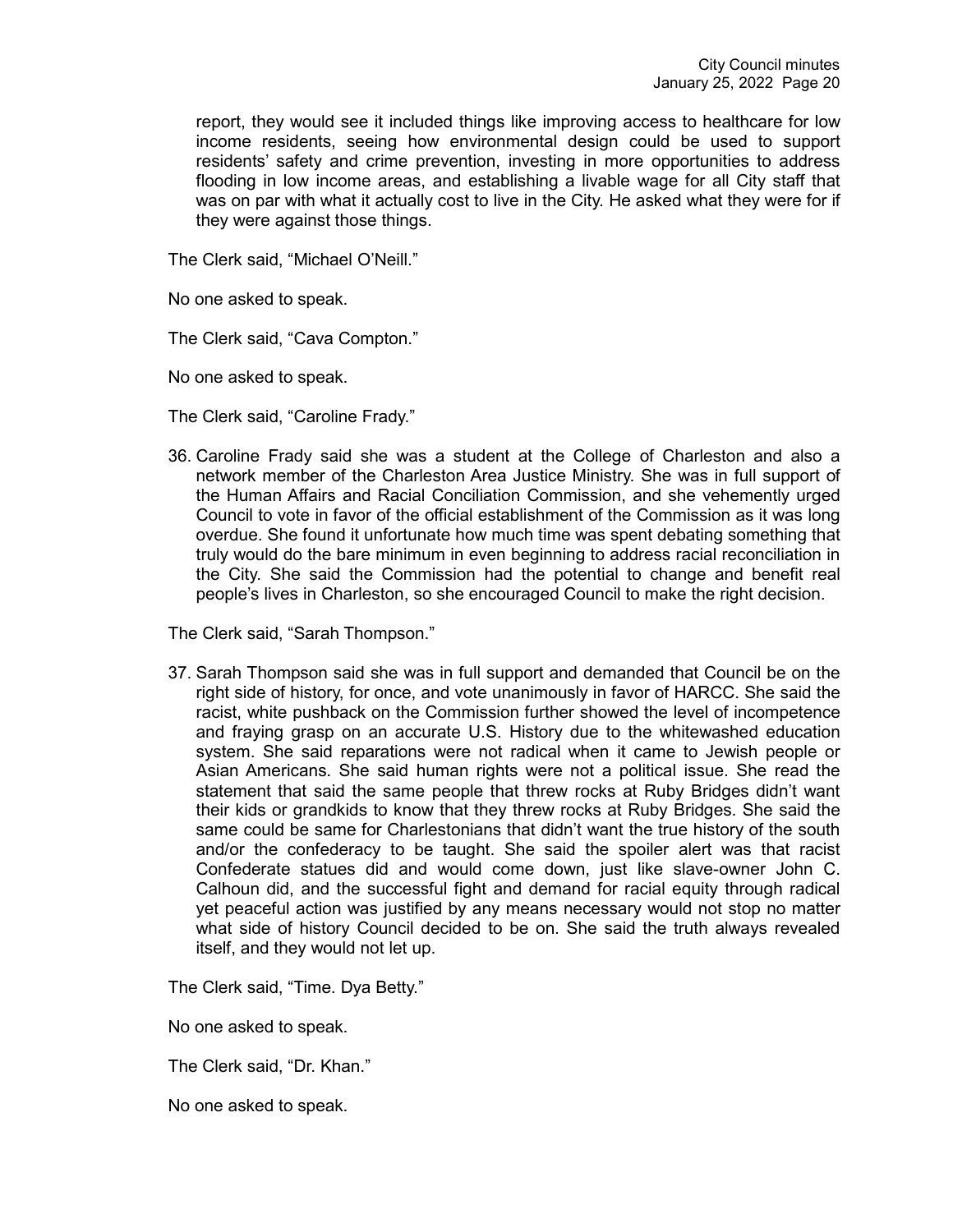The Clerk said, "Dr. Matthew Cressler."

38. Dr. Matthew Cressler said he was a resident of West Ashley, a member of the Unitarian Church in Charleston, and a White professor at the College of Charleston. He called on Council to vote 'yes' to establish the Human Affairs and Racial Conciliation Committee. He said it had been more than 50 years since the Charleston Hospital Strike, more than 150 years since emancipation, and still the City was defined by racial disparities in policing, housing, and education. He said it was time for them to do right by their community and to do right by their Black sisters and brothers. He said for Council to please take the important step toward a more just and equitable Charleston, and to do right and vote 'yes' on the Human Affairs and Racial Conciliation Committee. He thanked those Councilmembers who had already been supporting it and working through this hard time.

The Clerk said, "Hillary Hutchinson."

39. Hillary Hutchinson attended the Unitarian Church in Charleston, and she was fully in favor of establishing the Racial Conciliation Commission. She said it was one small step on the road to healing the racial divides of history and moving to a brighter future for everyone. She said at the Unitarian Church, they had a memorial to the enslaved people that helped build their church. It incorporated bricks made by the enslaved with the Sankofa symbol attached. She said for those unfamiliar with that symbol, it translated to retrieve and was often rendered as a stylized bird with his head looking backward over its shoulder while it flew forward. She said it was a symbol that should guide Charleston going forward, as well. She said they could not heal the past without recognizing and reconciling themselves to that memory. With a shared understanding, they could build a warm and welcoming community. She said with the Commission, they could take a step toward healing the nation one community at a time.

The Clerk said, "Time. Mimi Wood."

No one asked to speak.

The Clerk said, "Mary Ann Robeson."

40. Mary Ann Robeson said cities and nations following critical race theory had experienced totalitarianism and destruction, and that could come to Charleston if the third reading regarding establishment of the Human Affairs and Racial Conciliation Commission was approved. She asked Council to vote against establishment of the Commission and abandon CRT's philosophy. She asked them to seek dependence on God, not government, as the source of blessings on Charleston. Acts 10:34-35 said 'God is no respecter of persons. But in every nation, he that feareth Him, and worketh righteousness, is accepted with Him.'

The Clerk said, "Mayor, did you want me to call out the names of the people who we called earlier who didn't speak?"

Mayor Tecklenburg said, "Sure."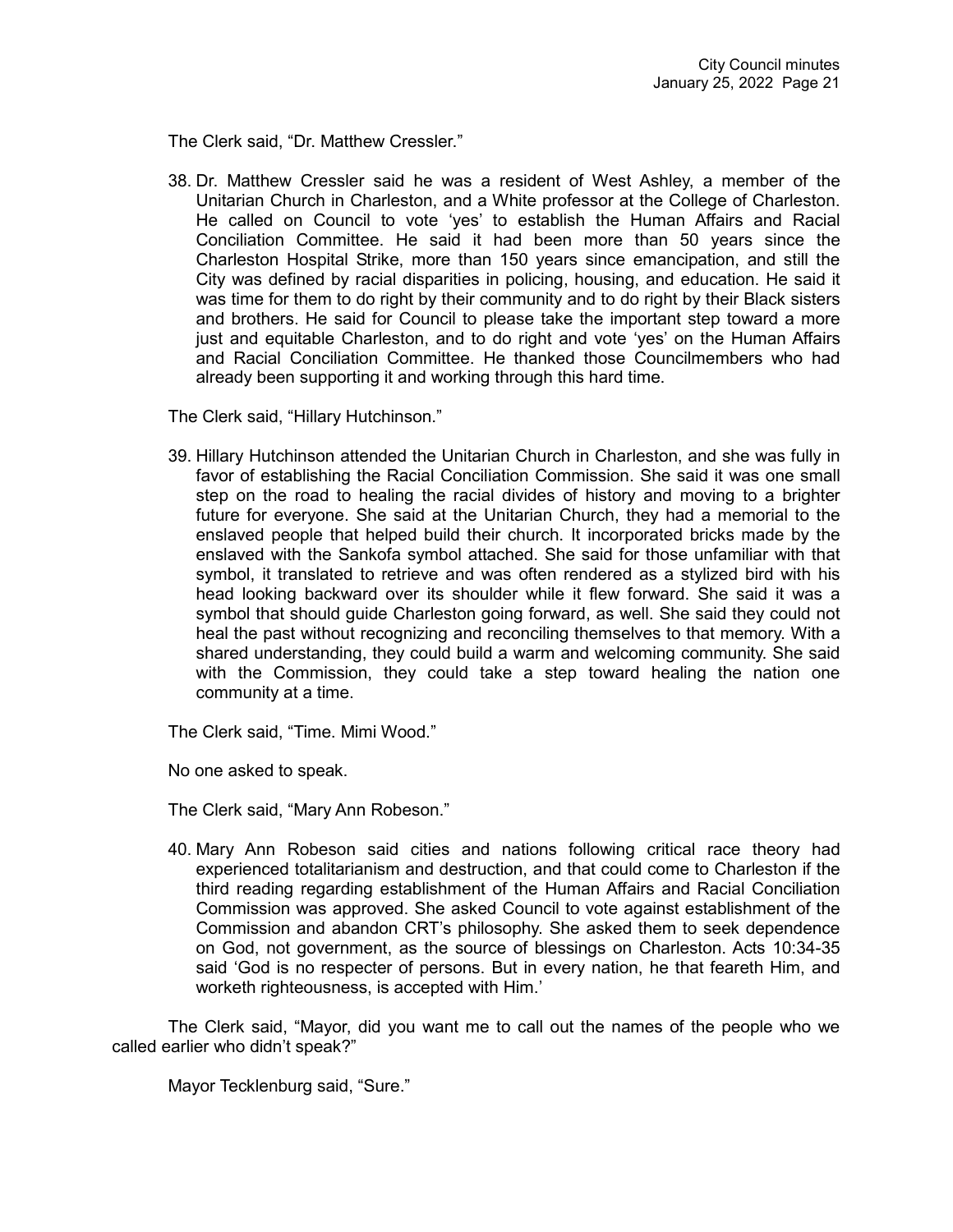The Clerk said, "Mike Trama."

41. Mike Trama said to Councilmember Parker that, where he came from, silence was acceptance. He said when he pointed out the hypocrisy of her saying repeatedly that she listened to her constituents, but then saying she didn't want to hear from her constituents about the Human Affairs Council, that was hypocrisy in action, and she didn't deny that. He then sang Happy Birthday to Marcus McDonald.

The Clerk said, "Mara Brockbank."

No one asked to speak.

The Clerk said, "Katie King."

A woman said, "Hello."

The Clerk said, "Yes. We can hear you."

No one asked to speak.

The Clerk said, "Joyce Myers."

No one asked to speak.

The Clerk said, "Dya Betty."

No one asked to speak.

The Clerk said, "Dr. Khan."

No one asked to speak.

The Clerk said, "Those were all of the speakers that we had."

Mayor Tecklenburg said, "Great. Did we miss anyone in the house?"

The Clerk said, "We did receive some comments online and, our staff, we did our best. We did receive over 300 comments, so we tried to organize it by people who provided City addresses and people who provided addresses outside of the City or who did not provide addresses at all. 61 City residents asked City Council to support and approve the Human Affairs and Racial Conciliation Commission. 37 non-City residents or commenters who did not provide addresses asked City Council to approve and support the Human Affairs and Racial Conciliation Commission. 88 City residents asked that City Council vote against the creation of the Human Affairs and Racial Conciliation Commission. 120 non-City residents or commenters who did not provide addresses asked that City Council vote against the creation of the Human Affairs and Racial Conciliation Commission. 1 person in District #12 said they supported the Commission, and asked that Councilmember Parker send someone to speak to the constituents to clear up confusion since she mentioned that constituents in her district were confused. We have received an electronic petition signed by 1,458 people who oppose creation of the Racial Conciliation Commission, but it did not include addresses. 1 person said everyone attending inperson meetings should be wearing a mask at all times, Councilmembers included. 1 person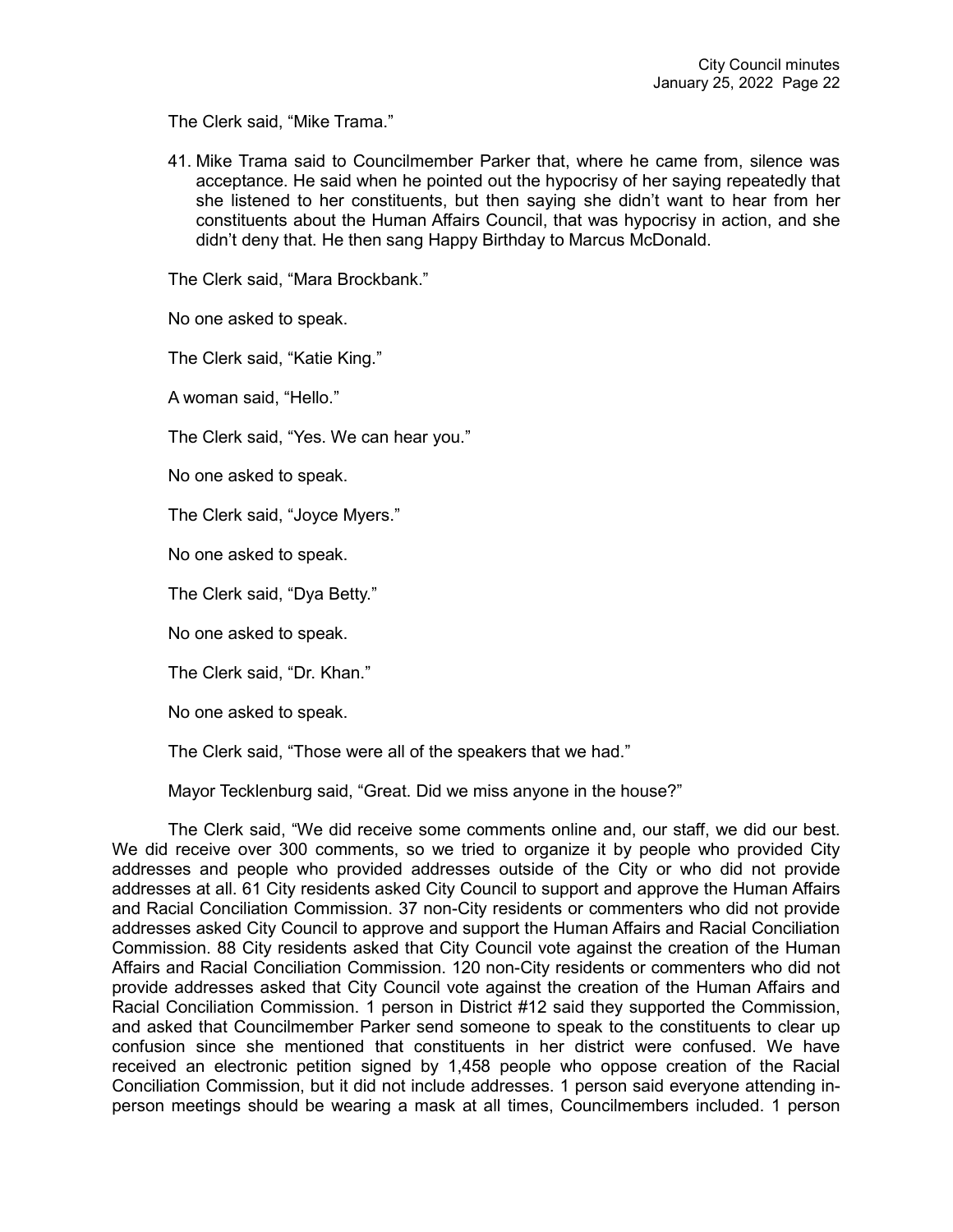said Councilmembers Shahid and Brady should change their votes for the Commission back to 'no' or door hangers would be posted throughout their districts. 1 person who did not provide an address said Council should form a pro-family Council to decrease promiscuity and abortion. 1 person quoted the entire Declaration of Independence. 1 person questioned the Mayor's salary and said now was the best time for opportunity in Charleston. Those were all of the comments we received."

Mayor Tecklenburg said, "Thank you so much, and we've got that in the minutes. Is that a record for the number of comments we've received? I think so. So, thank you, everyone, for your participation and comments. I'm sorry that the rules of the Chamber do not allow us to have a birthday cake here in your honor but, again, happy birthday. And thanks to all online who participated, as well, and shared your comments with us. Next up is our [Petitions and](https://youtu.be/RQy-2ofNSXI?t=7953)  [Communications."](https://youtu.be/RQy-2ofNSXI?t=7953)

Councilmember Seekings said, "So moved."

Councilmember Brady said, "Second."

Mayor Tecklenburg said, "We have a motion to approve the Resiliency and Sustainability Advisory Committee."

Councilmember Brady said, "A and b."

Councilmember Seekings said, "A and b."

Mayor Tecklenburg said, "Any comments or questions?"

Mayor Tecklenburg recognized Councilmember Shahid.

Councilmember Shahid said, "Yes, Mr. Mayor, I just want to make sure that when I'm playing out at Municipal, my errant balls will get a more favorable lie if I'm on this Commission?"

Mayor Tecklenburg said, "I'm sorry."

Councilmember Shahid said, "I want to make sure that my errant golf balls get a more favorable lie if I serve on this Commission."

There was laughter in the Chamber.

Mayor Tecklenburg said, "Alright. Was the motion to approve both a and b?"

Councilmember Seekings said, "Both a and b. We did."

Mayor Tecklenburg said, "Any questions or comments?"

No one asked to speak.

On a motion of Councilmember Seekings, seconded by Councilmember Brady, City Council voted unanimously to approve the appointments and reappointments to the Resiliency and Sustainability Advisory Committee and the Municipal Golf Course Commission: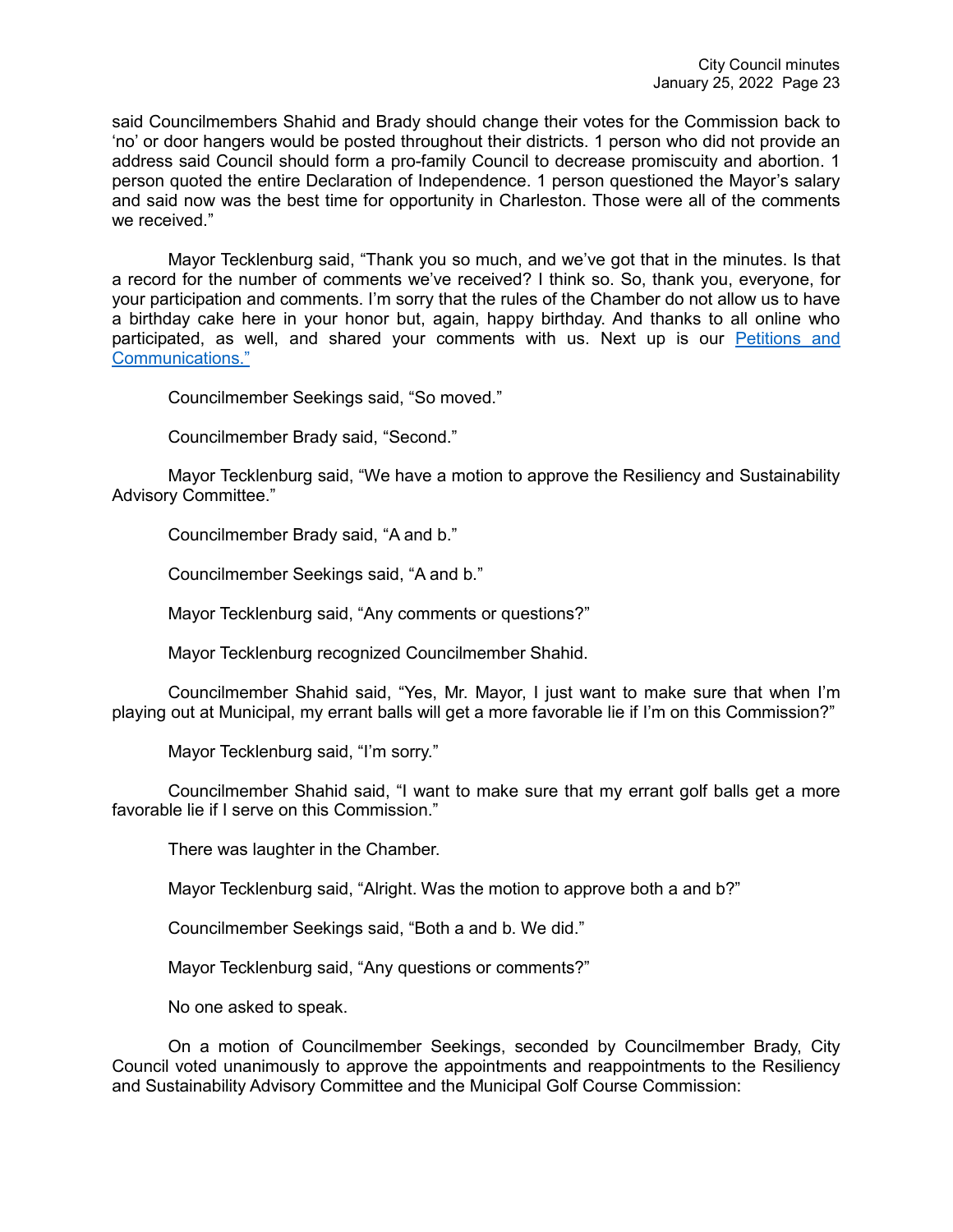# 1. Appointments:

- a. Resiliency and Sustainability Advisory Committee:
	- -- Councilmember Seekings appointment
	- -- Councilmember Shealy reappointment
	- -- Councilmember Bowden appointment
	- -- Stewart Weinberg reappointment (Community Member)
- b. Municipal Golf Course Commission:
	- -- Abraham Brown reappointment
	- -- Barney Henderson reappointment
	- -- Steve Matthews reappointment
	- -- Gene Kizer reappointment
	- -- Dan Henderson reappointment
	- -- Billy Wise reappointment
	- -- William Palmer reappointment
	- -- Larry Shirley reappointment
	- -- Elaine Bonner reappointment
	- -- John Wohlscheid new appointment
	- -- Troy Miller new appointment
	- -- Ross Appel new appointment City Councilmember
	- -- Caroline Parker new appointment City Councilmember
	- -- Peter Shahid new appointment City Councilmember

Mayor Tecklenburg said, "Next up, [Tracy McKee,](https://youtu.be/RQy-2ofNSXI?t=8000) I didn't speak with her today, are you online? Do you have a report to make to us? Here she comes in-person. Tracy McKee."

Tracy McKee said, "Thank you, Mayor. Good evening, everybody. No slides tonight. Due to a record number of COVID tests, DHEC has not released data since last Wednesday. So, cases are trending down, but the daily cases are still very, very high. About four times higher than they were in our surge at the end of August, early September, and these don't even include the home tests. Percent of positives is still very, very high. We're averaging about 34% in the region, so remember the days when less than 5% was our goal. Employee cases: we've got about 31 active cases right now of employees, so we're seeing that decrease in our employee population, as well. We have 25 that are waiting for test results. 35% of all employee cases have occurred over the last four weeks."

Mayor Tecklenburg said, "Wow."

Ms. McKee said, "Yes. Wow, is right. So, our Wellness and HR folks have had some very successful booster events. We've had a little over 70 employees actually boosted at those events, and we've had 400 employees actually submit their incentive forms for receiving their boosters. So, I'm happy to try to answer any questions you all have. Sorry I don't have any updated data. Hopefully, DHEC will provide some updates tomorrow."

Councilmember Parker said, "I do have a question, Tracy."

Mayor Tecklenburg recognized Councilmember Parker.

Councilmember Parker said, "Tracy."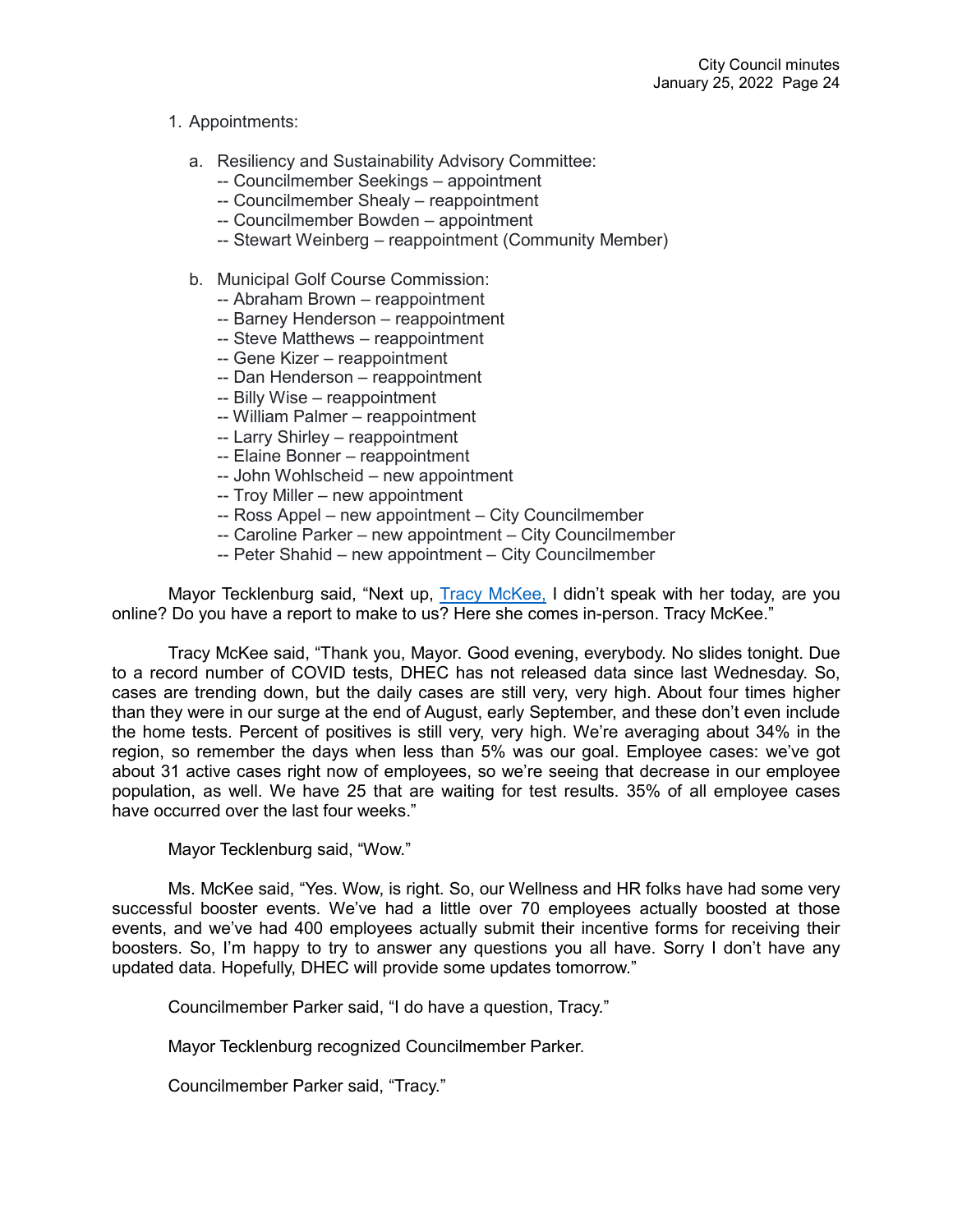Mayor Tecklenburg said, "Councilmember Parker."

Councilmember Parker said, "Yes."

Mayor Tecklenburg said, "Were you requesting to be heard?"

Councilmember Parker said, "Yes."

Mayor Tecklenburg said, "Yes, ma'am. Please proceed."

Councilmember Parker said, "Sure. This is really a question for Legal, but it is pertaining to all of this. You know, I'd really like to hear from Legal on this. We are not under a State of Emergency in South Carolina for COVID, and I would really like our Legal Department to issue an opinion on the legality of the Mayor's vaccine passport and the mask mandate."

Mayor Tecklenburg said, "Okay. Would Legal like to address that, please? Please come to the microphone."

Wilbur Johnson said, "Mayor, I think the opinion of Counsel is that Council is empowered to issue Rules of Order and rules governing the meetings that occur, and the enforcement of the mask wearing is a part of those Rules of Order, and Council has the authority to do that, and the Mayor has the authority to enforce that provision."

Mayor Tecklenburg said, "Thank you, sir."

Councilmember Parker said, "And what about the vaccine passport? Our Governor has stated that that's illegal."

Mr. Johnson said, "I'm not aware of any issue involving Council's enforcement of a vaccine passport provision, at least insofar as Legal is aware."

Councilmember Parker said, "Well, I would like to ask Legal to make that publicly available. I mean people are wondering why they're not being allowed into the building."

Mayor Tecklenburg said, "We have a policy for City Council meetings as of right now, temporarily, during the high incidents of transmission of COVID with the Omicron variant that members in this Chamber during this meeting wear a mask and show proof of vaccination."

Mr. Johnson said, "Yes."

Councilmember Parker said, "Yes. What is the Legal opinion?"

Mr. Johnson said, "The Legal opinion is that policy is enforceable."

Councilmember Parker said, "Okay."

Mayor Tecklenburg said, "Alright. Thank you. Any other questions for Tracy or anybody else?"

Ms. McKee said, "Councilmember Shealy, you had a question?"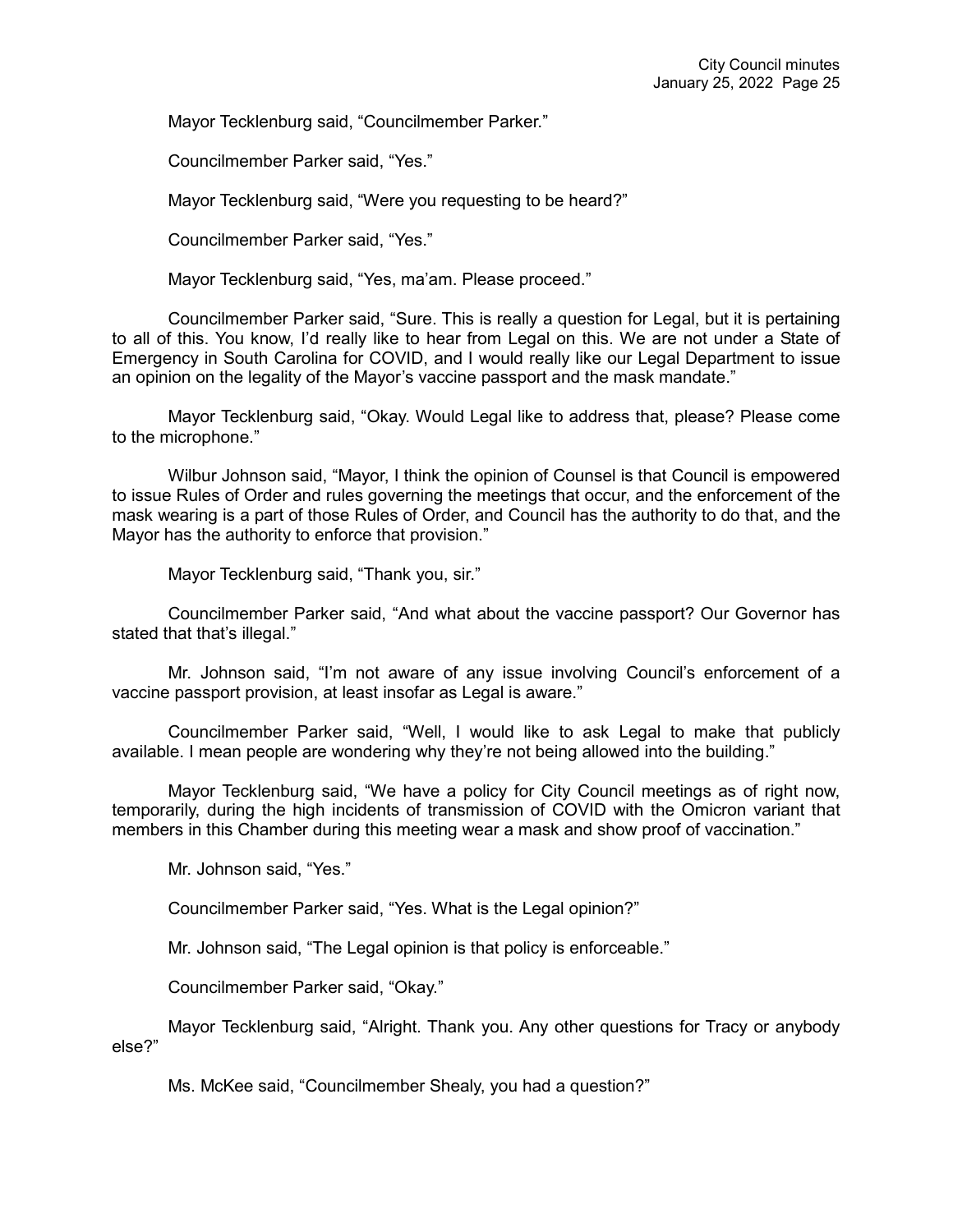Councilmember Shealy said, "I know that with this Omicron variant, that things have been less severe. Is that the same with our staff, and are they able to return back to work quicker than we were seeing previously?"

Ms. McKee said, "Yes. I don't know about all of our cases but, anecdotally, from what I hear from our Wellness team, that's been the case. We have not had any severe cases."

Mayor Tecklenburg said, "Alright. That's all we've got to report tonight. Unless there are any questions, we'll move on forward to our Council Committee Reports. First up is our Committee [on Community Development.](https://youtu.be/RQy-2ofNSXI?t=8326) Councilmember Mitchell."

Councilmember Mitchell said, "Yes, Mr. Mayor and Councilmembers, the Committee on Community Development was held on Thursday, January  $20<sup>th</sup>$  at 3:00 p.m., and we had two different items. Under a(i) was to consider a Resolution certifying the property located at 94 Sheppard Street, and that was approved by the Committee. Under b(i), old business, Accessory Dwelling Unit Ordinance, which is now considered the ADU, we deferred that until further information is coming back. We had a lot of the Committee members giving some various suggestions on it, and then the Legal and Community Development office is going to look at it and try to include that into the ordinance and bring it back to us, so we'll have another meeting pertaining to that. So, I'm asking for approval on 1a(i)."

Councilmember Gregorie said, "Second."

Mayor Tecklenburg said, "We've got a second. Any discussion or questions?"

No one asked to speak.

On a motion of Councilmember Mitchell, seconded by Councilmember Gregorie, City Council voted unanimously to adopt Item a(i) on the Committee on Community Development Report, as presented:

---INSERT COMMITTEE ON COMMUNITY DEVELOPMENT REPORT---

- a. New Business:
	- (i) A Resolution certifying property located at 94 Sheppard Street (Charleston County TMS No. 460-04-04-086) as an abandoned building site under section 12-67-160 of the South Carolina Code. (Memorandum and Draft Resolution attached).

Mayor Tecklenburg said, "Thank you, sir. Next up our [Committee on Traffic and](https://youtu.be/RQy-2ofNSXI?t=8396)  [Transportation.](https://youtu.be/RQy-2ofNSXI?t=8396) Councilmember Brady."

Councilmember Brady said, "Yes, thank you, Mr. Mayor. The Committee on Traffic and Transportation met yesterday at 2:00 p.m. to receive comments on the status of the portion of Frampton Street between Inverness Drive and Harborview Road, and on the portion of Fairway Drive lying between Burningtree Road and Harborview Road. We allowed the petitioner, who had requested that we have the hearing, ten minutes to present his case for why, or to receive those comments, and the City had ten minutes to present the findings that they had. We also heard from the general public and Councilmembers got to ask questions, but at the end of the public hearing, no action was taken. The Mayor did offer for there to be some remediation in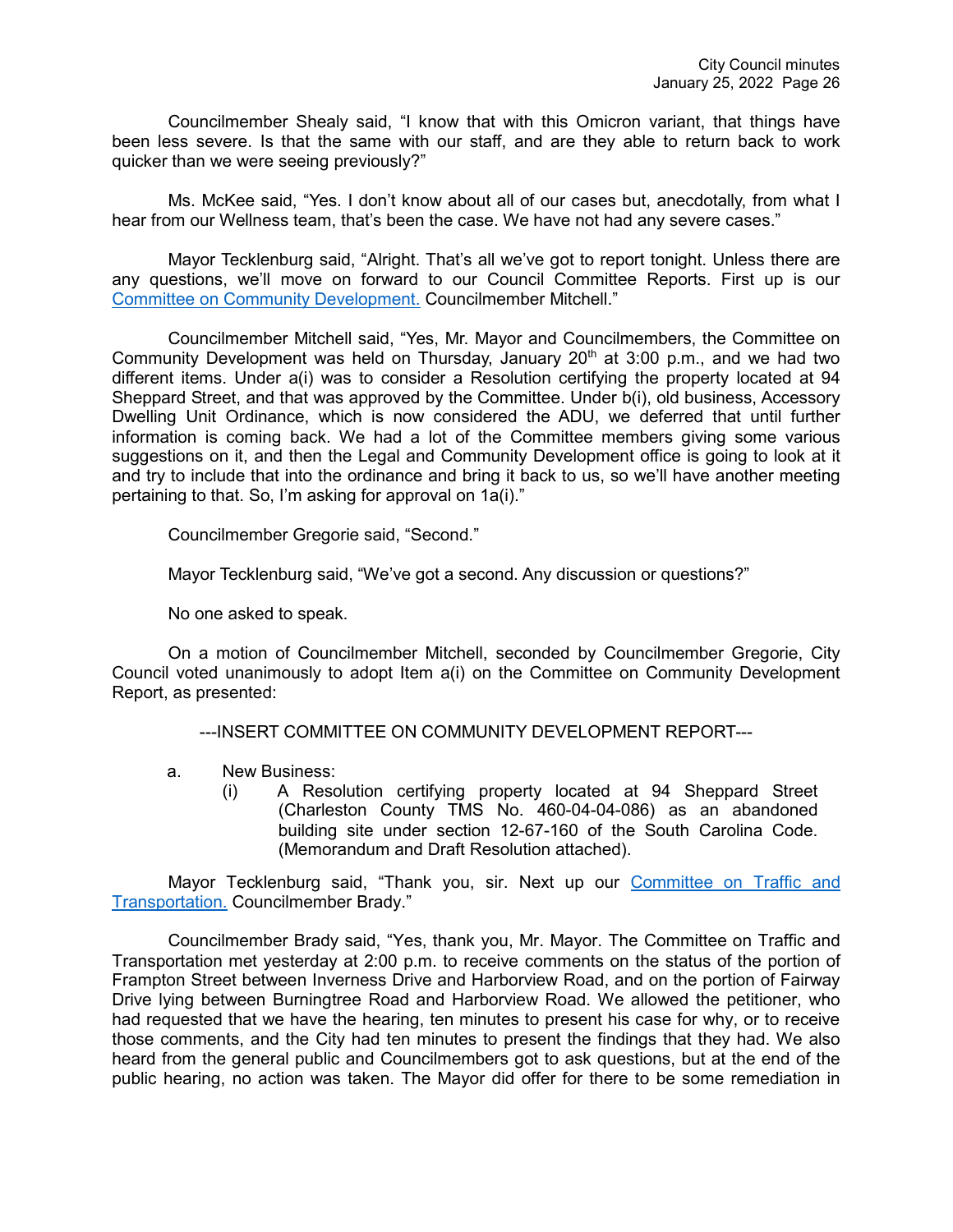terms of looking at speed bumps to slow some of the traffic concerns and signage to help further that. But, again, no action was taken."

Mayor Tecklenburg said, "Well, thank you, and I would like to report to Council that I've already been in touch with both the Police Department and the Department of Transportation for increased enforcement on that street and maybe put out one of those kind of automatic radar readers in addition to Mr. Somerville working with the neighborhood to see if they could place another speed bump on that block. Alright. Thank you kindly. Anything else to report?"

Councilmember Brady said, "I'm good."

Mayor Tecklenburg said, "You're good. Next up [Committee on Public Works.](https://youtu.be/RQy-2ofNSXI?t=8490) Councilmember Waring."

Councilmember Waring said, "Thank you, Mr. Mayor. All items as you see on your agenda were discussed, and all action items were passed unanimously, and I so move the adoption of the report."

Councilmember Shahid said, "Second."

Mayor Tecklenburg said, "Alright. Any questions or discussion?"

No one asked to speak.

On a motion of Councilmember Waring, seconded by Councilmember Shahid, City Council voted unanimously to adopt the Committee on Public Works and Utilities, as presented:

---INSERT COMMITTEE ON PUBLIC WORKS AND UTILITIES REPORT---

### **a. Acceptances and Dedications of Rights-of-Way and Easments:**

(i) Approval to notify SCDOT that the City will accept maintenance of the sidewalk in the right of way of Maybank Highway in conjunction with the project at 1800 Produce Lane.

### **b. Stormwater Management Department Update:**

- (ii) King/Huger Drainage Project Recommend Approval to apply for a FEMA HMGP grant for the design and construction of a pump station (Project Phase 2) at the intersection of Huger and King Street. Total funding request of \$9,582,143.00 (Federal Share \$7,186,607.25 and City Match of \$2,395,535.75). The City match is available within the Drainage Fund.
- (iii) Johns Island Resiliency Plan Discussion of Project Report
- (iv) Medical District Tunnel Extension at Ehrhardt Project Update

Mayor Tecklenburg said, "If I may just comment that both the Johns Island Resiliency Plan was very interesting, number one, and a lot of staff work went into that, and I think it's probably going to be available somewhere on our website or somewhere. It's something Johns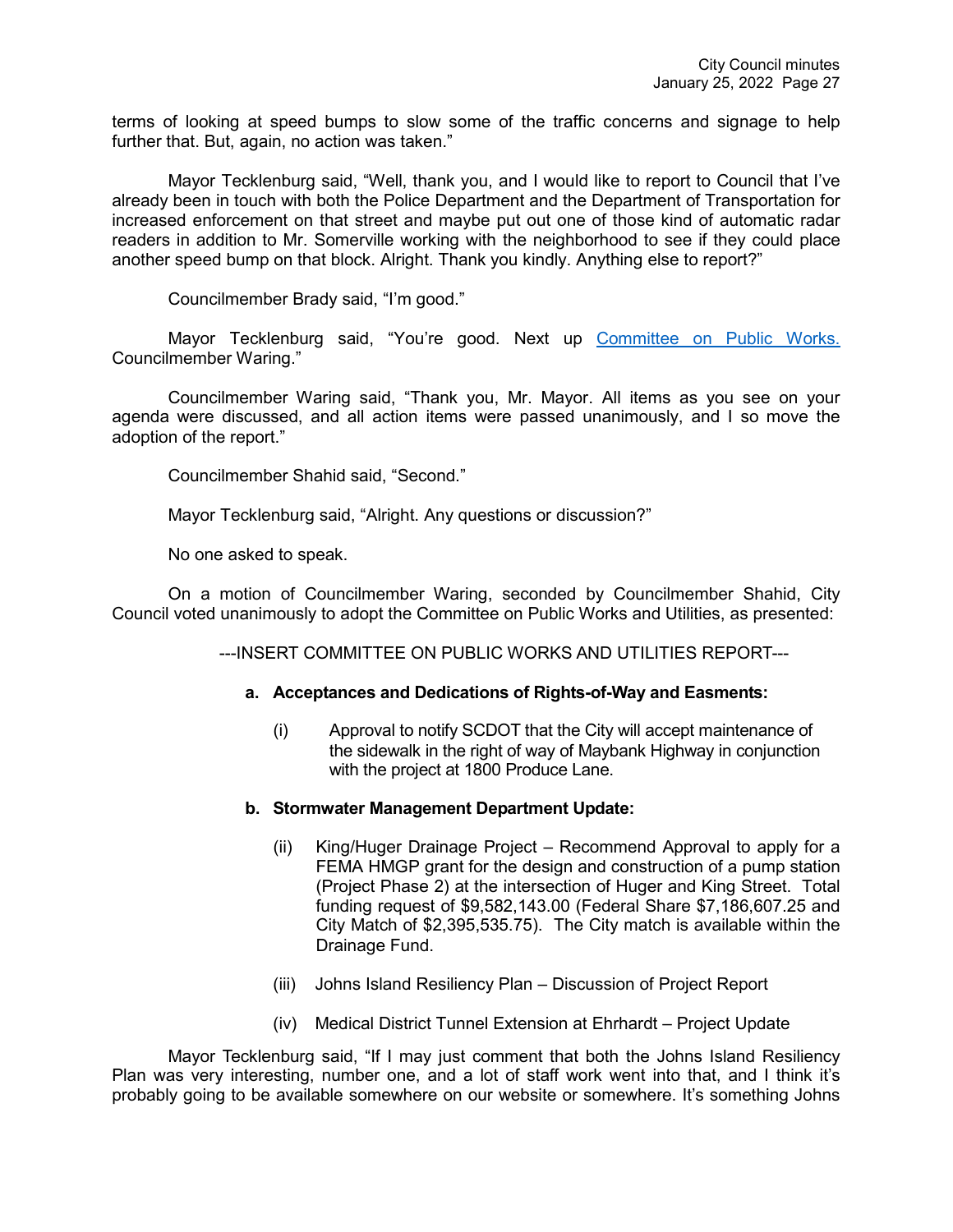Island folks, maybe we'll talk about it again a little bit at next meeting on Johns Island. Then a fascinating, great update on the Medical District Ehrhardt Street Extension of the tunnel system. We should be bringing that to Council the next meeting or the meeting after for approval of a construction contract. That's great. Next up our [Committee on Ways and Means.](https://youtu.be/RQy-2ofNSXI?t=8552) Councilmember Gregorie."

Councilmember Gregorie said, "Move for approval."

Councilmember Shahid said, "Second."

Mayor Tecklenburg said, "Any discussion or questions?"

No one asked to speak.

On a motion of Councilmember Gregorie, seconded by Councilmember Shahid, City Council voted unanimously to adopt the Committee on Ways and Means, as presented:

### ---INSERT COMMITTEE ON WAYS AND MEANS---

### (Bids and Purchases

- (Stormwater Management: Approval to submit the Huger Street Drainage Improvements Phase II – Pump Station FEMA HMGP Grant Application for the design and construction of a pump station at the intersection of Huger and King Street. Total funding request of \$9,582,143 (Federal Share \$7,186,607.25, City Match \$2,395,535.75), with a cost share of 75/25. The application deadline is February 1, 2022. Funding for this grant match in the amount of \$2,395,535.75 will come from the Drainage Fund.
- (Parks Capital Projects: Approval for an after the fact grant application for the 2022 Park and Recreation Development (PARD) Grant to replace the current playground equipment and install new structures. Requested funding of \$27,443.37 with a 20% City match of \$6,861.09. The deadline for this grant application is January 14, 2022. The City match of \$6,861.09 will come from 523000-52435 Maintenance, Playground Equipment.
- (Parks Capital Projects: Approval of JPR Ballpark Electrical Renovation Change Order #2 with Gatch Electrical Contractors, Inc., in the amount of \$10,895.40 for the installation of additional fire alarm devices in the batting cages. Approval of Change Order #2 will increase the construction contract by \$10,895.40 (from \$1,722,925.09 to \$1,733,820.49). Approval of this Change Order will amend the project budget, increasing the project budget from \$2,400,822.91 to \$2,411,718.31. This will also approve a budget transfer of \$10,895.40 from 170100-52410 (Facilities Maintenance, General Maintenance) to 170100-90010 (Transfer Out JPR Jr., Ballpark) to fund this Change Order. The funding source for this project is the General Maintenance line-item in the JPR Jr., Ballpark Budget (023010-52410).
- (Parks-Capital Projects: Approval of Cannon Street Fire Station #6 Retrofit Fee Amendment #2 with Evans and Schmidt Architects, LLC in the amount of \$26,250 for the extension of construction observation service through January 2022. The approval of Fee Amendment #2 will increase the professional services contract by \$26,250 from (\$338,955 to \$365,245). Approval of this Fee Amendment will amend the project budget, increasing the project budget from \$5,554,229 to \$5,754,229. This additional funding of \$200,000 is coming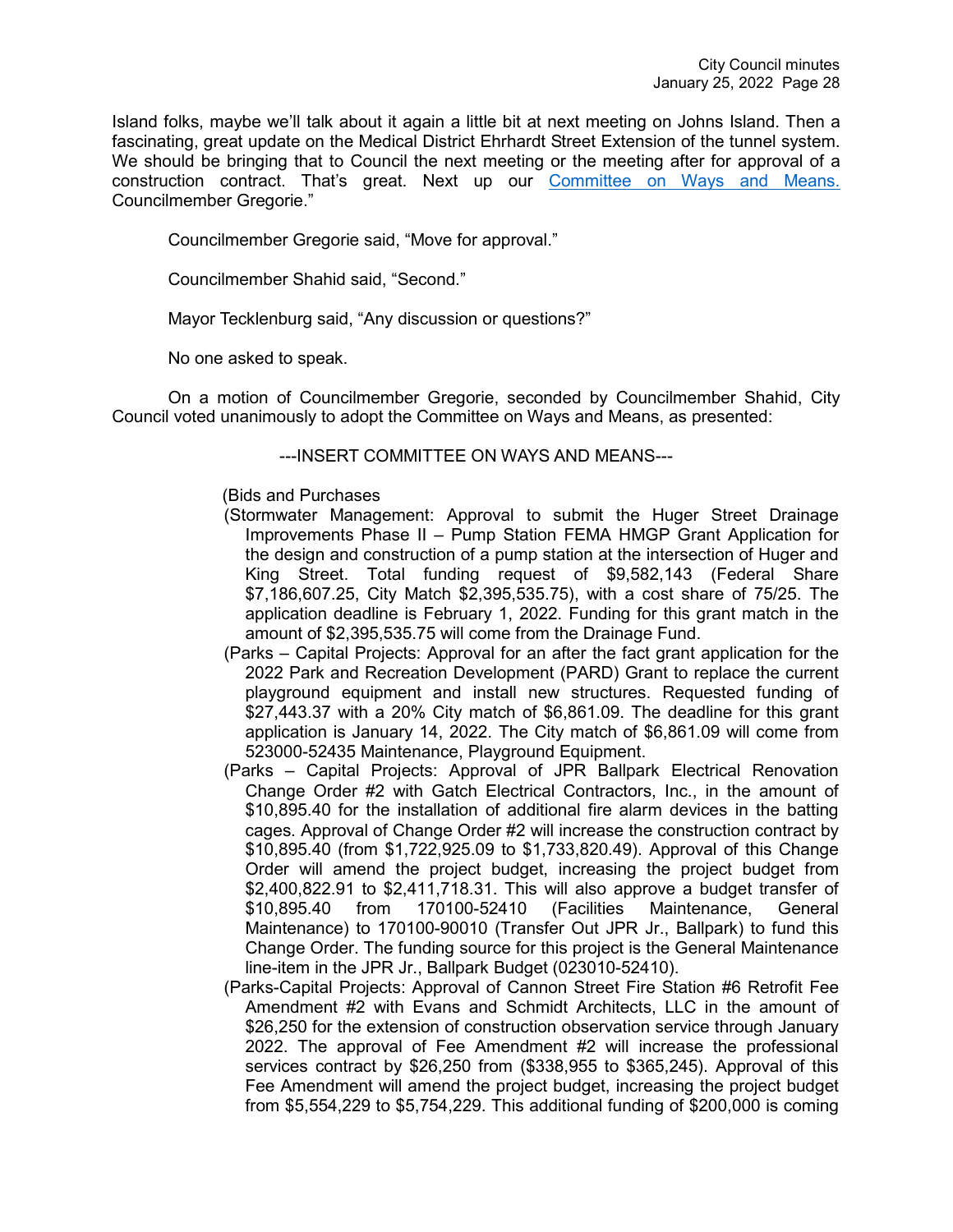from 2019 General Fund Reserves. The funding sources for the project are: FEMA Hazard Mitigation Grant (\$3,378,171.75) and 2015 IPRB Bond (\$1,126,057.25), 2015 General Fund Reserves (\$269,000), 2018 General Fund Reserves (\$781,000), and 2019 General Fund Reserves (\$200,000).

- (Parks-Capital Projects: Approval to convert Stoney Field Improvements Purchase Order P162743 to a Professional Services Contract with Johnson, Laschober & Associates. The original PO was for \$37,250 and this request will add an additional \$24,500 for pre-construction services, coordination and close-out services for the Stoney Field Improvement Project related to the civil sitework construction. Approval of the Professional Services Contract will convert P162743 to a professional service contract and increase the contract amount by \$24,500 (from \$37,250 to \$61,750). Funding sources for this project are: 2005 GO Bond (\$399,048.85), 2018 Recreation GO Bond (\$2,600,000), and Capital Contribution (\$19,432.50).
- (Parks-Capital Projects: Approval to apply for a FEMA Hazard Mitigation Grant Application – 4492 (COVID-19) – Structural Retrofit of FS2&3 (Central Station). The application will request \$6,506,558 in Federal funds with a City match of \$5,000,013. This project will address seismic, wind/hurricane and flood hazards. This application is due February 1, 2022. Funding for the City Match of \$5,000,013 will come from General Fund Reserves.
- (Housing and Community Development: Request the Mayor and City Council approve \$78,500 in funding for the demolition of four (4) existing structures located at 3, 5, 7, and 9 Cunnington Avenue, Charleston, SC and asbestos abatement of one (1) structure located at 7 Cunnington Avenue. This parcel was acquired for the purpose of creating affordable rental housing, and the demolition of these structures is necessary to further facilitate this project.
- (Legal Department: Approval to authorize the Mayor to execute a Memorandum of Understanding between the City and the Charleston Parks Conservancy to improve the Susie Jackson Freedom Memorial Garden.
- (Police Department: Approval to accept the FY21 BJA-OJP Connect and Protect Grant for \$412,236 for a Mental Health Clinician, one Peer Support Specialist, and Crisis Intervention training. There is no match required for this grant. The estimated annual cost to continue the program after conclusion of grant is \$160,000.
- (Mayor's Office for Children, Youth and Families: Approval to submit the renewal grant for VISTA, which allows the City to provide up to 25 VISTA member slots to Charleston non-profits, and to receive 2 VISTA Leaders to serve in MOCYF. There is no match required for the City-per the terms of the grant. The cost share funding will be covered through Site Fees received from participating organizations.
- (An ordinance to authorize the Mayor to execute a permanent right-of-way and utility easement to the Commissioners of Public Works as part of the new force main for the Credit One Stadium. (TMS No. 275-00-00-078)
- (Request approval of the Port Facility License Agreement between the City of Charleston and the South Carolina State Ports Authority ("Ports Authority") for use of Building 313 at the Union Pier Terminal for the purpose of storing the Fire Department's marine firefighting and rescue equipment. (32 Washington St., Charleston, SC (Union Pier Terminal, Building 313) (TMS No. 459-13-02- 035). The property is owned by the South Carolina State Ports Authority.
- (Request that City Council authorize the Mayor to execute the necessary documents for the re-purchase of 3 Drews from the Estate of Lillian A. Miller for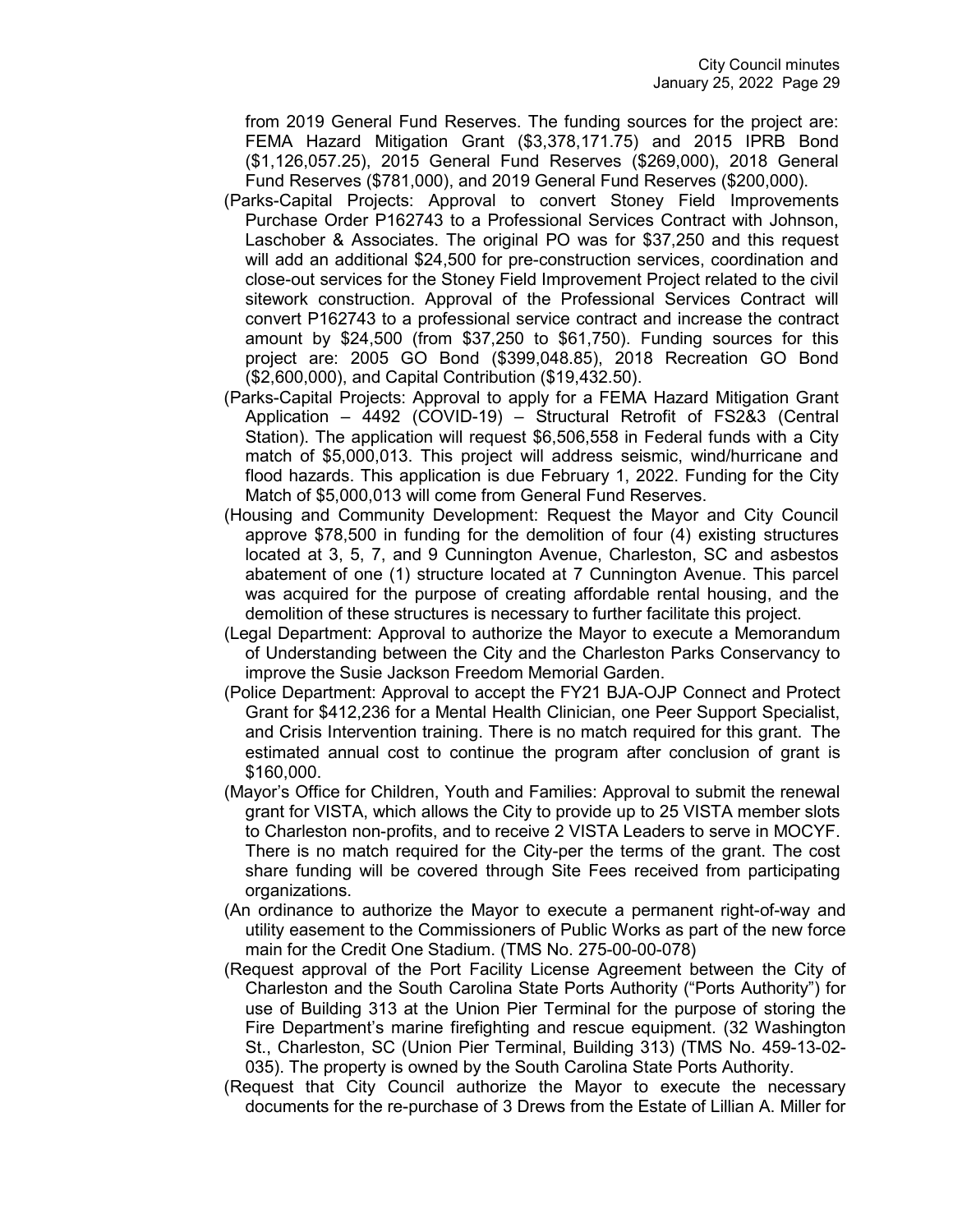\$171,504. The property will be rehabilitated and sold for its original purpose – affordable homeownership opportunities for persons whose income does not exceed 120 percent of the Area Median income. The cost of the acquisition of this will be borne from the Fee-in-lieu account. (3 Drews Court, Charleston, SC) (TMS No. 459-05-01-056).

(Please consider the following annexation:

-- 2309 Lazy River Drive (0.46 acre) (TMS# 310-14-00-017), West Ashley, (District 11). The property is owned by Seel Living Trust.

First reading was given to the following bills:

*An ordinance to authorize the Mayor to execute a permanent right-of-way and utility easement to the Commissioners of Public Works as part of the new force main for the Credit One Stadium. (TMS No. 275-00-00-078)*

*An ordinance to provide for the annexation of property known as 2309 Lazy River Drive (0.46 acre) (TMS# 310-14-00-017), West Ashley, Charleston County, to the City of Charleston, shown within the area annexed upon a map attached hereto and make it part of District 11. The property is owned by Seel Living Trust.*

Mayor Tecklenburg said, "Next up is [bills up for third reading."](https://youtu.be/RQy-2ofNSXI?t=8563)

Councilmember Shahid said, "Mr. Mayor, I move to defer."

Mayor Tecklenburg said, "A motion to defer. Do we have a second?"

Councilmember Seekings said, "Second."

Mayor Tecklenburg said, "Alright. Any discussion?"

Mayor Tecklenburg recognized Councilmember Gregorie.

Councilmember Gregorie said, "I think that a deferral, at this point, would just be delaying the work that really needs to get started here. I think that we should, I know we have to vote on the deferral, I really think that we should move forward with approving the ordinance, as outlined in our packet, and once approved, we can consider amendments forever. I think that we're at a pivotal point, as a City, and that we listened to, what I consider, the next generation speak. I heard about the 1,500 signatures, but I represent 12,000, 13,000 residents of the City of Charleston. Some on James Island and some downtown and I'm not getting, from my 12,000, any pushback on approving the ordinance as outlined in our packet. I just think that it would be a mistake for us to even consider deferring, especially based on untruths.

We all know that CRT is not a part of our part, we know that defunding police is not a part of the ordinance before you, and we know that the term 'reparations' is not a part of what is being submitted. And a lot of people are afraid of that word, but I think most of the attorneys on Council clearly understand restitution and reparations because it's the essence of what they do in a criminal case. They ask for restitution, they ask for reparation where there is damage, so I don't think that that should be a term that we should be afraid of. Secondly, reparation doesn't necessarily mean money, a dollar allocation, at all. I think that the Civil Rights legislation of the '60s was probably the largest reparation bill ever passed by this Council. The Fair Housing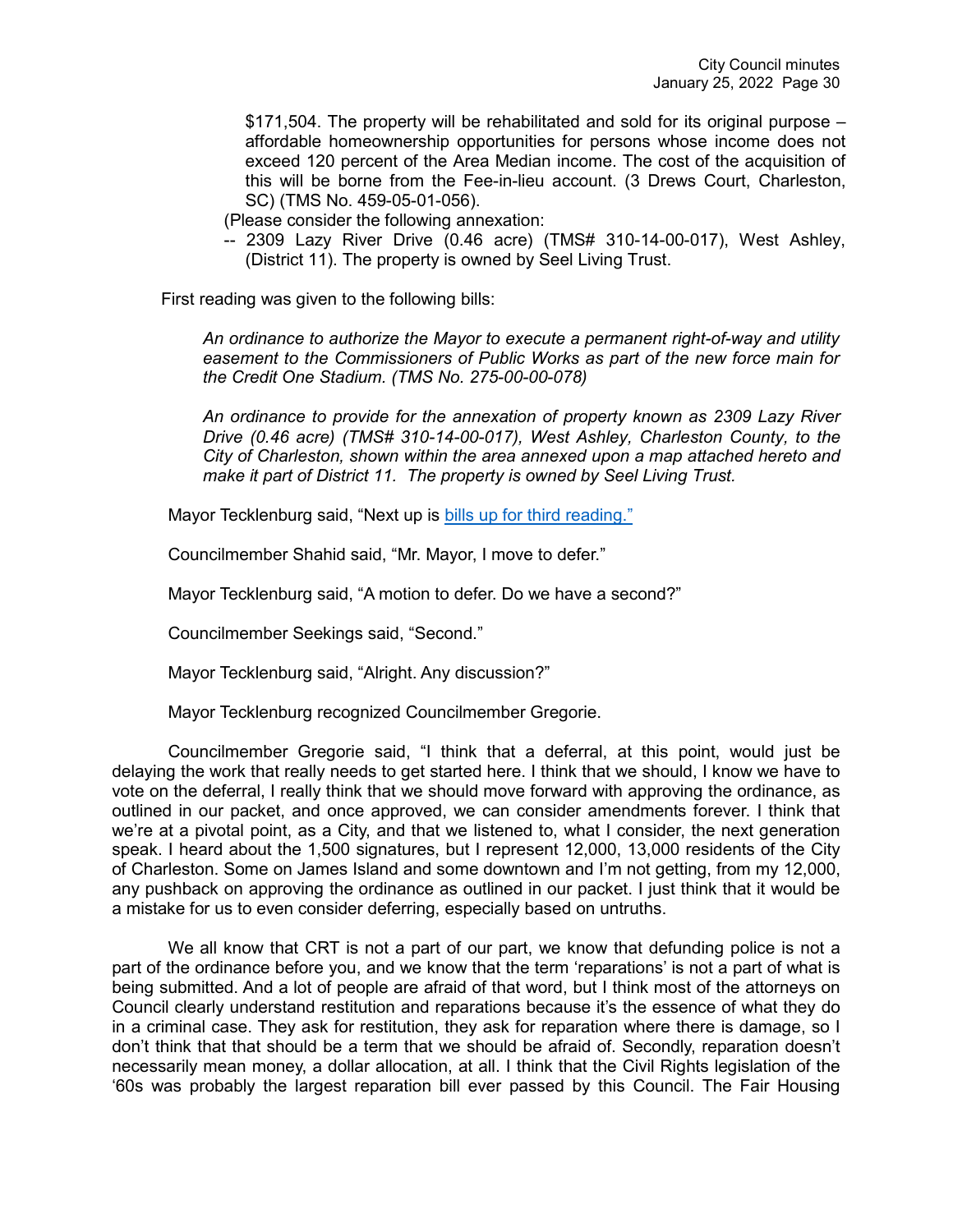legislation was one of the largest reparation bills ever passed in this Country. And why? Because there was discrimination occurring in our Country. That's been blatant.

This is reminding me of moving backwards. I thought that we were a Council that would be moving forward. I would be embarrassed right now after my picture, along with my colleagues, were in Sunday's paper saying that we were in support of what is before us now. I think we do a disservice to our constituents when we backtrack, flip-flop, because they really have no idea where we really stand. I think the fact that we were in the paper, jointly authored the editorial, which clearly stated that we supported what was in this document, I don't understand what occurred between Sunday and today that would change the minds of those who supported something on Sunday, but now wants to defer. I have no problem at all with amending, just as we did with the BID, and we voted it forward clearly understanding that it wasn't complete, that over time we would be putting the flesh on it. This is no different. Let's not, as a Council, put in systemic policy within this document because that's what we're doing. We're talking about eradicating systemic discrimination in our Country as we attempt tonight, through amendments, eventually, to place restrictions on a document, on a proposed Commission, before it even gets started. It doesn't sound right to me that we, as a Council, are about to place amendments in a document that fosters systemic, institutionalized policies against specific groups, and I think that's what we are about to do. I think the right thing to do is for the seven or eight of us who supported it, put forth an editorial saying we supported it, to move forward and be prepared to deal with any amendments that come thereafter. I've got 10 minutes? I still have 15 minutes, right? Okay. Some of the amendments that I read were frightening. It was frightening that in the  $21<sup>st</sup>$  Century that we have amendments that would restrict participation on a Commission simply because we participated in a temporary Special Commission which completed its work. It completed its work.

So, to me, deferring this is just delaying what, not just African Americans, but people of the City have been waiting for, for a long time. I think we also need to understand that when we talk about race, we're not just talking Black. When we say racial conciliation, we're talking about the protection of every single person in this room. It just so happens, given our history as a Country and as a City, the group that has been mostly vilified throughout history is the group that the Commission wants to focus on, at this point. Race protects everyone, Whites, Blacks, Jews, Asians, everyone. So, when we start taking the term 'race' and immediately associating with African Americans, I think we're making a big mistake. I listened very closely to my colleague, Peter Shahid, who talked about the walnut test. That's why we have color as a protected class. Color is a protected class because of that. In itself, the African Americans, it was a paper bag test very similar, so color is a protected class. If I'm an African American, and I'm looking at advertisements, and all of those advertisements are White people, what message does that send to me as an African American? The message is that I'm not wanted, at all.

I worked in Civil Rights for a very, very long time, and some of what I've read, that's now a part of the public record, if the City was to even think about passing some of it, I'd be the first to try a Class Action Suit against this City if we ever put those kinds of negative, discriminatory, systemic policy provisions in anything that the City does. I've been around long enough to know that there's a reason why the Joseph Floyds exist. There's a reason why the Manor exists. If I was to advise the people at Joseph Floyd Manor, I would advise them to bring a Class Action Suit against the County and the United States Department of Housing and Urban Development for discriminating, for allowing them to live the way they live, and I have worked on those cases, some as much as a \$26 million settlement because of discrimination in housing.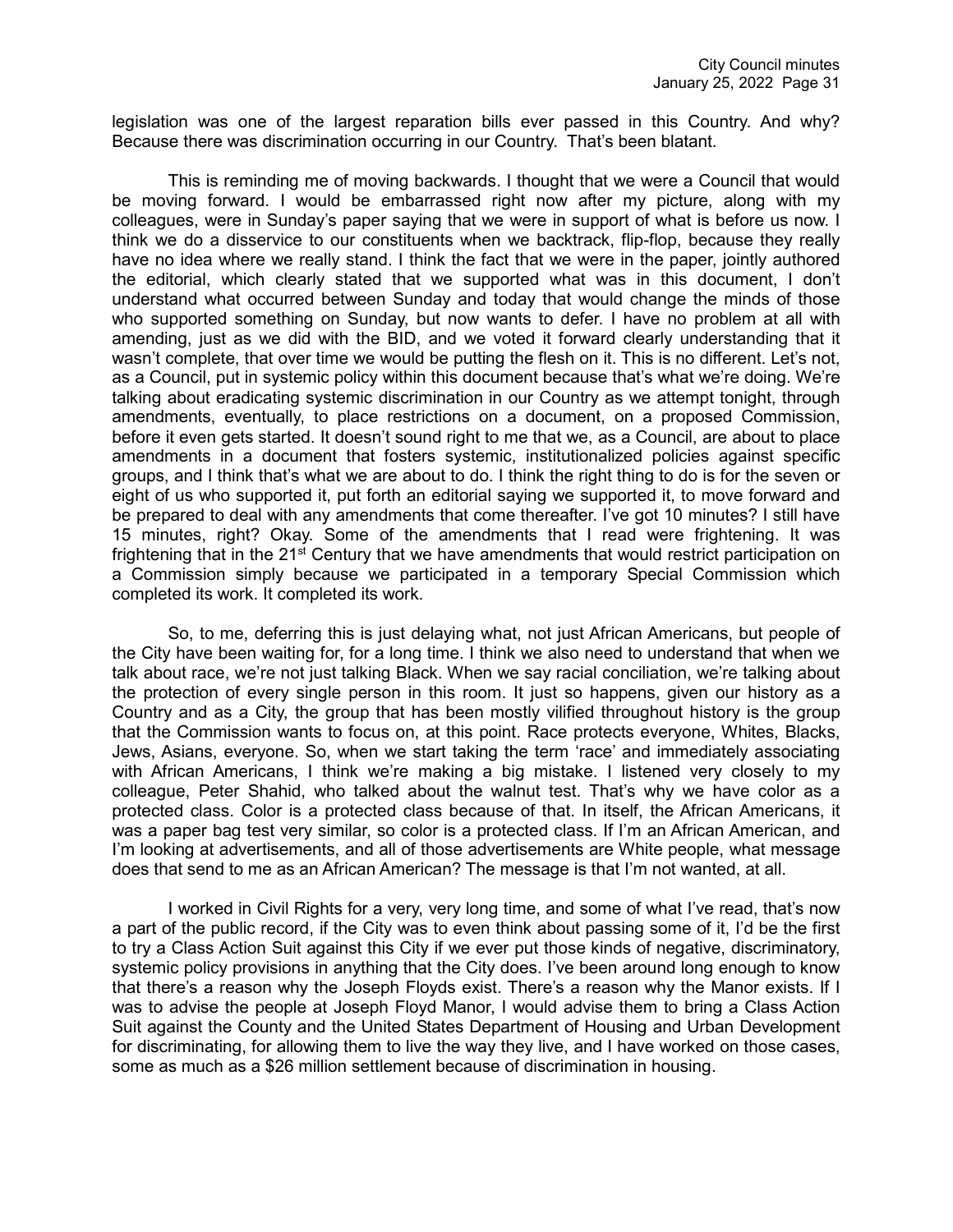So, I say all of that to say, folks, let's put our big shoes on, and let's take the heat because we will get some heat, and move this bill forward, and stop playing games. Because no matter what we put forward at this point, there will be amendments. That's the way it works. So, just as we did for the BID, I think we should be doing the same thing here, get this thing passed, and as time moves forward, we continue to make it better. Let's not delay this. I think deferring this would be a big mistake. I'd hope that the new generation on this Council would be moving things forward. I'd hope that people on this Council who understand discrimination, who understand the killing, and the murdering, and the genocide of a people would not have any hesitation to vote 'yes' on human affairs, which is all encompassing, folks. It really is.

The name does make a difference because it's casting a much wider net. We thought in our negotiations, Councilmember Sakran, as we gave up so much to get to where we are, so much, that this would be it, but I think if we delay tonight, we'll be delaying on this infinitely. My 15 minutes is up I'm sure because I hear these two in the corner talking. Councilmember Seekings, I'm a little disappointed, and I'm going to tell you why. It was your vote, it was your one vote that got the apology through. Your vote made the difference. Now, as we move forward, and the apology was very clear that this is where we were headed and you voted for it, now, all of a sudden, you're not for it. Councilmember, and I'm going to shut up, Councilmember--"

Councilmember Parker said, "Did we amend the time to ten minutes?"

Councilmember Gregorie said, "No, it's 15. Councilmember Appel, you voted to send the report to Council for consideration as a member of the Commission, so, yes, I'm shocked at what happened. I really am. So, I think that we really need to put our 'for the greater good' hats on and move forward. Thank you, Mayor."

Mayor Tecklenburg said, "Thank you."

Mayor Tecklenburg recognized Councilmember Shahid followed by Councilmember Mitchell.

Councilmember Shahid said, "Thank you, Mr. Mayor. I want this to be heard very loud and very clearly. My support for the passage of this ordinance has not waivered. I want this ordinance to be passed successfully. When we voted and debated this two weeks ago, all of us in this Chamber spoke very eloquently from different perspectives on our positions with this. What was really interesting is that not a word of what we said in this Chamber was ever published. It got completely ignored in the public, and if people would have read, or watched, or heard, or paid attention to what was said, they would have understood our vote. It was very compelling. All of us spoke from our hearts and our minds and our personal experiences.

When Councilmember Brady made the motion that we just take a second vote and delay the third vote, it was sort of my feeling, and certainly from my perspective, an opportunity to give our citizens an opportunity to talk, to share, and to express themselves with us and for us to hear it, and I did that. I took the time out to have a Citizens Participation meeting on Zoom. Several of you, who are in this room, participated in that. You all listened in, some of you all talked, and I had the opportunity for the very first time to hear a rational response as to what people's objections were to that report.

Councilmember Gregorie, you are absolutely correct on several points, one of which I want to highlight. That is no matter what we do, if it's tonight or two weeks from tonight, there is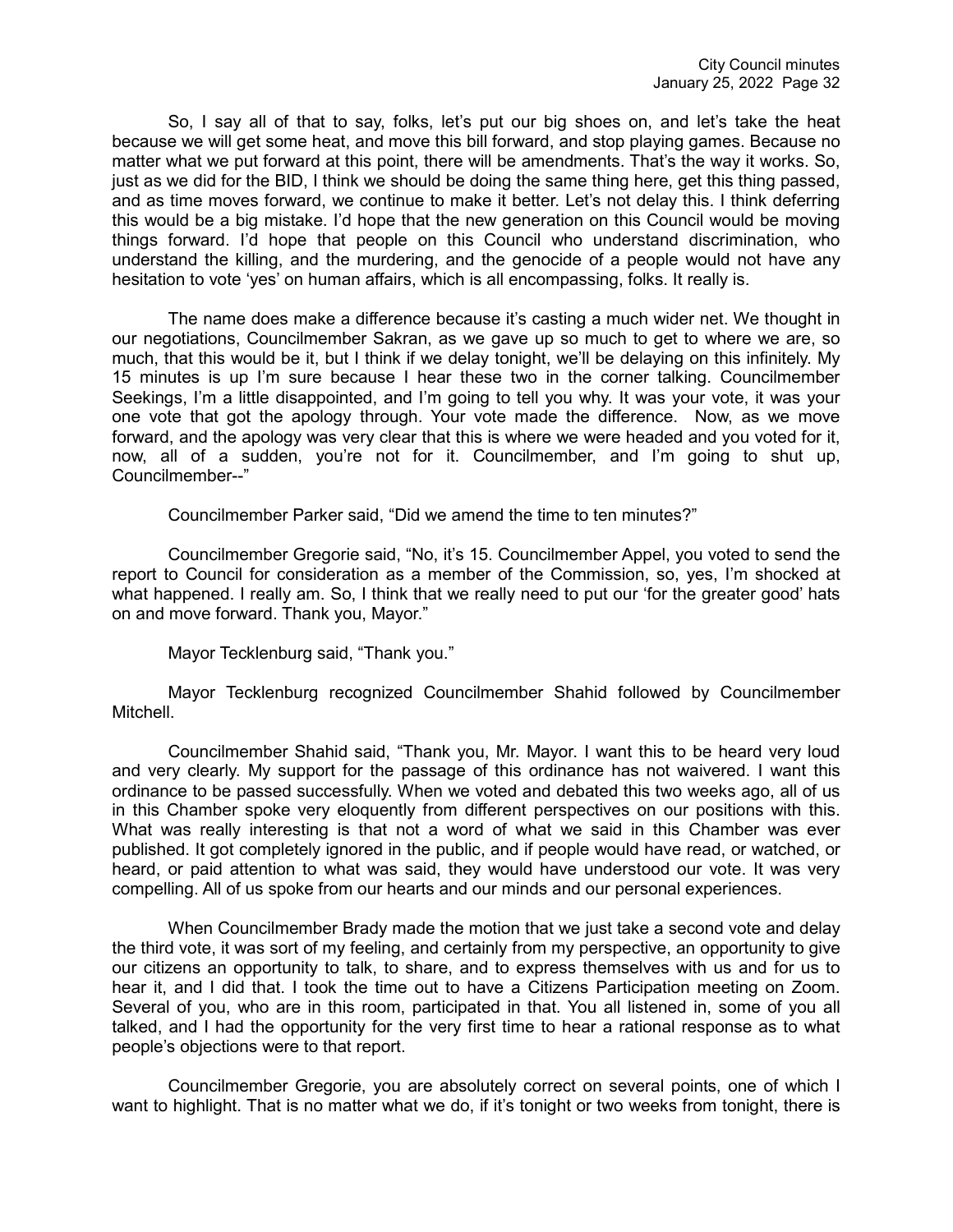a small, minority segment in this community who are hell-bent on seeing this Commission fail. There is no question about it, and those are the comments that we have received because there are folks out there deliberately trying to divide us, and there are folks and groups of people who are out there deliberately passing out misinformation among us. We heard it tonight. I mean, we have stood on our heads saying a thousand times that this Commission is not bound by the prior Special Commission. It's not here to promote defunding the police, it's not here to promote critical race theory, and it's not here to promote slave reparations. No matter how long we say that, how loud we say that, people don't want to hear that, and it is discouraging. It is disappointing. It's rather sickening, quite frankly, but there are people who want to divide us and hurt this community, and it saddens me.

But, I have to give credit to at least the folks who reached out to me. We sat down, and we had a very candid conversation, and I heard from them, which was consistent with some of the people I heard last Thursday, as to some of their concerns. So, I asked them to put it in writing, what those amendments were, and some of them I agree with, some of them I don't agree with. I talked with our Legal Counsel and found out that we can't take out those amendments tonight unless we have a unanimous vote on Council, which I know is not going to happen, to do that.

So, here are our options. We can vote on this ordinance as it's written right now, with the draft that's on our table, knowing that there are a few things that we need to address. One of them is how the Commission is formed, the vote on how that's done, and I think people I've talked to seem to agree that that needs to be addressed. There may be some other things that some of us will agree with and some of the things we may not agree with with some of those proposed amendments, but at least let's do this in an orderly fashion so that we get this thing done and get it passed and move forward with it. That's the only way I see of doing it. It's not for delay, it's not to buckle under this massive misinformation campaign that's been going on, it is simply what I see as my obligation, as a member of this Council, to listen to differing viewpoints and differing points for my constituents and others as to how to make this Commission stronger and better. So, that is my only motivation, to allow those people to express themselves to me. Those who wish to see the success of this Commission, I think we have an opportunity to do that, and I think that this is the way forward to doing that. I would ask that you all vote in favor of deferral, we come back, we sit down very quickly, and we have an amended version that's on our desks well in advance which fulfills the obligations of our ordinance as to how this is to be passed, and then we move forward. Thank you."

Mayor Tecklenburg recognized Councilmember Mitchell.

Councilmember Mitchell said, "Mr. Mayor and colleagues on Council, I first came in, and I said my heart was heavy. That's why I called my minister to come and make the invocation. I have sat in this Council Chamber a long time, ever since 1998, with various colleagues, got off of Council, the community called me to come back, and I came back on Council. I am just very appalled with my colleagues when we are talking about this Commission, that we voted and sent these people out to do this, what they have done, and we know that whatever they have brought back is not what Council is going to vote on or approve everything that they brought back. It was almost to me like a guide that we're going to use to channel through to make the City of Charleston the best place for everyone, for my young people, your young people, white, black, blue, green, it doesn't matter.

I have been out here awhile in these streets, in the Civil Rights Movement and everything, and seen what happened through the years, much more than anyone sitting around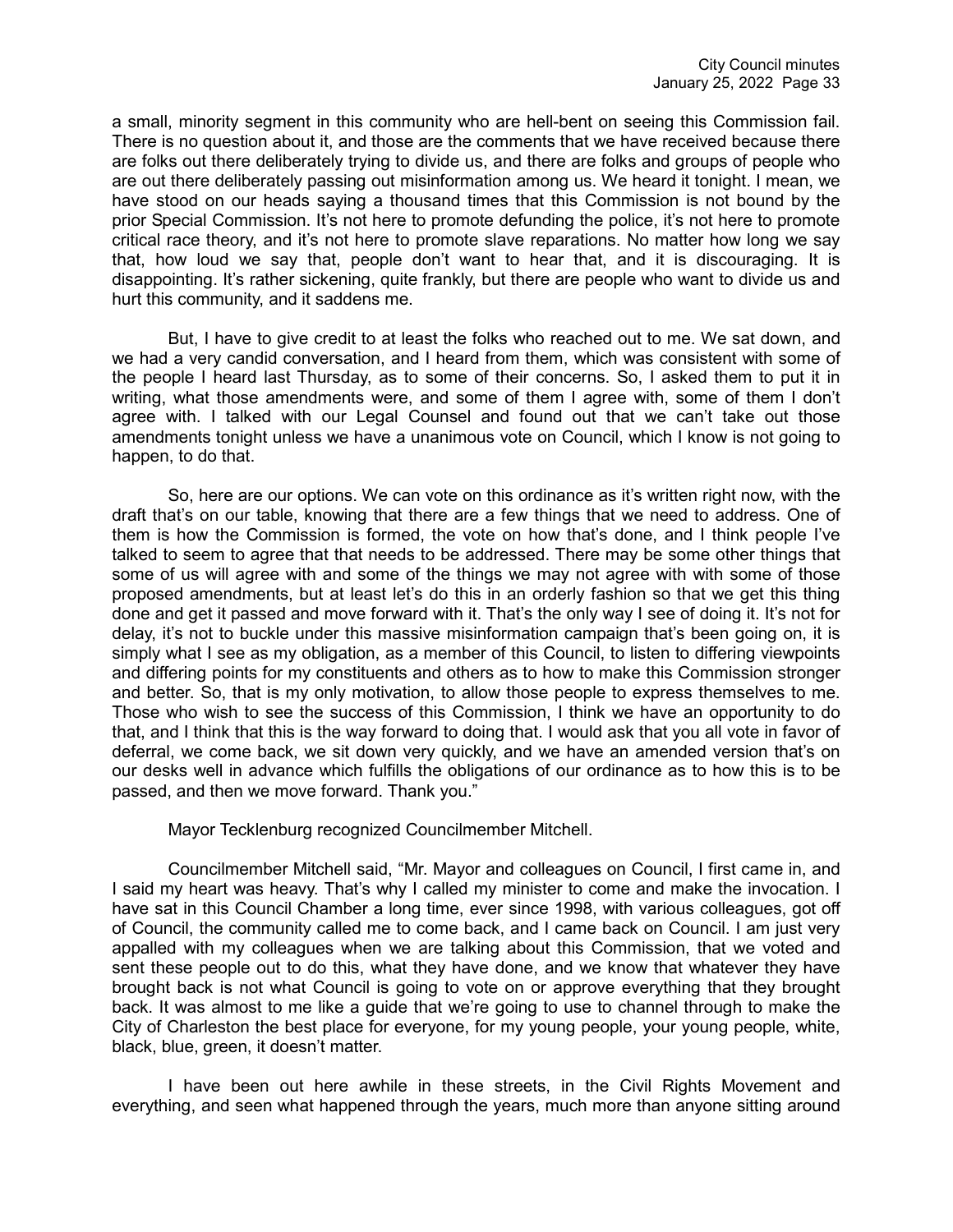in this Chamber from all of my colleagues. I have seen what takes place. What are we afraid of? Making decisions right here, what we were elected to do. People are going to beat you up. I got beat up all of these years before some of the Councilmembers, my colleagues, who are here now, but I can make my decision, and I can stand by my decision. You might not agree with it. Some of the people in the community don't agree with a lot of the decisions I made, but I will tell them my decision, why I vote the way I voted. I'm not afraid to vote. I'm not afraid of losing a seat sitting in this Chamber because this seat doesn't belong to any one of us. None of us here own these seats. We are just elected officials, and if you can't go and explain to your constituents why you are voting and what is taking place, the problem is on you and not me or anyone else.

I've got a very, very, and anyone can tell you, a very diverse community, and no one in my community has called me back pertaining to this at all, as of today, at all. I just went through an election, and if you look at my election numbers, the majority of the people who voted for me were not the people who look like me in my district, the district I represent, District #4. So, I'm not afraid to lose a seat. I'm just here as an elected official to represent a district where they voted for me. So, if you all are sitting here afraid to lose your seat, you need to get up and go home. That's the way I take it, and I was saying this way back when since 2006. If you're afraid to lose a seat because you think people are not going to vote for you because you're voting for an issue that's on Council that you took an oath up there to do, then you need to get up and go home. That's the way I look at it.

That's why my heart was so heavy coming in here to see my colleagues saying, 'oh, we need to change this, oh, we need to amend this,' all of these bunch of amendments. How long did we have this out here? We gave it first reading, we gave it second reading, and normally we do second and third reading. We gave it second reading and held it off another two weeks so people would know what's happening with this Commission. Did that make a difference? No. The same people came back to this Council saying the same thing, and they're bringing 1,400 people here that live in Mt. Pleasant, Goose Creek, Charlotte, North Carolina. That doesn't bother me because I'm not representing them. I'm representing the people in the City of Charleston. Why are you going to come here and tell me what to do in the City of Charleston? You need to do what's best for the City that you live in. I was very appalled with that, but I read every last one of them. Mt. Pleasant, Mt. Pleasant, Mt. Pleasant, City of North Charleston, Summerville, this place, that place. Come on, people.

None of you here have walked the roads that a lot of people have walked and went through what they had to go through. That's not only African Americans,that was Whites too. When they were out there with me, I saw the abuse that they took because they knew it was unjust what was happening to people. Up and down King Street, they saw the injustice that was happening. Sit down in a restaurant, arrested. Even the Whites that sat down in a restaurant with us, they arrested them afterwards because they knew they were along with us. So, you all only see half of what's happening, a half of what's going on. You all just heard about it. I was there.

So, that's why my heart was heavy. I start hearing my colleagues talk about, 'well, we have to do this because we have to do this amendment. We've got to take this out and amend this,' and 'oh, if we do this, then people will be satisfied if we make an amendment.' Oh, come on. You make a decision, and you stand by the decision you make. That's what it's all about. That's why we are sitting in these seats, to make these tough decisions that are for everyone, not just because a group comes and tells you, 'oh, I don't think we need to have this in there, you need to take this out,' and you come back to Council and they say, 'oh, we need to take this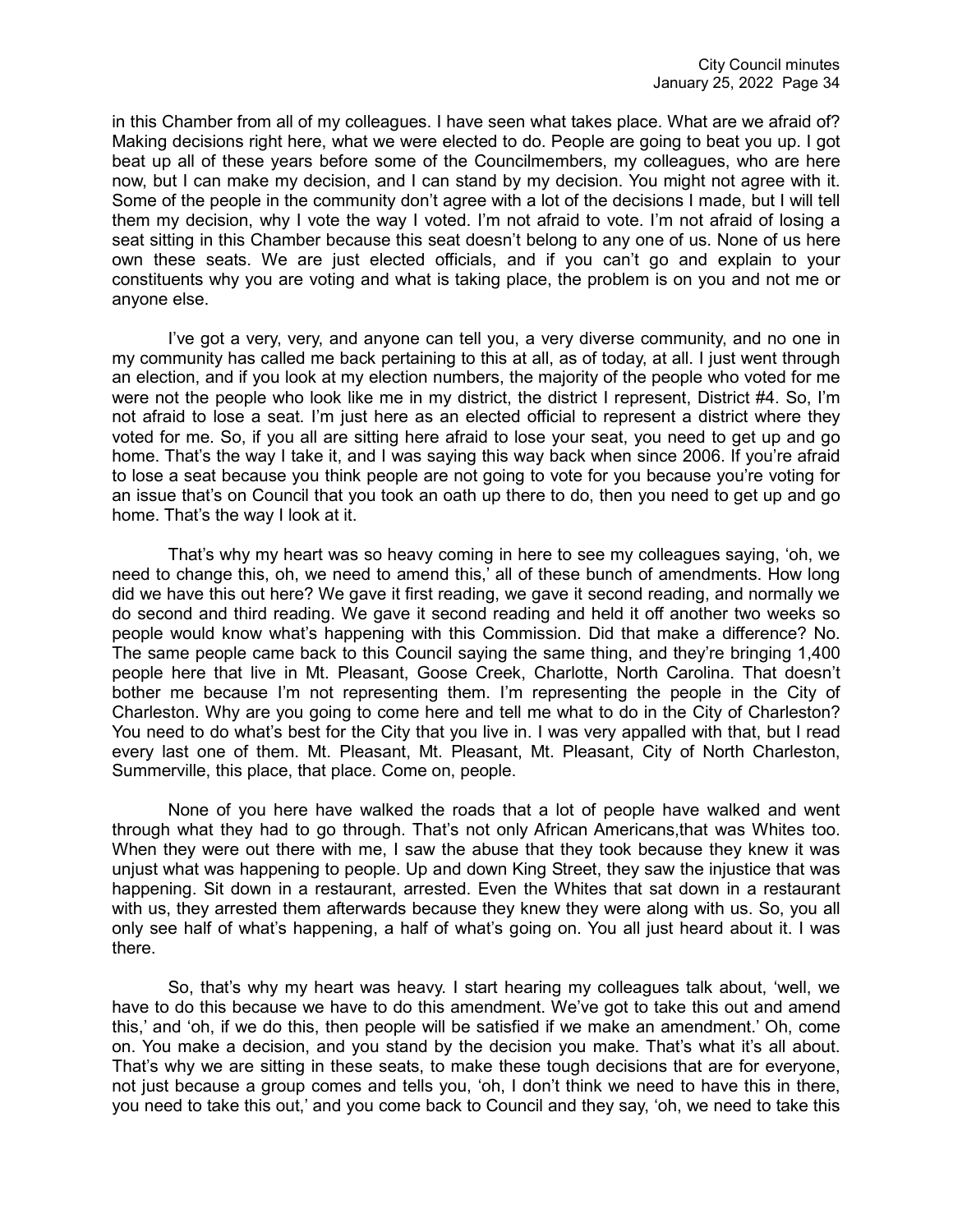out because they're not satisfied with these words or that phrase.' How many other phrases did people have to take for years and years? So, that's my problem.

I grew up in the City of Charleston. I'm 73 years old, walked these streets up and down, been out in these streets, and when I come to my colleagues here and I look at them, we're looking at diversity. Even when you saw the article in Sunday's paper, that was something that looked great. Why? It was diverse. It was all of one. So, I say, 'oh, there's a change coming,' and I came right back in this Council and see the same thing happening what happened years ago. There is no change. I'm looking for the change in my lifetime. I'm probably not going to see it, but I was looking for it. Let us come together and just come on, let's move it forward, move things forward, and stop being stagnated and go backwards. And that's all we are doing, moving backwards. That's what I see every day. That's why I said to this Council when I came in here, and it really bothered me when I walked through this door, and I started hearing things. It bothered me. That's why I said, 'I'll vote for it, I'm going to vote for it.' People are going to do what they're going to do anyway. I don't care what kind of stuff you put in this proposal, people are not going to change their mind. It doesn't matter what you say, what kind of changes you make, you're still going to have a whole group that are still going to say the same thing. So, you just need to go ahead and approve it, go with it, it will still come back later. It will be all done. We have done it before, many times, because they couldn't see. They had the blinders on. Now, it's time to take those blinders off and we, as Councilmembers here, took that oath up there when the Mayor gave it to us. And some people say, 'oh, I've got to run again this year, people aren't going to vote for me if I do this.' Who cares? We are all sitting down here and saying, 'oh, we serve a God who sits high and looks low.' I don't know sometimes which God sometimes people are serving because he is wanting you to comfort everyone, everyone. He is a God for everyone, but he's looking for you to do what is right, what is right, not because this wants you to do it or someone else wants you to do it. I don't vote that way. You all see me sitting down here. You see me holding my hand and my head down sometime. You know what I'm doing? I'm praying sometimes because I don't know what decision to make, but I can hold my head up. I can make my decision and hold fast to it. And if anyone comes to me, I can say, 'well, I voted this way. This is why I voted. You might not agree with it,' but in the long run, they will say, 'oh, you know, I can see what you were saying.' I don't play the games. Time is short. Now, someone might be in these seats pretty soon, but we've got young people coming behind us, and they say, 'those people before us, they did nothing, leaving us with all of the problems again.' Mr. Mayor, I'm finished."

Mayor Tecklenburg said, "Alright. The motion on the floor is to defer."

Mayor Tecklenburg recognized Councilmember Sakran.

Councilmember Sakran said, "Thank you, Mayor. Hopefully, my mic works this week. I will not be taking the total 15 minutes, but I just want to say, for the record, this is probably the most difficult vote for me. I think many know where I come from, where I stand on the issue of the Commission, where my heart lies. I'm going to have a difficult time tonight because I do want to acknowledge Councilmember Gregorie and Councilmember Mitchell's comments this evening, but I think Councilmember Shahid made some points that I think need to be considered, and I'm not sure I'm going to vote for a deferral. I just want to be clear.

Councilmember Shahid had a Zoom meeting with some constituents earlier in the week, and it was a wonderful conversation to hear from folks that understood that there are disparities, but wanted to help us solve those disparities. That's a different conversation than some of the crazy e-mails I get that lack any narrative, any context, and flat-out think that we're living in fairy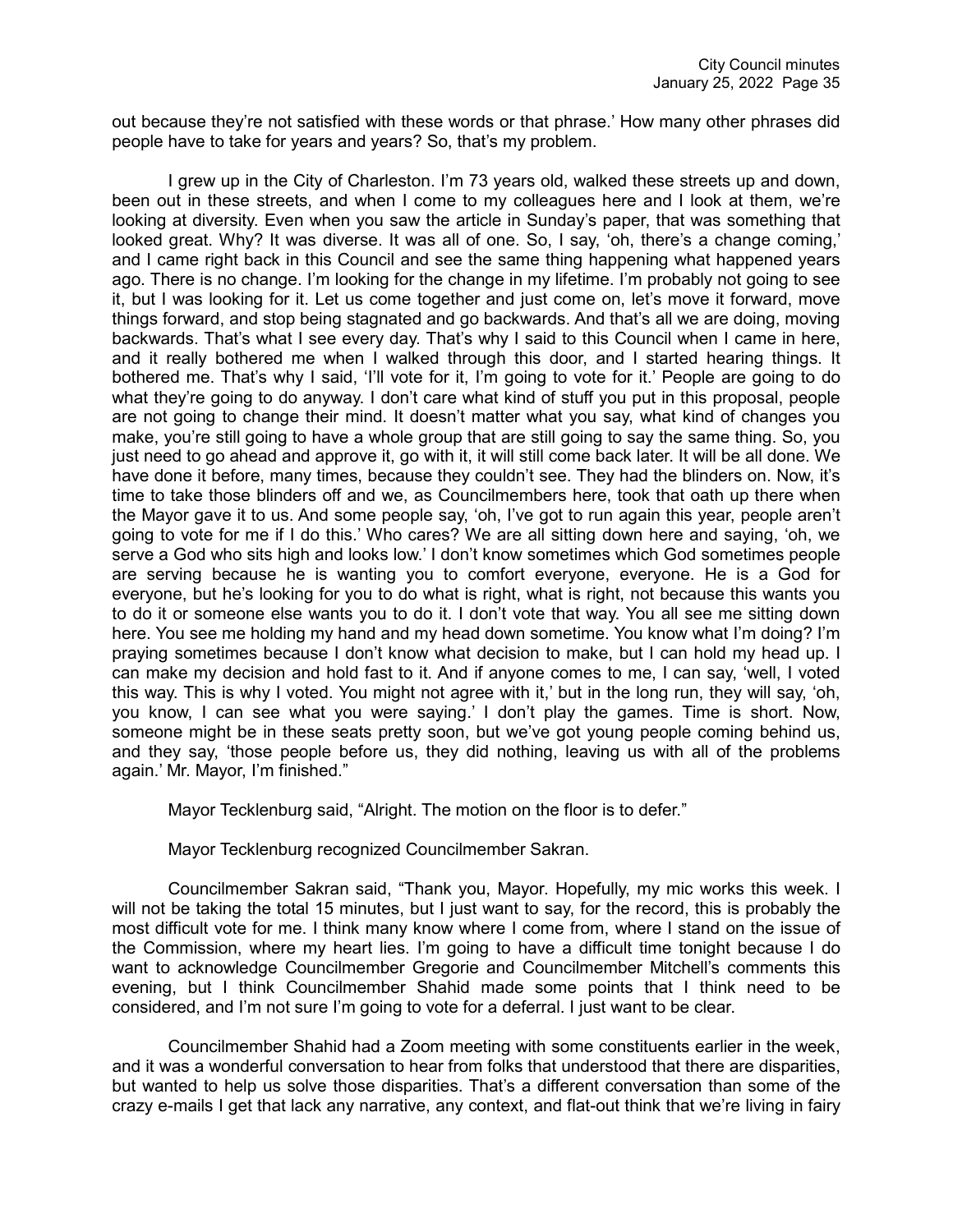land, and we're all getting along great, two different conversations. So, the conversations I heard from folks, and I had a great conversation from someone today that vehemently opposed the Commission, and he was respectful, and he was rational, but at the end of the day, he also acknowledged that there are disparities in our community. He mentors on the side, works at Sanders-Clyde, is a volunteer, and understands that we have systemic challenges here in Charleston. So, when I think about tonight's vote, I think about him, I think about our Black community, and I think about our minorities, and I think about our folks that have been disenfranchised.

I think we've got a polarizing issue here. There are folks that we're never going to get to agree to where we are, but it's like the gentleman I spoke with today, and I'm just speaking off the cuff because I'm speaking from the heart because this is a difficult decision, when I talked to the gentleman today that understands that we have those challenges, that wants to be part of the solution. I feel it's my obligation as a Councilmember who represents 12,000 people, but also a Councilmember that respects and understands that we have other Councilmembers that have constituents that may or may not agree with this. So, I also took an oath. I took an oath to represent my constituents, but I also took an oath to make sure the decisions we make are the best for all of Charleston. I'm not sure, again, if I'm going to defer or not or vote for a deferral. I really don't know, but I do know that I would rather reach out to those in the community that are willing to roll up their sleeves, acknowledge that the Commission needs to be formed, and let's work together to figure this out.

What I don't want is to rush through a vote this evening and start off on the wrong foot. What I don't want to do tonight is rush this through and make sure that everyone's voices have not been heard. I will fully agree this has been going on for two years, so for those that suggest that they haven't been part of the process or they're not aware, we've had multiple meetings. What other Commission has gone through three readings? Here we are at the 11<sup>th</sup> hour, talking about a deferral. So, I know I'm speaking out of both sides of my mouth, and I want to acknowledge that because I am very torn right now.

I think that's the extent of my comments. If we do defer this, I'm going to be very clear, if this does pass tonight, and we do defer this, any amendments that restrict in any way members that were on the Special Commission to be on this new Commission, that's a line in the sand that I will never support. Quite frankly, that's why we have this Commission. Number two, any amendments that prohibit the Commission from collaborating with the Charleston County School District, I don't believe I'm having to have this conversation in a Chamber here in the City of Charleston to address that. As a parent of a child that actually has two children in public schools, I find it offensive because it also means that you don't recognize that we do have disparities in our communities, particularly in education. The last thing I would say just before my time is up is I respect those opposing viewpoints. Those that come to the table that want to be part of the solution, I respect them, and I'll yield the rest of my time to anyone else. I'm done. Thank you, Mayor."

Mayor Tecklenburg said, "Thank you."

Mayor Tecklenburg recognized Councilmember Appel.

Councilmember Appel said, "Thank you, Mr. Mayor. I want to offer some remarks on the matter at hand. I'm reminded of the final meeting of the Special Commission when we took that final vote to send the report out of the Commission, and I sat through the whole meeting without making any comments. I think the meeting went for almost two hours, and at the close of the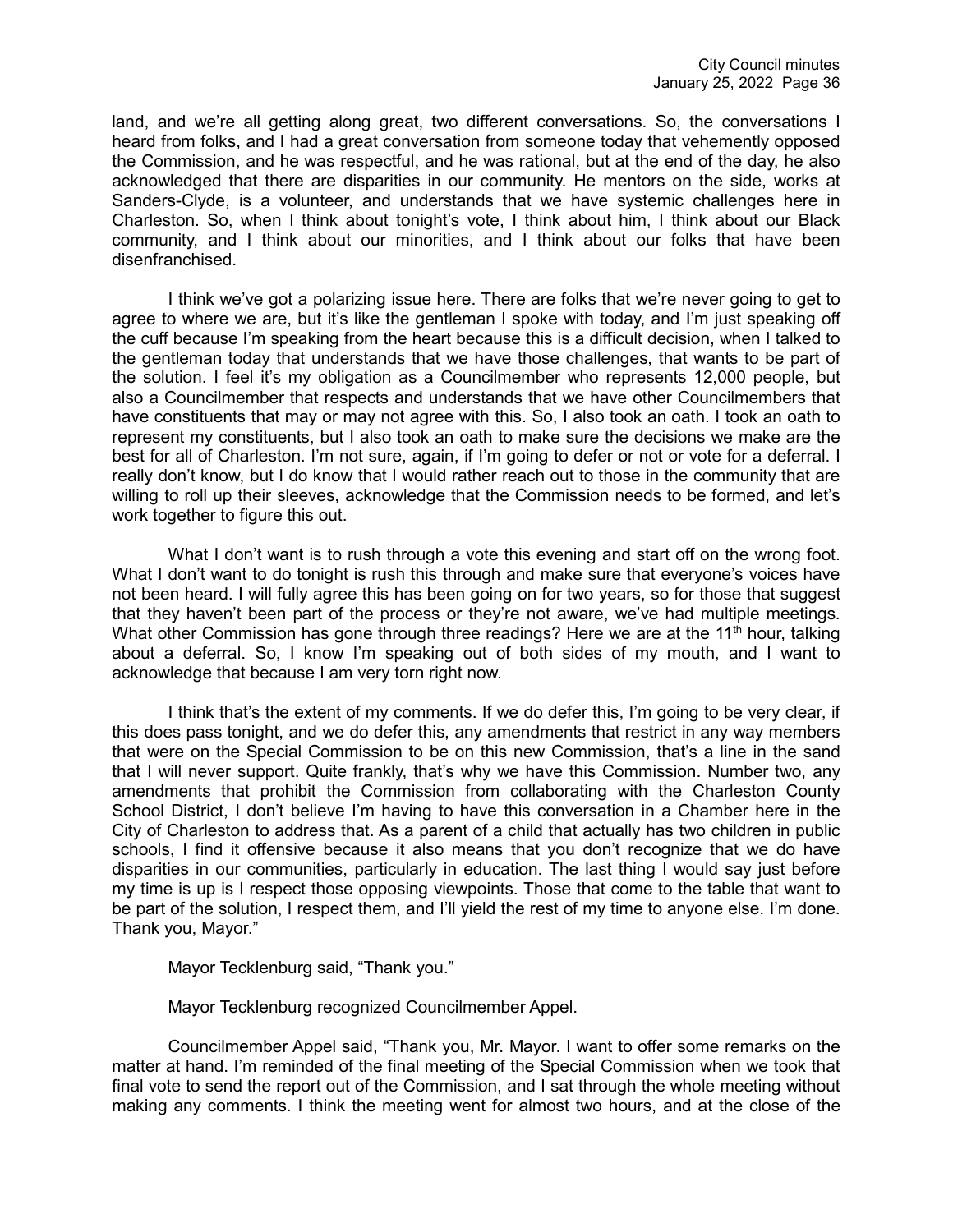meeting I raised my hand, we were on Zoom, and I said, 'guys, I think this work's been wonderful, I think there's a lot of great ideas that have been put forward, and I look forward to taking up these ideas through the Committee process and making some of these things real, making them ordinances, doing our job as legislators for the City of Charleston.' But, I said, 'I'm concerned about certain words and phrases in the report.' We all know what they are, and I don't want to repeat them and go back over them again. So, I just want to say that because I want to feel, and I know in my heart, that I have tried as long as I have been involved in this discussion to move this forward, whether it be the report, whether it be the Commission, in a way that is unified and primed for success as possible. We owe it to this Commission. It's going to happen, but I mean, as Councilmember Shahid said, whether it's voted on tonight or it's voted on at the next meeting, the Commission is going to happen.

To me, it all comes down to how can we put the Commission in the best position to succeed, to work? You know, coaches in sports are required to do this all of the time. It's about finding the way to set up folks to do their best and to work. I think part of my problem, and I expressed this at our last meeting, and I'm going to go over it all again, is it doesn't strike me as abundantly clear what the Commission is supposed to be doing. One of my objections to the Commission originally was that it has us straying into areas that really are outside of the City's purview. The City of Charleston is just one cog in a very complicated machine of government that we have in this country, and we all know what our limitations are. Just try to get a crosswalk painted on King Street, how many different departments we have to talk to around here. Government is complicated. If I thought for one second we could pass a Commission and just sweep away all of these issues from the past, it would be a very simple vote, but we owe it to the Commission to set them up for success.

I thought the editorial that I read in the paper this weekend was extremely well done. Frankly, it's the kind of stuff that we should have been doing perhaps a little bit earlier in the process. What I mean by that, as I mentioned at the last meeting, we've done a wonderful job talking amongst ourselves. I'm not quite sure we've done a very good job of communicating to the public what the Commission is supposed to be doing and what they're not supposed to be doing. So, I loved hearing at our last Council meeting, and double-downed on in the editorial, that we weren't going to be talking about defunding the police, that we weren't going to be talking about CRT to the extent it gets into school curriculum. School boards, that's their job, and also the issue of reparations. Those aren't my words, those are the words in the op-ed, those are the words that I heard from around this room at the last meeting. So, the day after our last Council meeting, I pulled up my Outlook, I got on my City e-mail account, and I e-mailed the Mayor, I e-mailed Councilmember Gregorie, I e-mailed Councilmember Sakran, and I said, 'guys, why don't we just add a simple amendment to this ordinance? Let's just say what you all have already said and what we've put into the op-ed that we're not going to be doing, the things we all said we're not going to be doing, that just so happened to be the things we have no control over as a practical matter, and they also happen to be the three things that have gotten the community the most up-in-arms about.'

Now, why am I saying this? Am I saying this just to over-lawyer an ordinance? No. It's because I want to vote for this thing. I want this community to be much more supportive and unified behind this effort. I know the goal is not going to ever be 100% by it. Councilmember Shahid is 1,000% right that there are people out there that are trying intentionally to deceive, to distort, and to destroy this thing, but, guys, I've got to tell you all something. We've made that job too easy for them. We've made that job too easy for them by using very charged words in our modern lexicon. Right or wrong, it's a fact of life. These words are radioactive and toxic. We've used them in a very confusing way, alright. Let's just pull back the buzz words, let's pull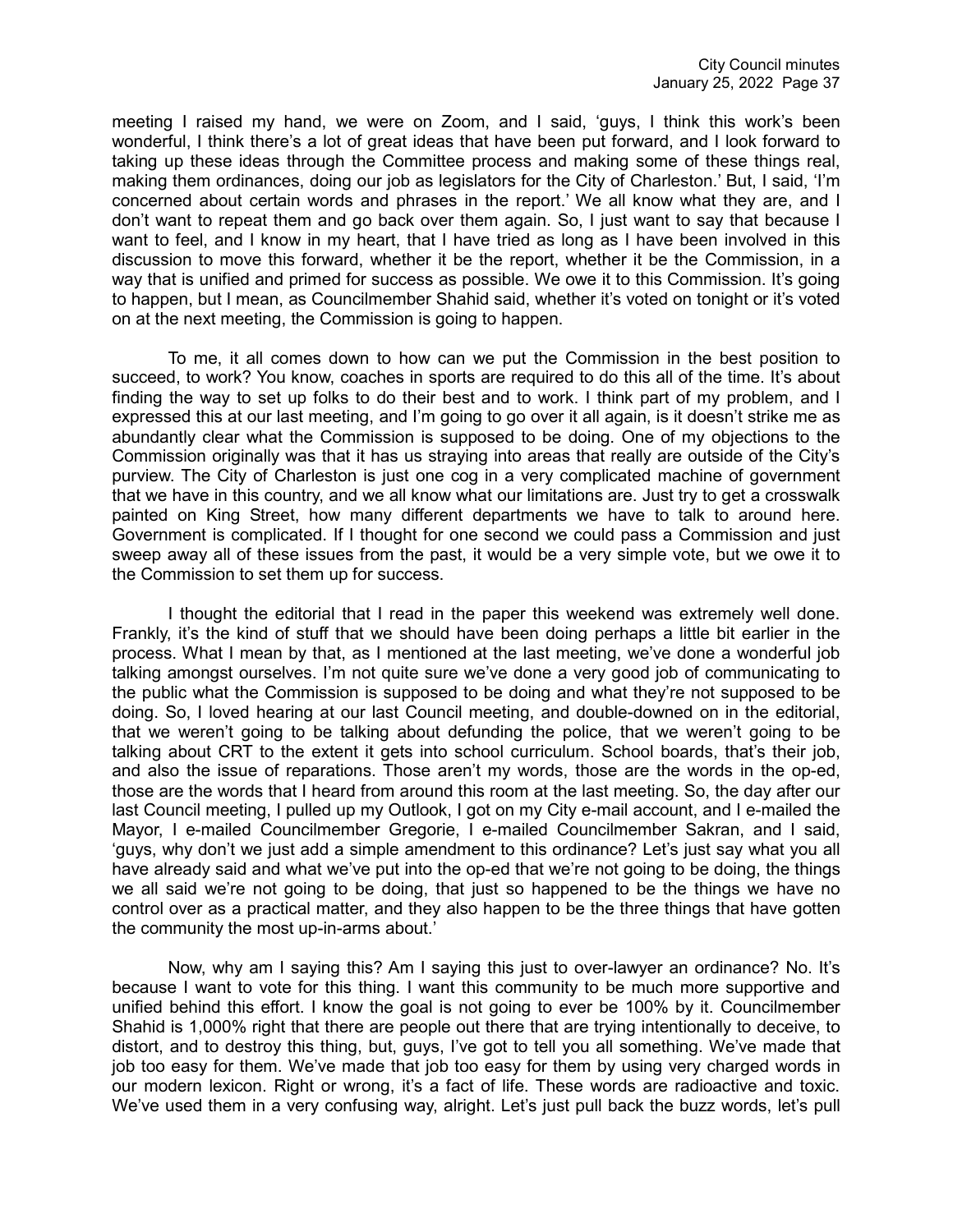back the national rhetoric, and let's focus on something that is unique to Charleston, that focuses on the things that we can control. Now, I went to Bishop England, I'm not a Catholic. I happen to be Jewish. I don't know if anybody knows that. I'm going to be horrible in paraphrasing this Catholic prayer, Councilmember Shahid, please pick me up if I fall to pieces here, but there is a prayer that the Catholics say, it's something about 'Give me the grace to do what I can control, but know what I can't control,' something along those lines."

Councilmember Gregorie said, "The Serenity Prayer, to know the difference."

Councilmember Appel said, "Yes, and for God to show me the difference, right? Like, we have to act with a little bit of humility as City Councilmembers. We can't change the world here. No Commission sitting on Zoom is going to do that, right? We owe it to our Commission. It's going to happen in this City. I want to vote for it. We owe it to provide them a path to succeed, and I think we can do that, and I loved hearing from the gentleman that came up and spoke earlier. I forgot his name. I think he's part of the group that met with Councilmember Shahid. He wants to support the Commission, right? It's not about whether we do a Commission or not, it's how we structure it and how we put it on a path to succeed that avoids some of the most toxic phrases and concepts, which we all agreed are not going to be part of this. It matters what's in these ordinances, words matter, details matter. Maybe they matter a little bit more to me because all I do is look at laws and ordinances all day, but having clear parameters set for the Commission will make it more likely, not less likely, that the Commission's work will ultimately succeed. It's our job, we're in charge as City Council, to put the parameters and the framework into place. So, I disagree with some of the more extreme proposals that I've heard floated around in terms of amendments. My request was very simple early on. Let's just put in the ordinance what you have all gone on the record multiple times stating we're going to do, and so that's what I think we should do. I'm in support of deferral. I'm ready to get started tomorrow working together to try to see if we can make a better ordinance and that's that. So, I appreciate the time. Thank you, all."

Mayor Tecklenburg said, "Councilmember Appel, if you will allow, I think Councilmember Waring wants to ask you a question."

Councilmember Waring said, "I do have a question. Can you crystalize it in a sentence or two what you would like to see the ordinance change include?"

Councilmember Appel said, "Certainly, Councilmember Waring. I mean, in my opinion, I think we should just have a line or two in the ordinance that just says that, after the list of about 10 or 11 things the Commission is supposed to do, we just say, 'here are the things that City Council is not authorizing the Commission to discuss, and that's critical race theory, as it relates to school curriculum, reparations, and defunding the police.' I sense from some of the comments earlier that somehow we're muzzling or we're restricting conversations. Well, to that I say, that's our job. Our job, we set the rules around here, not any Commission that's not elected by anybody.

I also represent 12,000 people, and they're not on board with some of these more extreme things. It's our job to set this Commission up for success. If we don't put language in the ordinance that precludes the consideration of those things, there is nothing to stop the first meeting of this Commission to be all about defunding the police, right? When we set up a Bike and Ped Advisory Commission, we don't want them talking about nuclear power plants in India. We tell them what they're supposed to work on. We set the rules. We're in charge. Speaking of which, I heard a wonderful speech from our Mayor earlier today. Some of those comments I've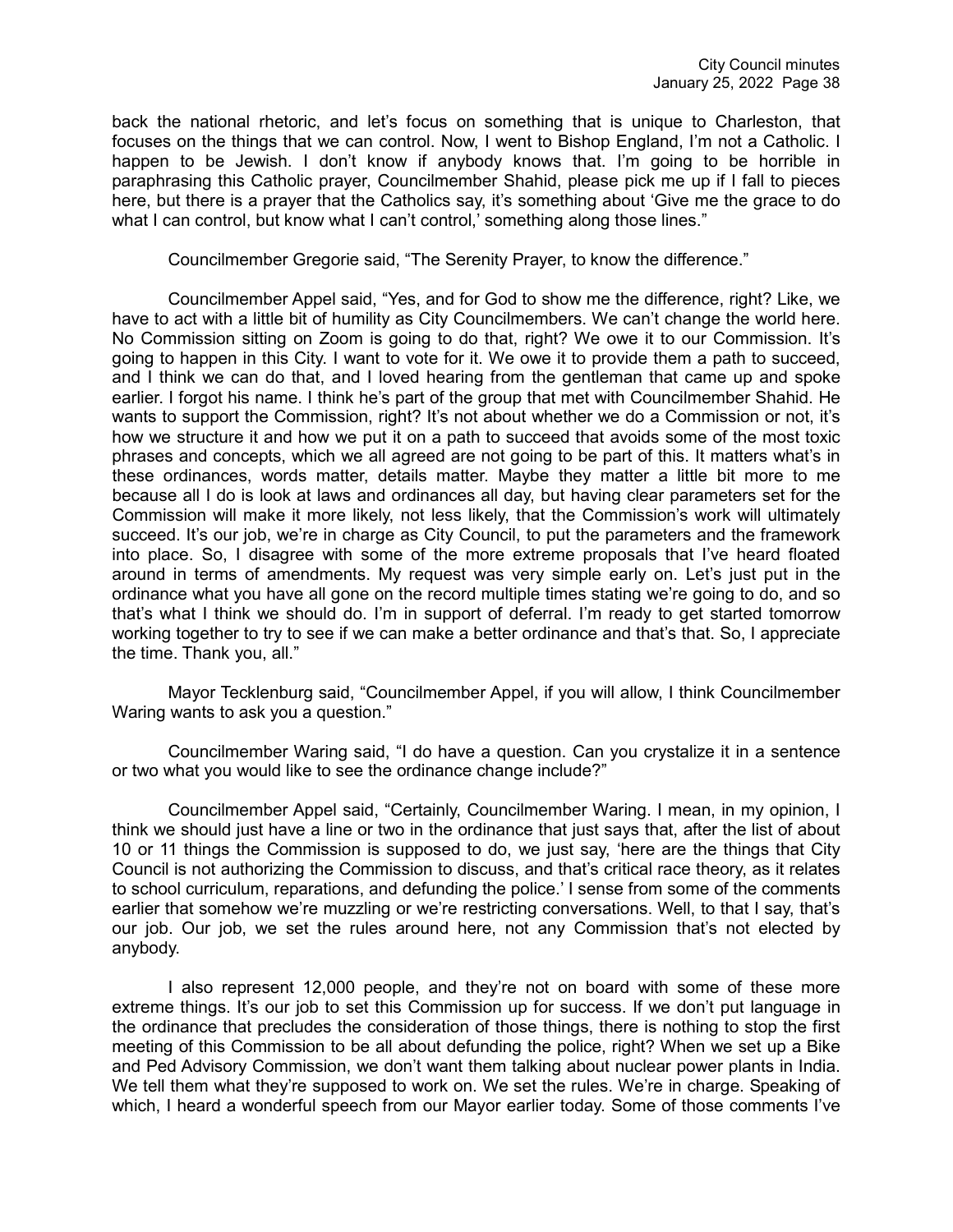heard tonight and throughout this process, you would think the City of Charleston has never done anything to rectify its undeniable sins of the past. There's no City in this State that does more for affordable housing than the City of Charleston. There's no City in this State that runs a more modern, progressive Police Department. Are we perfect on any of those issues? No, but we're trying, and we've done a lot.

I'm going to respectfully challenge all of us around this table, it's our job as legislators and elected officials to come up with ideas, move them through Committee, and make them law. We had a Community Development Committee meeting last week. There were two items on the agenda, an approval for a historic property tax credit so someone could make a buck on doing one real estate deal and an Accessory Dwelling Unit Ordinance where we're discussing restrictive covenants. We should be embarrassed around this table that the Community Development Committee agenda had two items on it after this report that we've talked about, with all of these different ideas. We're not doing our job around this table. We have all got to step our game up. Our job as City Councilmembers is not to wait until the agendas get pushed out to our inbox, and we get to read what we're going to be talking about. We're the legislative body of the City. It's our job. We can pick up any idea we want six months ago and run with it. I did it with the Minimum Parking Requirements Ordinance on King Street. Anybody around this table can do it for a matter that advances equity, for a matter that advances all of the goals and all of the things we do around the City. So, I kind of went off on a little tangent there, Councilmember Waring, but to boil it all down."

Mayor Tecklenburg said, "I think you answered the question."

Councilmember Appel continued, "To boil it all down, let's just put what you all said in the editorial into the ordinance."

Mayor Tecklenburg recognized Councilmember Bowden.

Councilmember Bowden said, "Thank you, Mr. Mayor. Thank you, my colleagues, for your words this evening. I'll admit sort of where my biases on this issue come from. I am a public defender. Some of you all know that. I spend an inordinate amount of time in jails, and I look through plexiglass to people who are locked up. There's really no other way to describe incarceration, but putting people in a cage like an animal, and I look at the people that I talk to, and I notice what color they are. So, I didn't understand what the opposition to this Commission was about because I see the urgency of the work that can be done to change lives, to change generations, to change our City's future. I want to thank some of the Councilmembers who have been singled out for 'changing their votes' when really what they have done is change their opinions based on fact. That's what we ask people to do, that's what we were all elected to do. The ordinance has changed. I followed it before I came to Council. It's different from what it was before. It's not requiring anybody to refer to the Commission's Report, although we asked that Commission to put together that report with a broad range of recommendations for us to consider.

I want to thank Councilmember Shahid for inviting me to his neighborhood meeting, essentially, although it was on Zoom, and I agree, I heard some feedback that was borne out of misunderstanding. When we reached the end of that meeting, I think it became clear to people that we are not creating some unelected board that is going to impose its will on our City. That is not what we are doing. To allow people to continue to say that without checking it is to give into cynicism. We can't do that tonight. I'm not going to vote to defer this. We've been accused of dividing our community. We've got to make a decision. I don't think that we can string this out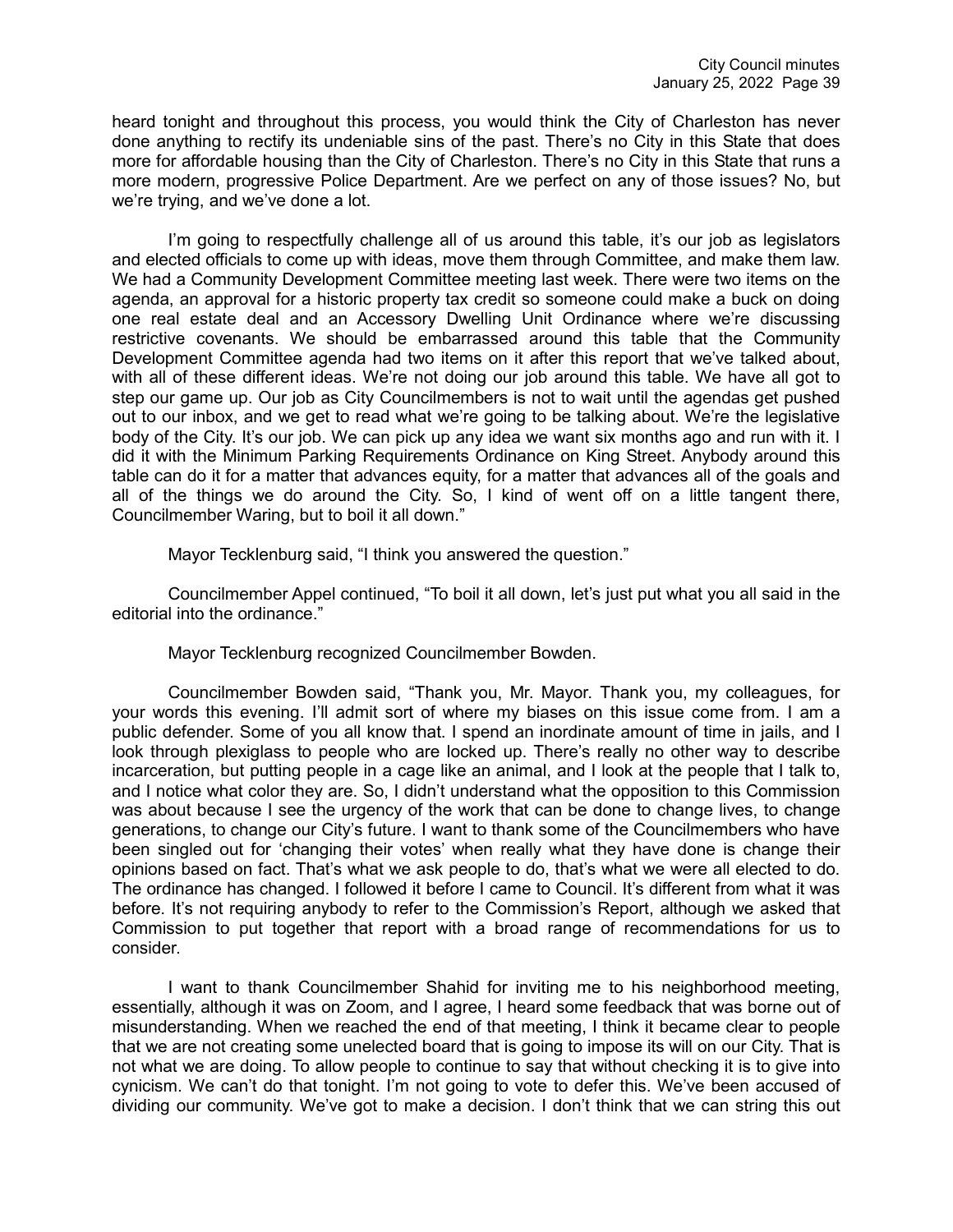forever. When I go to seminars and trainings on trial practice, we hear all of the time 'show don't tell.' That's the stage we've reached. We have communicated, I was proud to join that op-ed in the paper, and we have reached the stage where it is time to show people that we are not lying. This is a Commission that is meant to consider ideas, and when in the world did we got so scared of ideas? So, I'm going to vote not to defer this tonight. If it reaches my desk, I will vote to advance this Commission, to create this Commission, and we can work to amend it afterwards, once we have gone about the difficult work of proving to people that we have been honest all along, and that's what I think we ought to do tonight."

Mayor Tecklenburg said, "Would anyone else like to be heard?"

No one else asked to speak.

Mayor Tecklenburg said, "We have a motion on the floor. I would just make a comment, if I will."

Mayor Tecklenburg recognized Councilmember Sakran.

Councilmember Sakran said, "It's not going to be long. I just want to make sure that folks that are listening, you know, this is part of the legislative process, and Councilmember Shahid made this point. The folks that we've heard from the past couple of weeks, we could not amend tonight's agenda ordinance to include any of that feedback because of the procedural, I don't know what to call it, I'm not the attorney, so we could not do that. So, that's where my head is, why I'm hesitant on where I'm headed because a deferral will allow us to basically add any additional changes and amendments. So, I just want to make sure folks that are listening are aware that this is part of the procedural piece that we're grappling with. It's not just an easy up or down vote. Thank you."

Mayor Tecklenburg said, "Right."

Mayor Tecklenburg recognized Councilmember Brady.

Councilmember Brady said, "Yes, I just had a point of order for Councilmember Shahid. Was your motion to defer, did it have a time limit to the next meeting? I just wanted to be clear that the motion on the floor was to defer, but have it be brought up at the following meeting."

Mayor Tecklenburg said, "That it has what?"

Councilmember Brady said, "That it be brought up at the following meeting?"

Mayor Tecklenburg said, "Correct. That would be our normal--"

Mayor Tecklenburg recognized Councilmember Seekings.

Councilmember Seekings said, "Just briefly, I don't want to speak for my fellow Councilmember to my left here, but I think his motion to defer was based on the fact he met with some people, thought there were some amendments out there that would bring us closer together, not divide us further apart, and really for two weeks, vote for this motion to defer, see if those amendments go, and see if we can bring those people in. I mean, if we don't do this after the last time we said we were going to hold off on third reading because we wanted to hear from opposite and opposing points of view and, apparently I wasn't there, but plenty of people were,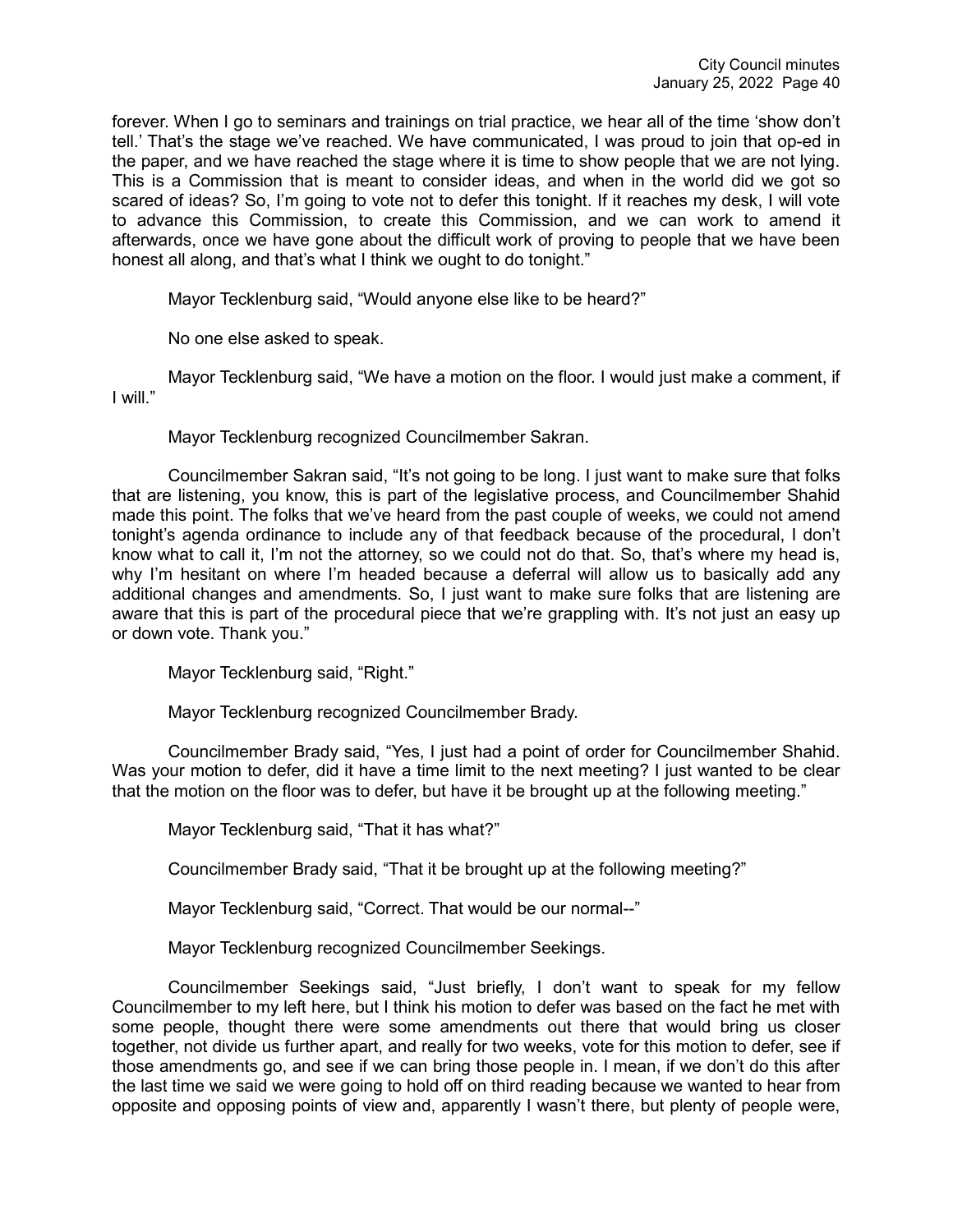the opposite, opposing points of view agreed on a few things that will make this better and give the direction Councilmember Appel so rightly points out. Every Commission we have has direction, and this one can use that to its benefit, and we at this Council can use this time to our benefit to show people we're listening. I urge you to vote for this motion to defer, then vote for it, and get this over with. It will be a unifying vote, notwithstanding some of the comments I think you all think it's not going to be, I think it will be."

Mayor Tecklenburg said, "Well, I was also going to point out some of the technicalities of where we are, and I'm sorry that this thing has become as difficult to get passed. I must say, in a way, Councilmember Sakran, I don't feel it's as difficult because this Commission is going to be created. We are going to create this Commission, gentlemen, and Councilmember Parker. So, we set ourselves up for this maybe in the way we handled it at our last meeting, and I thought it was very respectful of Councilmember Brady to have a second reading and put it off for third reading for more input to come in. The trick to that is the way our rules work, that if you're just bringing up something for third reading, it's got to be fully posted in our agenda package that goes out almost a week before the meeting for it to be debated and acted upon, and otherwise rather than having talked all night tonight about deferring it, we would have just been debating the amendments themselves. From my point of view, if the deferral succeeds, we're going to have those amendments on the agenda next Wednesday, so we can debate them at the next meeting and pass it. If the deferral fails tonight, I'm going to vote to approve the Commission, and then we'll bring forward the amendments next meeting anyway. So, I'm convinced, excuse the expression, come hell or high water, we're going to pass this Commission by two weeks from now and with some amendments. So, I believe that's the way it will play out, so it's not so difficult. I know I can be an impatient person sometimes myself, and I recognize, Councilmember Bowden, the urgency of this, we have been at this awhile, so one way or the other we're going to get there. This Commission is going to pass. Any other comments before we take a vote?"

Mayor Tecklenburg recognized Councilmember Parker.

The Clerk said, "Councilmember Parker, I think you're on mute."

Mayor Tecklenburg recognized Councilmember Waring.

Councilmember Waring said, "Thank you, Mr. Mayor. I actually think we could pass this tonight and still do the amendments in two weeks. We amend things all of the time. Now, I've looked at the amendments that Councilmember Shahid has brought forth. Actually, I saw it earlier today, and I think they are very sound and good common sensible additions. Councilmember Appel, I think your point is well taken and that should be included, as well, but I also think those things could be done in two weeks, even if we were to vote to put the Commission in place. There is no rule that says that we can't give guidelines, and that's all we're talking about doing to a Commission that has yet to be appointed. We're just voting tonight to establish the Commission. If I were to ask everybody in here who is going to be on the Commission, we don't have one name, so certainly we can do the guidelines within the next two weeks. If this were to fail tonight, I would want to put a motion on the agenda at the next meeting for the passage of defunding the police, for approving critical race theory, and for reparations. Now, I'm going to vote against that, but maybe that will give some skin to people around the table, such that if we have an unanimous vote voting down defund the police, we don't have anything to do with critical race theory, or approving reparations as discussed in that report. That would fail by the next time we meet the gentleperson who would be from Daniel Island. That would fail 13 to nothing.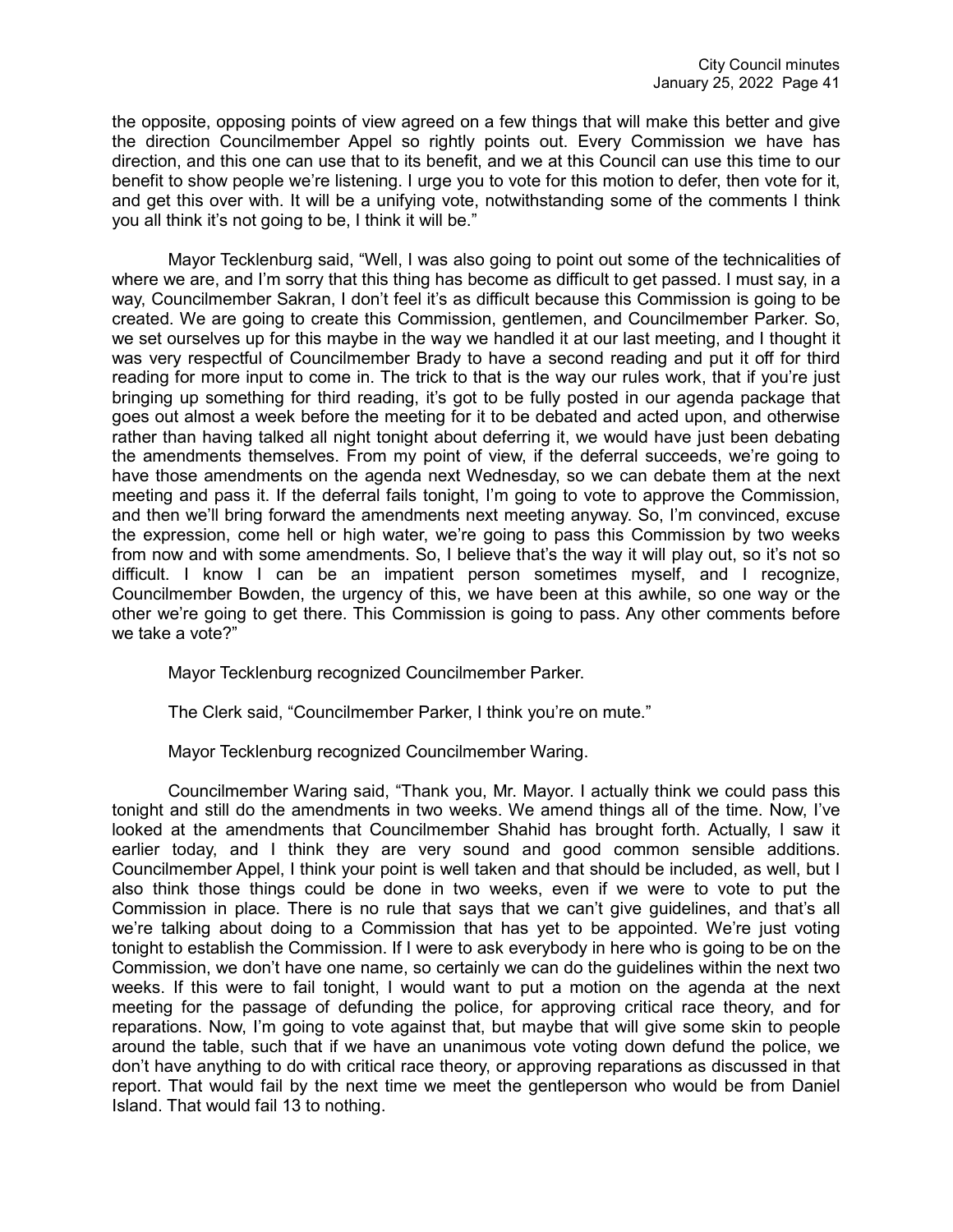I'm convinced of that, but by the same token, everybody around this table empowered to vote on this issue already knows none of that is before us tonight, and you said it right, Councilmember Shahid. You can shout it loud to the rooftop, and some people are just not going to believe it. The good gentleman that you spoke of, Councilmember Appel, I think he said he lived, I don't have his name either, but I think he said he lived at 1 Meeting Street. I, for one, think he would be a good person to put on the Committee because everybody shouldn't be in agreeing views. So, I think this deferral is just, frankly, a political deferral. In that, all of your suggestions, I agree with, but you're right, because of this third reading rule that we have, we can't add these unanimously, and if we can't add Councilmember's Appel's proposal unanimously, then we can't go forward with the third reading. So, from a procedural standpoint, I'd like Legal to come forth to say, if we vote to establish the Committee tonight, and we put these amendments, as proposed by Councilmember Shahid and will be by Councilmember Appel, can they be voted on, as you said Mr. Mayor, put it on the agenda next Wednesday, go out to the public, that we give guidelines to the Committee, to the Commission that we vote on to establish tonight? I think we can do one and the same. It's kind of like the ADU thing. We can have the private sector and supplemental ADU. Can you come up to the microphone and help my colleagues out?"

Mayor Tecklenburg said, "Can you straighten us out here?"

Julia Copeland said, "Sure, Councilmember Waring. You can vote tonight on third reading, and then at the next meeting, we can have an amendment proposal, but that would have to go through three readings for an amendment to the ordinance, of course, but still the same track."

Councilmember Waring said, "That's okay. I don't anybody, a majority of this Council, that's going to vote against those amendments."

Councilmember Shahid said, "A point of order to Ms. Copeland's issue, if we defer it, and we come up with the amendments, then in two weeks we'll have a vote, and that will be it. If we vote not to defer it, and then vote on the ordinance as written, then we bring up the amendments, then we have to go through three readings, which means two weeks, plus another delay of two weeks. So, the most expedient way of doing this, as I understand from Legal Counsel, is to defer it until next week, put whatever amendments we want or don't want in there, and then there's an up and down vote, and we're done. We're finished."

Councilmember Waring said, "I understand, my colleague, but this has been anything but expedient. This has been anything but expedient, and even through that process of amendments, if there are some additional amendments to come forward, it gives us additional time. So, the public has put out there they hadn't had input, but we all know it's been almost a year-and-a-half now, all of the public meetings, as Councilmember Sakran has said so eloquently, all of them have been on YouTube. Now, I know a lot of people didn't participate, but it was not a closed process. So, even with this process, Councilmember Shahid, your good friend, who I'm looking at right now, and I'm not saying that to be sarcastic, these are some good suggestions. In two weeks, he may have one more that we can have time to include, but establishing the Committee, we need to go ahead and do it. Coming up with these amendments, we can do that in two weeks and take care of that. Yes, sir, Mr. Mayor."

Mayor Tecklenburg said, "One week."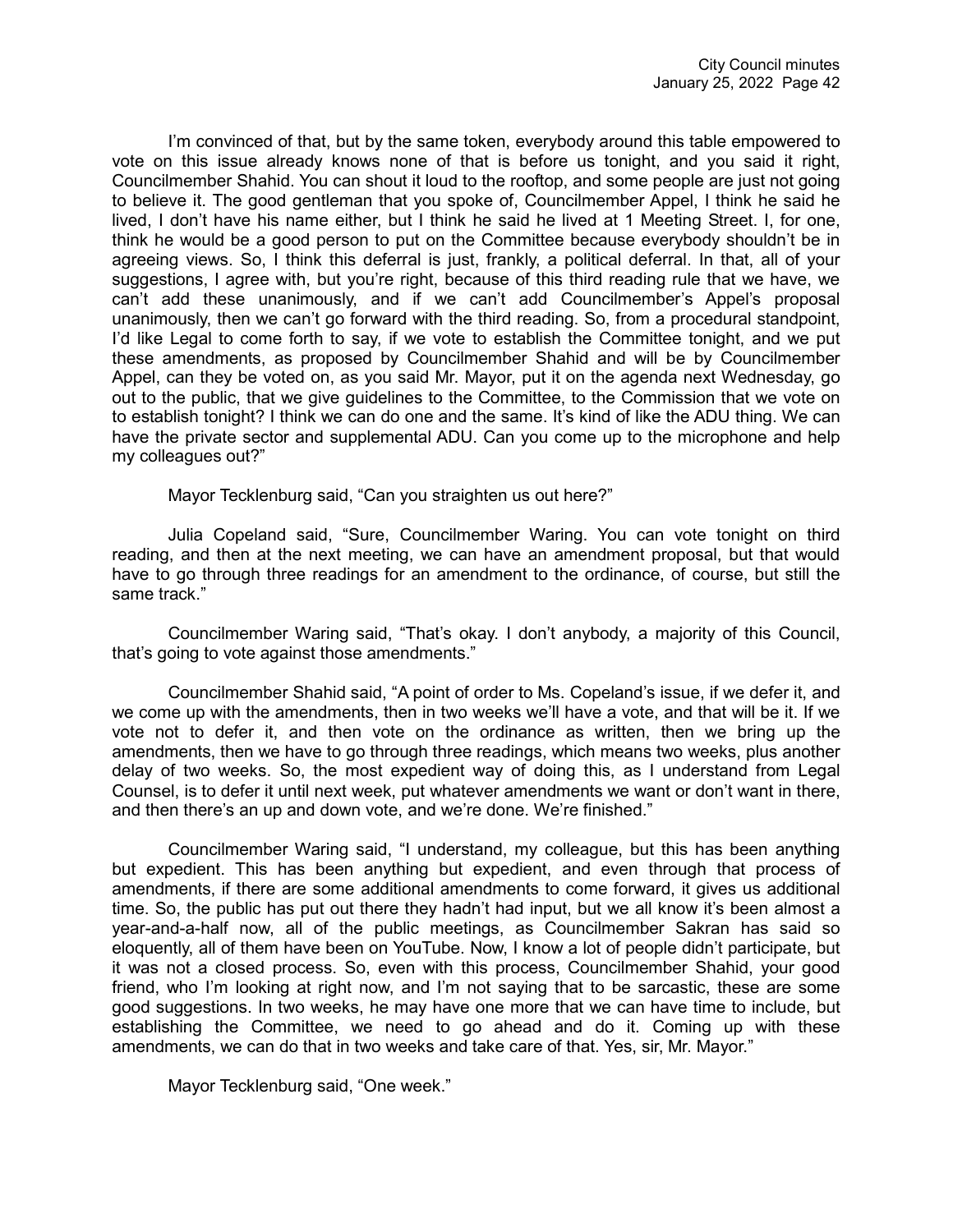Councilmember Waring said, "One week."

Mayor Tecklenburg said, "One week to get it on the agenda. Could I get one clarification, that if these amendments come forward, would we be able to vote up and down on each amendment, or we've got to take the whole package together? Because on some, we may not get agreement on each amendment."

Councilmember Waring said, "Well, the majority will rule."

Mayor Tecklenburg said, "Could I just clarify that? I would like to know."

Ms. Copeland said, "Sure. We would need a document with all of the agreed amendments posted for the public prior to the meeting for that third reading. If there are any additional amendments on the floor, then we're stuck with the same issue where we need unanimous consent to consider those additions."

Mayor Tecklenburg said, "Right, but each amendment can be voted up or down? Like we could add four of the five amendments and still approve the Commission, correct?"

Ms. Copeland said, "Yes, sir. You could do that. It's just you're adding things that's going to be the issue."

Mayor Tecklenburg said, "They would all be on the agenda package for next Wednesday."

Ms. Copeland said, "Correct."

Mayor Tecklenburg said, "Say we come up with five amendments, I'm just wanting to make sure that, in case there is an amendment that everybody can't agree on, that we can still approve the Commission without having to go back to square one."

Ms. Copeland said, "We could do that."

Mayor Tecklenburg said, "Okay, just checking."

Mayor Tecklenburg recognized Councilmember Seekings.

Councilmember Waring said, "Wait a minute now. I've still got my time. Counsel, please come back to the microphone."

Mayor Tecklenburg said, "Councilmember Shealy has not been heard yet. Yes, sir."

Councilmember Waring said, "I'm just trying to get clarity on it."

Mayor Tecklenburg recognized Councilmember Waring.

Councilmember Waring said, "Thank you, Councilmember Shealy. Again, if we establish the Committee tonight, and these amendments come forward in the same timeframe that the Mayor said, both can be accomplished."

Mayor Tecklenburg said, "What's that?"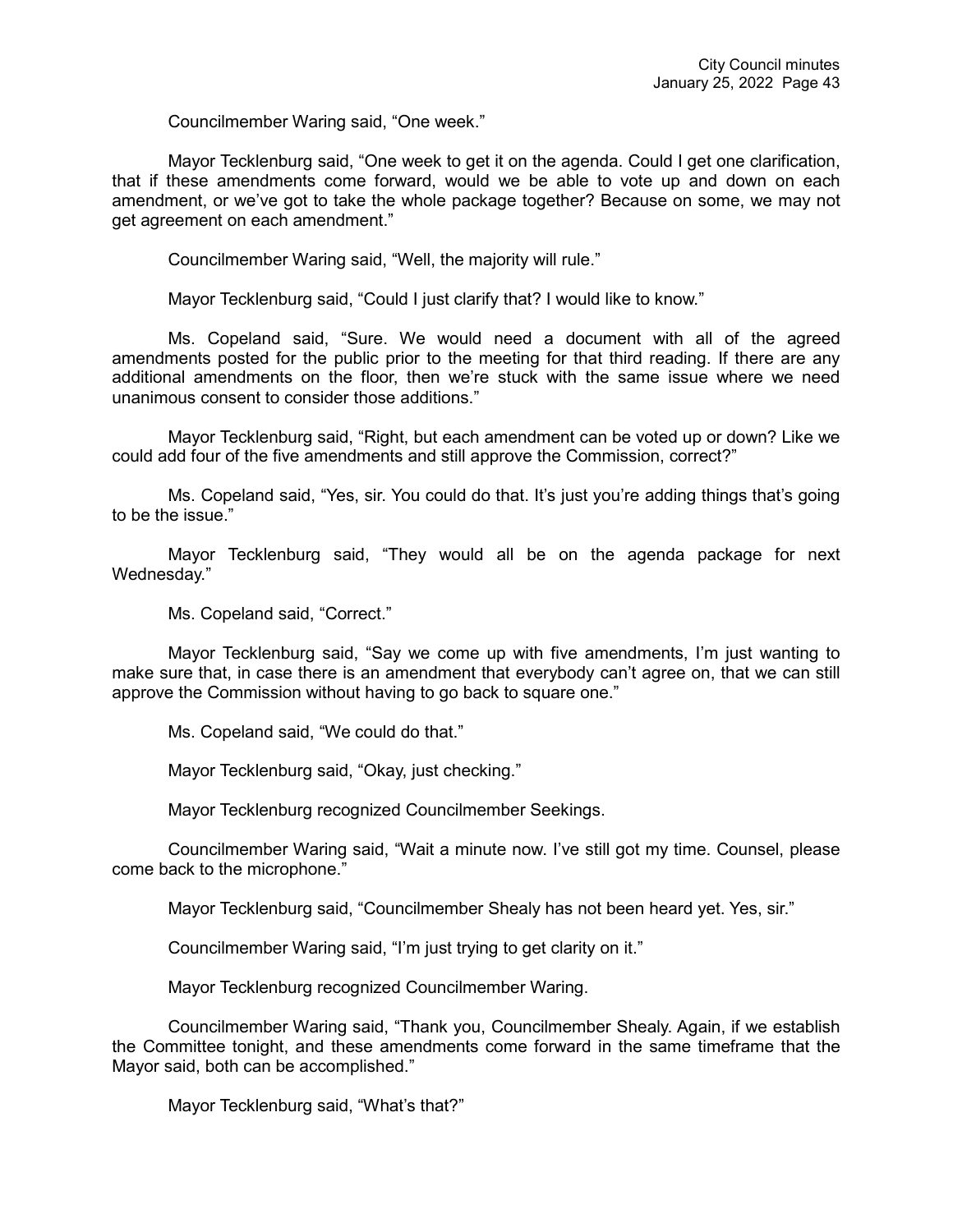Councilmember Waring said, "Both can be accomplished. In other words, you say we're going to establish the Committee, I agree with you."

Mayor Tecklenburg said, "Yes, sir."

Councilmember Waring said, "I think my colleagues, a majority of us agree with you. If we establish the Committee tonight, we have to come forward with guidelines. There aren't any guidelines, well, I would think the desire to come forth would guide. I don't see, again, I saw Councilmember Shahid's amendments before I came to the meeting tonight, and I don't disagree with any one of them. I don't disagree with anything that you've said tonight. Now, other colleagues would have to vote on them, but I don't understand, if we vote on establishing that Committee tonight, what harm have we created? Have we eliminated the ability to amend the guidelines? I'll yield to my colleague."

Councilmember Shahid said, "I think we're all saying pretty much the same thing. So, this may be the lawyer in me, but what I would consider to be the cleaner way of doing this is that we defer, and it comes back at our next meeting in two weeks with all, or some, or any additional amendments, we have it on our desks well in advance, we see it, we'll put a deadline on it of Wednesday, I think the Mayor said, and then we come back, and we vote it up or down, and then the Commission is formed, and it's a clear, clean report. The option is we don't defer it tonight, we vote for the Commission to be established, and then next week we come up with proposed amendments, and then it comes up for a first reading. Then, you wait two more weeks, and you come up two weeks after that for a second and third reading. So, I used the word 'expedient,' I know, right, it's been anything but expedient."

Councilmember Waring said, "We've already got a year-and-a-half into this."

Councilmember Shahid said, "Yes, but I think we're all on the same page of what we're trying to accomplish here, and I'm just trying to make it as clean and direct and efficient as we possibly can because I am going to vote for this Commission. You know I'm going to vote for this Commission. I've said that. I'm just trying to accommodate some of what, I think, are people with very good intentions and very good goodwill, you've heard me say that a thousand times--"

Councilmember Waring said, "I know where your heart is."

Councilmember Shahid continued, "To incorporate some of these amendments so that we send a very clear message to the community what we're saying here. We want to be inclusive."

Councilmember Waring said, "Okay, listen, for the balance of my time, I'd like to hear from Councilmember Shealy."

Councilmember Shahid said, "Thank you for letting me do that."

Mayor Tecklenburg said, "I'm sorry. Can I interrupt you because we've still not heard from Councilmember Shealy?"

Councilmember Waring said, "Yes, but I've still got, I haven't talked 15 minutes. I wanted to hear from Councilmember Appel."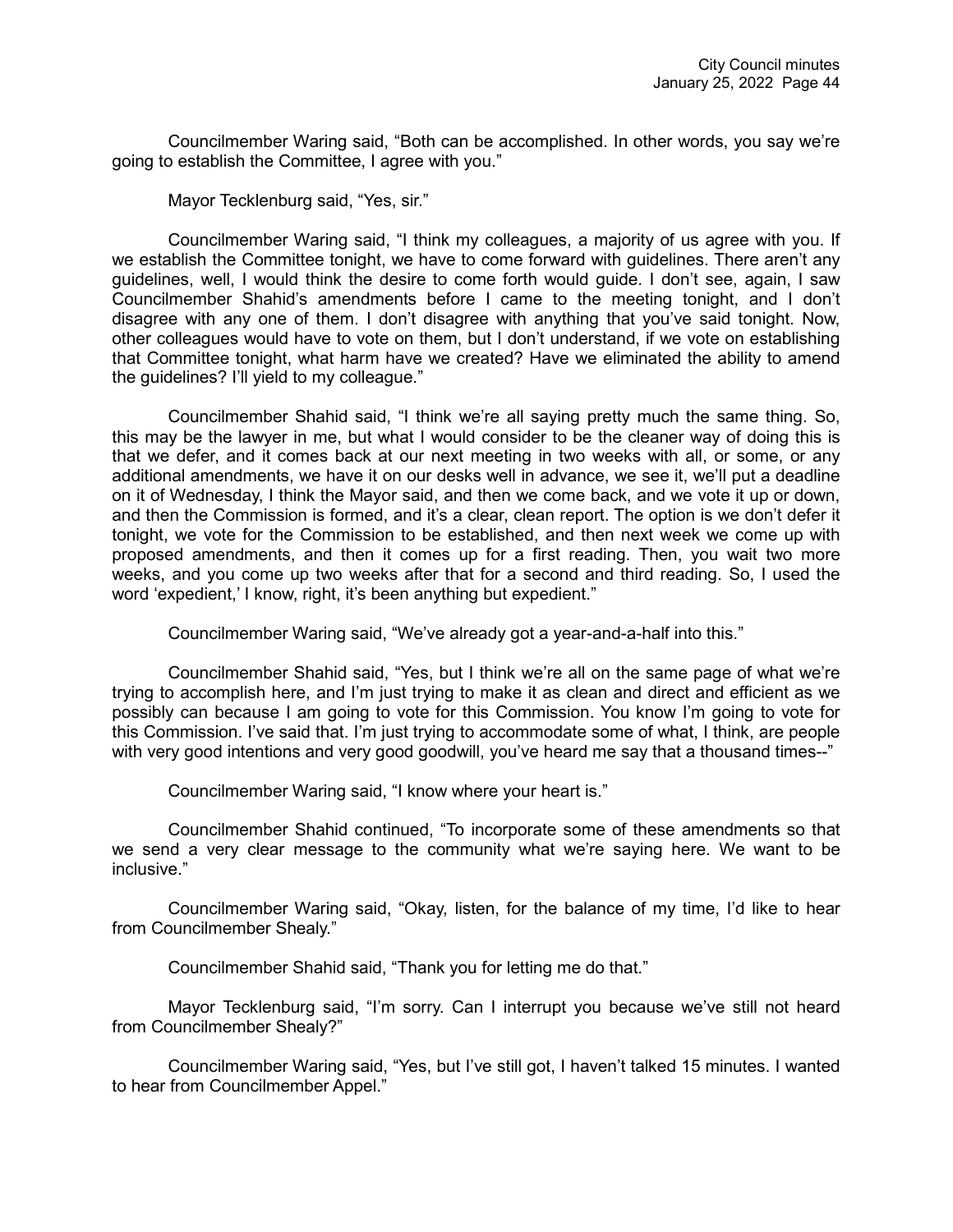Mayor Tecklenburg said, "We're going to hear from Councilmember Appel. A point of order, I think when your time is done, I get to be able to recognize someone who hasn't even spoken yet this evening."

Mayor Tecklenburg recognized Councilmember Shealy.

Councilmember Shealy said, "Thank you, Mr. Mayor. I appreciate Councilmember Peter Shahid's deferral, and I tell you why. I listened in, and I was part of his neighborhood thing and exactly what he is saying, and anybody that was on there can understand that he didn't have these radical people to one side or the other. He had people that had genuine concerns, and he did a great job, an outstanding job, and several others pitched in on there. I was quiet for the most part, but it was a good conversation about their concerns. A lot of their concerns are exactly what Councilmember Appel was saying. If we vote to approve this tonight without these in here, we've got a very controversial situation going on, and we've got people that are going to be upset, and it's not going to be full buy-in if we don't listen to our constituents' concerns on this. If we say, 'nope, we're going to push it through, and then we're going to change it later, or we're going to add things later,' you know, Marvin Wagner used to say, 'it's not quite baked.' It only takes a few words to get that cake baked and to get this thing right. I really believe that if we defer this thing, and in two weeks get it right, we'll all be much better off. So, thank you, Mr. Mayor."

Mayor Tecklenburg recognized Councilmember Appel.

Councilmember Gregorie said, "I think I'm before him. He spoke."

Mayor Tecklenburg said, "He's spoken before."

Councilmember Gregorie said, "Right."

Mayor Tecklenburg said, "So, this is just a follow-up."

Councilmember Gregorie said, "I know, but mine is, too."

Councilmember Appel said, "It's his follow up. I'm fine with whatever."

Mayor Tecklenburg said, "Did you want to be recognized, as well?"

Councilmember Gregorie said, "Yes, and I think I was before Councilmember Appel."

Mayor Tecklenburg recognized Councilmember Gregorie.

Mayor Tecklenburg said, "I think you are. Yes, she had you on the list. I'll come right back to you next."

Councilmember Gregorie said, "Yes. I agree with Councilmember Waring in my review of the amendments. You all should have my comments on these amendments because I do think that it's a good building block, that we're not going to take it exactly the way it is. There are some things that I may not agree with, but I've already sent to every single person on Council my comments to strengthen, not to weaken it, but to strengthen what was submitted by your constituents, so we're in agreement. But, I do think we need to vote this thing through and get it out of the way because we are going to be making amendments to this, not just in two weeks, I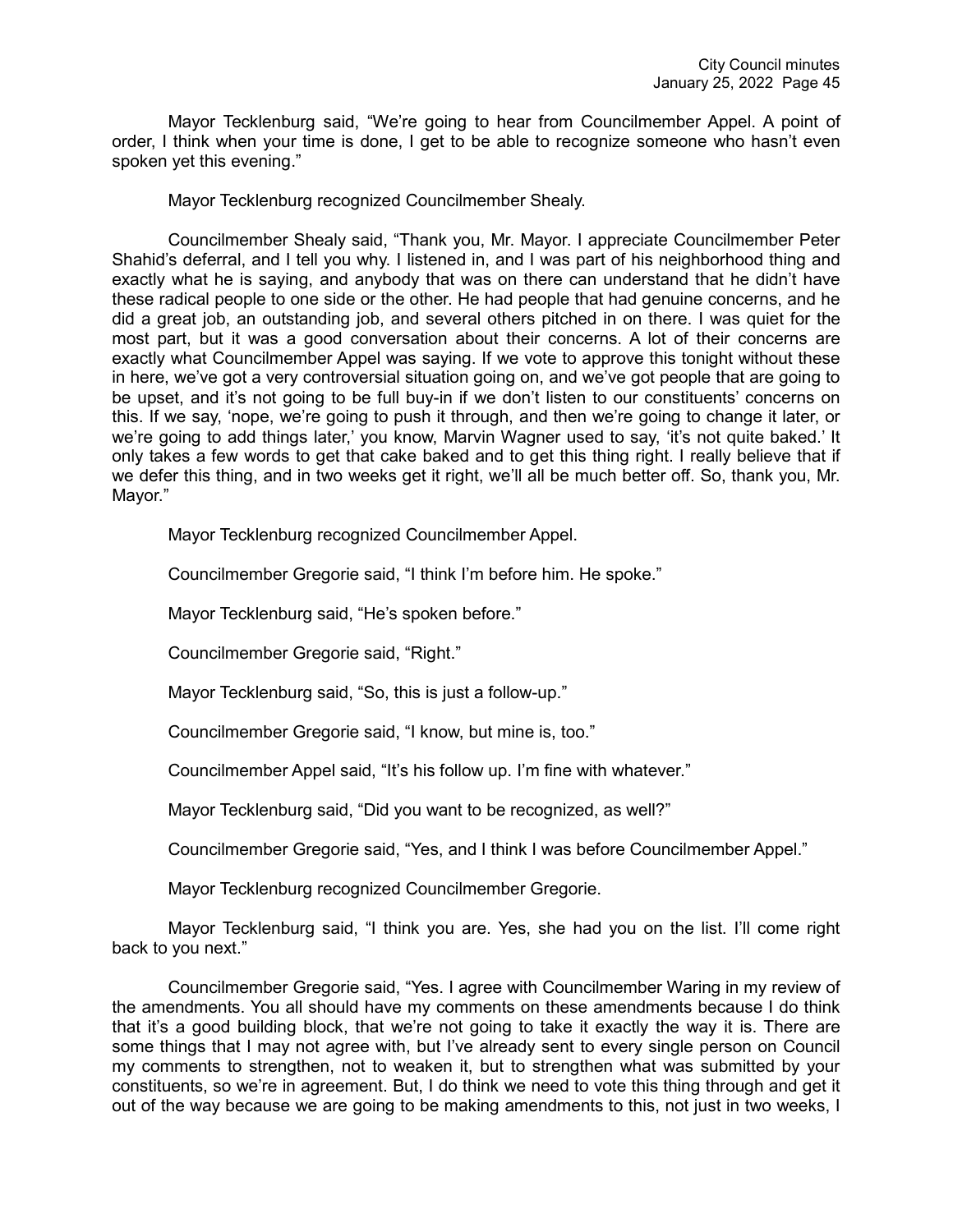think going forward and, remember folks, these are not the only recommended amendments. With all due respect to Councilmember Parker, she submitted amendments, as well, for consideration. So, when we talk about amendments, I think we need to talk about all of them and not exclude any of them, in all fairness to Councilmember Parker, who had some extensive recommendations with regard to the ordinance. But, again, I think we need to vote on it, get it out of the way, and move forward.

I have heard Councilmember Appel, and I agree with some of it, but I think when you start restricting totally a Commission, you're shutting them down, particularly when the basis of the Special Commission was the study done by Avery Institute, which clearly outlined disparities in certain areas including education. I totally agree with you of CRT. We're in the same place, but I think when you unilaterally tell a body that they should not have any discussions or interactions with any entity, I think it's wrong. It is against the law. It's wrong, and we shouldn't be putting that kind of stuff in an ordinance telling a group, 'don't talk to them, don't mention X,Y,Z,' How can you have a free-flowing experience without discussing things in total? And just to correct folks, the Special Commission was probably one of the most diverse groups I've ever seen in a group of professional people who have just as much status as any of us on this Council. So, I think we do a disservice to their efforts for a year-and-a-half when we use privilege to strap them down, and that's what it's sounding like to me. Privilege. You guys are too high and mighty, we've got to shut you down. Been there, done that throughout my entire life, my entire life, and I think as a Council we need to be careful. If we listen to the generation that was in here today, I am thankful to God for them because I think they have gotten the message that there is a need for this Commission.

So, in closing, I think we should vote for this thing now. We will be making amendments upon amendments, and some of the amendments that have been set forward, trust me, it's going to take longer than any meeting that we have ever had on this, based upon some of the recommendations I've seen. So, I am saying let's get this thing done because the amendments that I saw from fellow Councilmembers, it's going to take a long time for us to start going through them item-by-item, and those amendments were also submitted for consideration. So, with all due respect to Councilmember Parker, we can't discount hers. We have to take the amendments in totality. Thank you, Mr. Mayor."

Mayor Tecklenburg said, "Thank you. Let's call the question to defer. We'll have a roll call vote."

Councilmember Appel said, "Just real quick."

Mayor Tecklenburg said, "A follow-up? Yes."

Mayor Tecklenburg recognized Councilmember Appel.

Councilmember Appel said, "I was just going to say, I'm very moved by Councilmember Shealy's words. What he said is exactly the reason why I've been stating my points at these various meetings. I want Councilmember Shealy to vote for this. I think we can get him there. I'm going to get there if we put in the work, we defer this, and we fix this ordinance up the way we talked about. If you all don't see the value in unity, I don't know what to tell you about that.

One other thing, I can't let this go unstated because this needs to be stated for the record. We've heard a lot about how this has been going on for a year-and-a-half. It is true the Commission has been meeting for a year-and-a-half. The first time we saw an ordinance to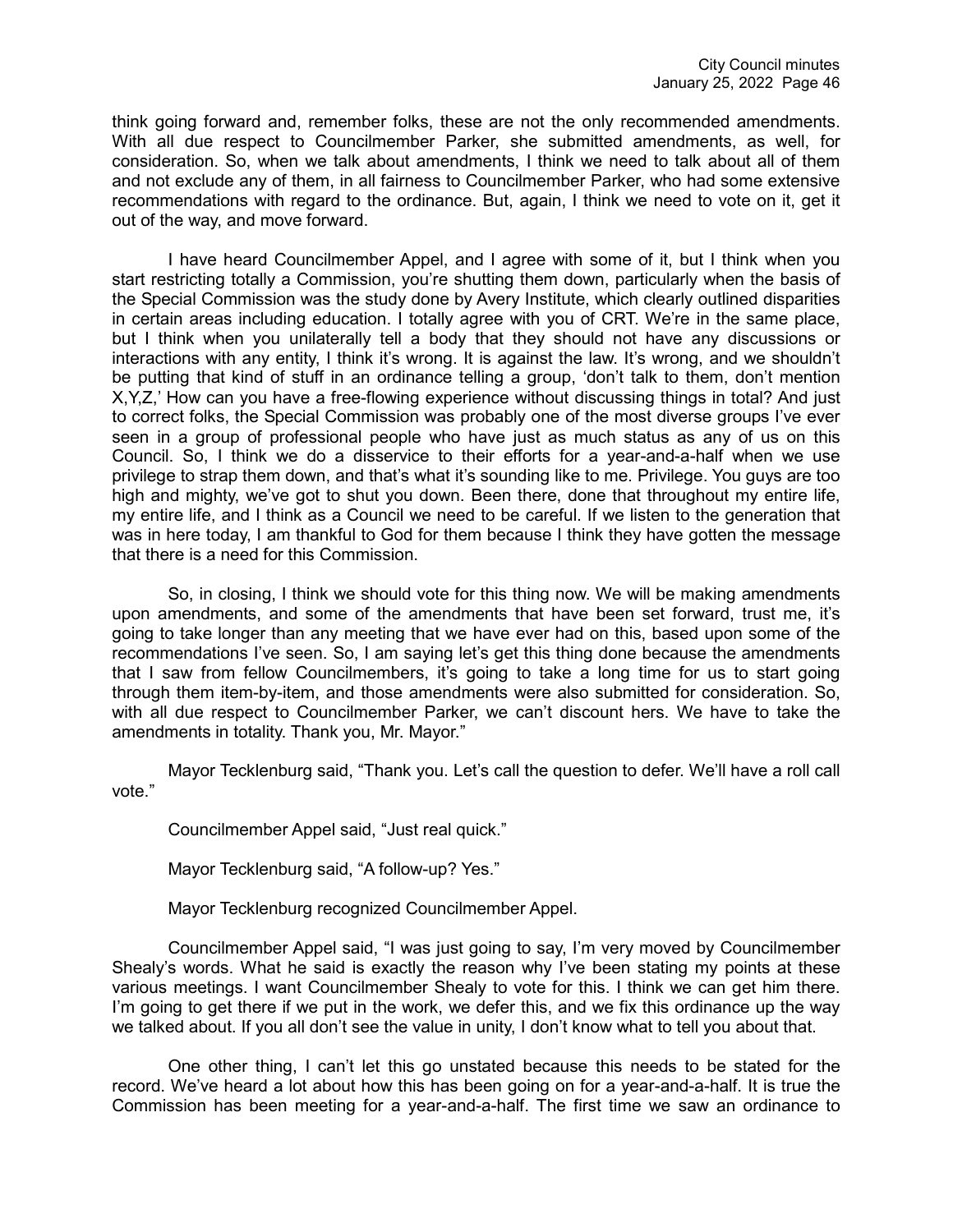make this Commission permanent was either August or September. I forget about when it was, but we were on Zoom, and I have to say it was a horrible, horribly drafted ordinance. Do you remember why? Because someone thought it was a good idea to put language in this ordinance that called on the Commission to implement the report the month after the report went down because of defunding the police, because of CRT, because of reparations. Someone thought it was going to be cute. We were going to sneak it in through the Commission.

The Commission would have been meeting for multiple months had that thing not been done. Councilmember Shahid and I, we were planning to vote for the Commission that evening, but it was those games, and here is the thing, our job, we are the legislators in this City. It's not staff, it's not the Commission, it's our job. What we're doing right now is our job. We debate legislation, we propose ordinances, we make amendments, there's nothing crazy about this. It took longer to get my parking ordinance passed than this Commission. So, let's stop with this whole, 'oh, we've been at this for so long.' We haven't even gotten started. Okay? So, let's get real about this, and let's start talking truth."

Mayor Tecklenburg said, "Alright. Let's call the question."

Councilmember Gregorie said, "That's not true."

Councilmember Mitchell said, "A point of order, Mr. Mayor. I think we called for the question."

Mayor Tecklenburg said, "A point of order. Let's call the question. We'll have a roll call on deferral of this matter."

The Clerk said, "Councilmember Shealy."

Councilmember Shealy said, "Aye."

The Clerk said, "Councilmember Sakran."

Councilmember Sakran said, "Aye."

The Clerk said, "Councilmember Mitchell."

Councilmember Mitchell said, "No."

The Clerk said, "Councilmember Brady."

Councilmember Brady said, "Aye."

The Clerk said, "Councilmember Gregorie."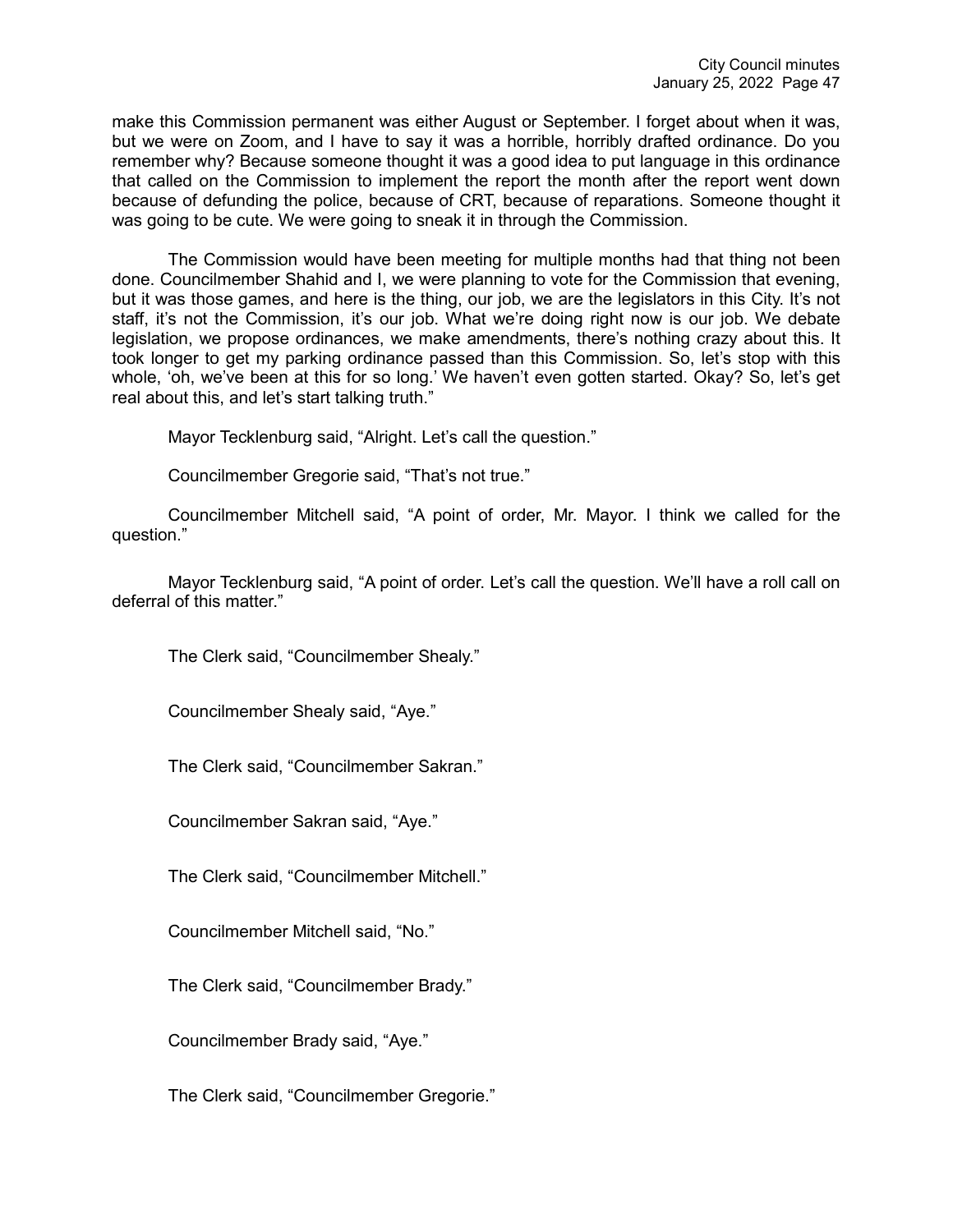Councilmember Gregorie said, "Nay."

The Clerk said, "Councilmember Waring."

Councilmember Waring said, "Nay."

The Clerk said, "Councilmember Seekings."

Councilmember Seekings said, "Aye."

The Clerk said, "Councilmember Shahid."

Councilmember Shahid said, "Aye."

The Clerk said, "Councilmember Bowden."

Councilmember Bowden said, "Nay."

The Clerk said, "Councilmember Appel."

Councilmember Appel said, "Aye."

The Clerk said, "Councilmember Parker."

Councilmember Parker said, "Aye."

The Clerk said, "Mayor Tecklenburg."

Mayor Tecklenburg said, "The motion passes."

The Clerk said, "You have to vote, Mayor."

Mayor Tecklenburg said, "I'll vote 'no.'"

The Clerk said, "The motion passes."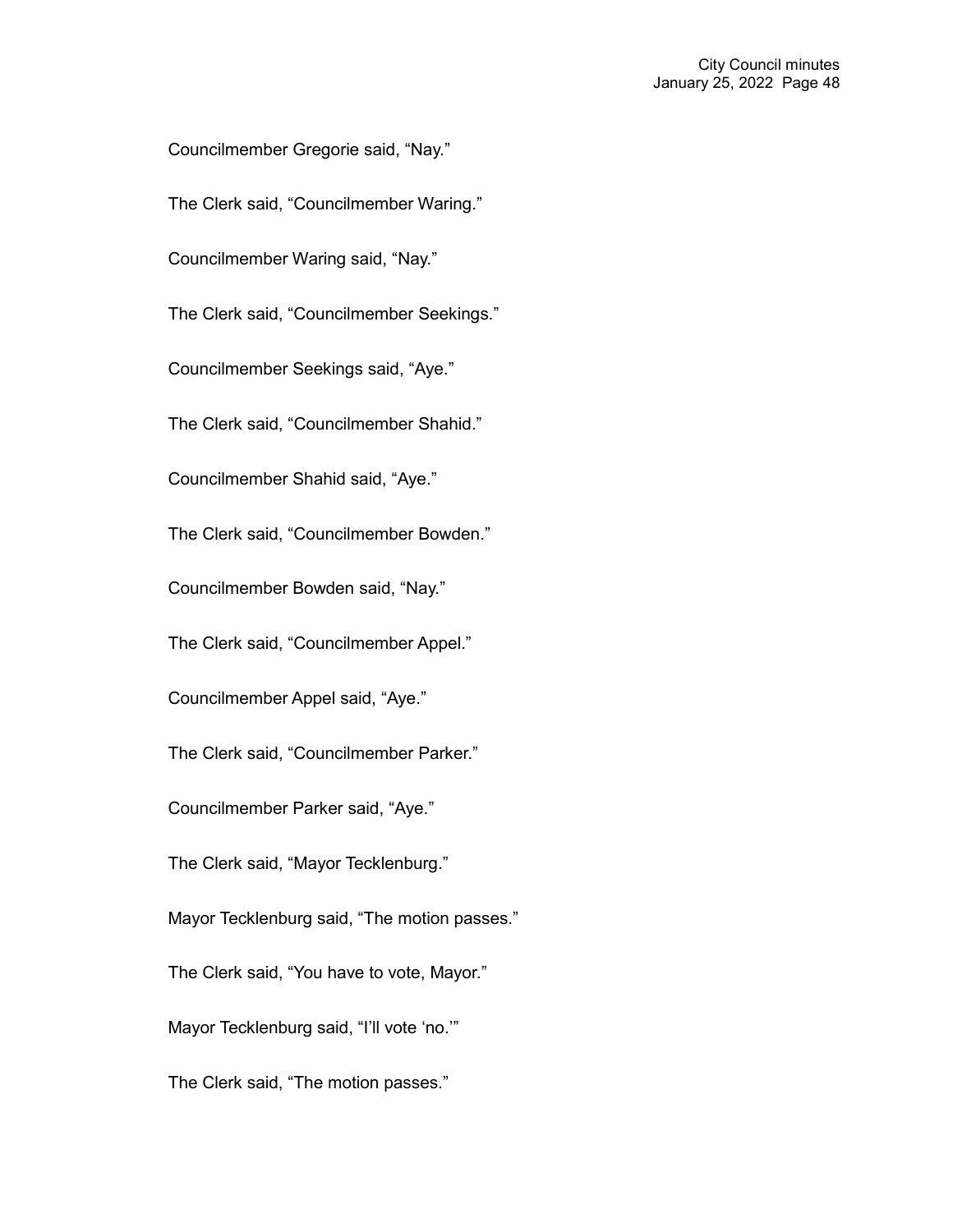On a motion of Councilmember Shahid, seconded by Councilmember Seekings, City Council voted to defer Item-L-1 on the agenda.

*An ordinance to repeal and replace Chapter 2 (Administration), Article IV (Boards and Commissions), Division 11 (Special Commission on Equity, Inclusion, and Racial Conciliation) of the Code of the City of Charleston and adopt a new Division 11, Sections 2-206 through 2-210, creating a permanent standing "commission on equity, inclusion, and racial conciliation Human Affairs and Racial Conciliation Commission" and describing its purpose, duties, responsibilities, and organization. (AS AMENDED)(DEFERRED)*

The motion passed 7 to 5.

The vote was not unanimous. Councilmembers Mitchell, Gregorie, Waring, Bowden, and Mayor Tecklenburg voted nay.

Mayor Tecklenburg said, "The motion passes. I'm going to ask everyone here who has any kind of amendment to make to this matter to have it to our Clerk of Council by Tuesday, at the latest, so we can include it on the agenda package going out next Wednesday. Then, we're going to take the time, and we're going to vote up or down on each one of the amendments, and then we're going to vote to approve this Commission. Thank you all very much."

Councilmember Mitchell said, "Mayor, as we get up to the second reading, I would like to take 1 through 6, and 7 and 8, as amended."

Councilmember Waring said, "Wait a minute, I have a point of order."

Mayor Tecklenburg recognized Councilmember Waring.

Councilmember Waring said, "Can we do that on a third reading, Mr. Mayor?"

Mayor Tecklenburg said, "I'm sorry?"

Councilmember Waring said, "I'm asking a point of order when it comes to all of the amendments because there are going to be quite a few on the issue just discussed. Can we take them one at a time on a third reading and vote them up or down?"

Mayor Tecklenburg said, "That's what I understand. I asked that question specifically a little while ago."

Councilmember Waring said, "So, we can't amend a third reading tonight, but we can amend it in two weeks?"

Ms. Copeland said, "This is all about the notice to the public."

Councilmember Waring said, "Okay. I'm sorry. I stand corrected. Thank you."

Mayor Tecklenburg recognized Councilmember Mitchell.

Councilmember Mitchell said, "Mr. Mayor, I'll take 1 through 6, and 7 and 8, as amended."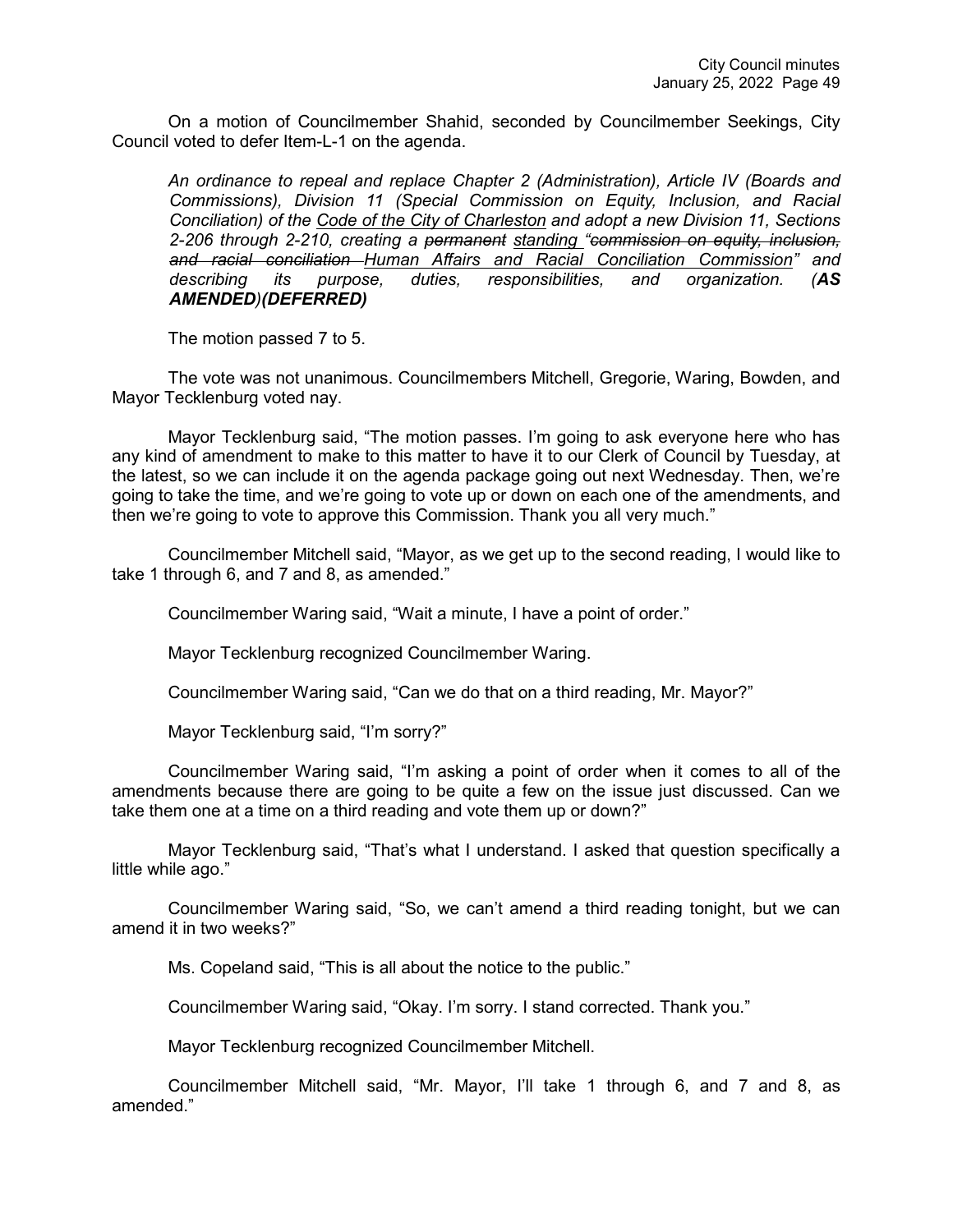Councilmember Seekings said, "Second."

Mayor Tecklenburg said, "1 through 6, and 7 and 8, as amended."

Councilmember Mitchell said, "Yes."

Mayor Tecklenburg said, "Well, I did have one little correction to make to number 7 myself, so could we take that one separately?"

Councilmember Mitchell said, "I exclude 7."

Mayor Tecklenburg said, "Okay. 1 through 6, and number 8 together. Any discussion or questions?"

No one asked to speak.

On a motion of Councilmember Mitchell, seven (7) bills (Items M-1 through M-6, and M-8) received second reading. They passed second reading on motion by Councilmember Seekings and third reading on motion of Councilmember Mitchell. On further motion of Councilmember Shealy, the rules were suspended, and the bills were immediately ratified as:

- **2022 – 010 -** AN ORDINANCE TO DESIGNATE THE 220 NASSAU DISTRICT AS A NON-STANDARD SERVICE DISTRICT IN ACCORDANCE WITH SEC. 30-171 THROUGH 30-178 THE CODE OF THE CITY OF CHARLESTON, SAID DISTRICT BEING LOCATED IN THE CITY AND COUNTY OF CHARLESTON, STATE OF SOUTH CAROLINA, AND BEING MORE PARTICULARLY DESCRIBED IN EXHIBIT A, ATTACHED HERETO AND INCORPORATED HEREIN BY REFERENCE.
- **2022 – 011 -** AN ORDINANCE AUTHORIZING THE MAYOR TO EXECUTE FIRST AMENDMENT TO OPTION TO LEASE BY AND BETWEEN THE CITY OF CHARLESTON, SOUTH CAROLINA AND THE LOWLINE HOUSING, L. P.
- **2022 – 012 -** AN ORDINANCE TO PROVIDE FOR THE ANNEXATION OF PROPERTY KNOWN AS 2216 S DALLERTON CIRCLE (0.26 ACRE) (TMS# 310-07-00-044), WEST ASHLEY, CHARLESTON COUNTY, TO THE CITY OF CHARLESTON, SHOWN WITHIN THE AREA ANNEXED UPON A MAP ATTACHED HERETO AND MAKE IT PART OF DISTRICT 11. THE PROPERTY IS OWNED BY DANIELLE D. CERASI.
- **2022 – 013 -** AN ORDINANCE TO PROVIDE FOR THE ANNEXATION OF PROPERTY KNOWN AS 1506 N EDGEWATER DRIVE (1.59 ACRE) (TMS# 349-09-00-026), WEST ASHLEY, CHARLESTON COUNTY, TO THE CITY OF CHARLESTON, SHOWN WITHIN THE AREA ANNEXED UPON A MAP ATTACHED HERETO AND MAKE IT PART OF DISTRICT 11. THE PROPERTY IS OWNED BY ELLISON C. AND JEANNE R. LIVINGSTON.
- **2022 – 014 -** AN ORDINANCE TO PROVIDE FOR THE ANNEXATION OF PROPERTIES KNOWN AS 30, 32 AND 34 WEDGEPARK ROAD, 43 AND 49 LOLANDRA AVENUE (0.99 ACRE) (TMS# 418-13-00-254 THROUGH 256, 260 AND 262), WEST ASHLEY, CHARLESTON COUNTY, TO THE CITY OF CHARLESTON,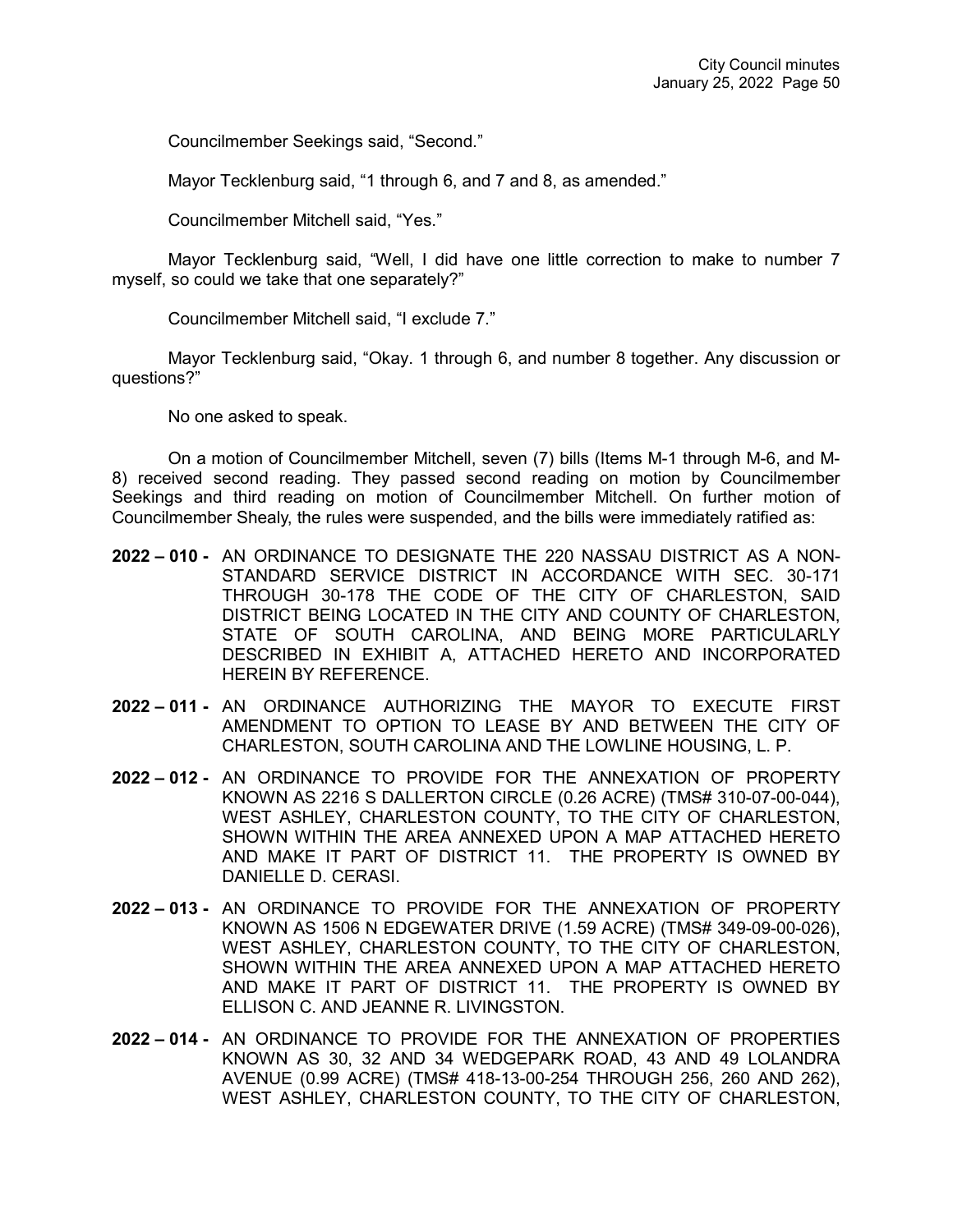SHOWN WITHIN THE AREA ANNEXED UPON A MAP ATTACHED HERETO AND MAKE IT PART OF DISTRICT 3. THE PROPERTIES ARE OWNED BY GLORY HOLDINGS, LLC.

- **2022 – 015 -** AN ORDINANCE TO PROVIDE FOR THE ANNEXATION OF PROPERTY KNOWN AS 2319 LAZY RIVER DRIVE (0.62 ACRE) (TMS# 310-14-00-014), WEST ASHLEY, CHARLESTON COUNTY, TO THE CITY OF CHARLESTON, SHOWN WITHIN THE AREA ANNEXED UPON A MAP ATTACHED HERETO AND MAKE IT PART OF DISTRICT 11. THE PROPERTY IS OWNED BY CARL E. SEEL, SR. AND JEAN B. SEEL.
- **2022 – 016 -** AN ORDINANCE TO AMEND ARTICLE II (CITY COUNCIL), DIVISION 1 (GENERALLY) OF CHAPTER 2 OF THE CODE OF THE CITY OF CHARLESTON (ADMINISTRATION). **(AS AMENDED)**

Mayor Tecklenburg said, "My little correction, really it's not an amendment to number 7, there was a place in 2-55 where we corrected the number of Councilmembers on Public Works from four to five, but in Sec. 2-50(b) it also lists the number of Councilmembers, and it should be changed from four to five, so that Councilmember Bowden will be on that Committee."

Councilmember Waring said, "Five to six."

Mayor Tecklenburg said, "Five Councilmembers and the Mayor."

Councilmember Waring said, "Okay."

Mayor Tecklenburg said, "Right. If that amendment is acceptable to everyone for second reading, do I have a motion? Can I entertain a motion to approve number 7, as amended, with that correction to 2-50(b)?"

Councilmember Shahid said, "So moved."

Councilmember Waring said, "Second."

Mayor Tecklenburg said, "We have a motion and a second."

On a motion of Councilmember Shahid, one (1) bill (Item M-7) received second reading. It passed second reading on motion by Councilmember Waring and third reading on motion of Councilmember Mitchell. On further motion of Councilmember Brady, the rules were suspended, and the bill was immediately ratified as:

## **2022 – 017 -** AN ORDINANCE TO AMEND ARTICLE II (CITY COUNCIL), DIVISION 2 (RULES OF ORDER) OF CHAPTER 2 OF THE CODE OF THE CITY OF CHARLESTON (ADMINISTRATION). **(AS AMENDED)**

Mayor Tecklenburg said, "Now, I believe our bill up for first reading has been deferred, so our next regular meeting, as we have discussed at great length, is going to be on Tuesday, February 8<sup>th</sup>. Now, you all got from Dale Morris a very long letter from the Corps of Engineers I think just the other day including the revised map of the Peninsula Protection Plan that they have tentatively approved or offered to us, and I thought that memo was quite dense, if you will. Then, in addition to that memo, I will be sharing with Council a letter that we are submitting to